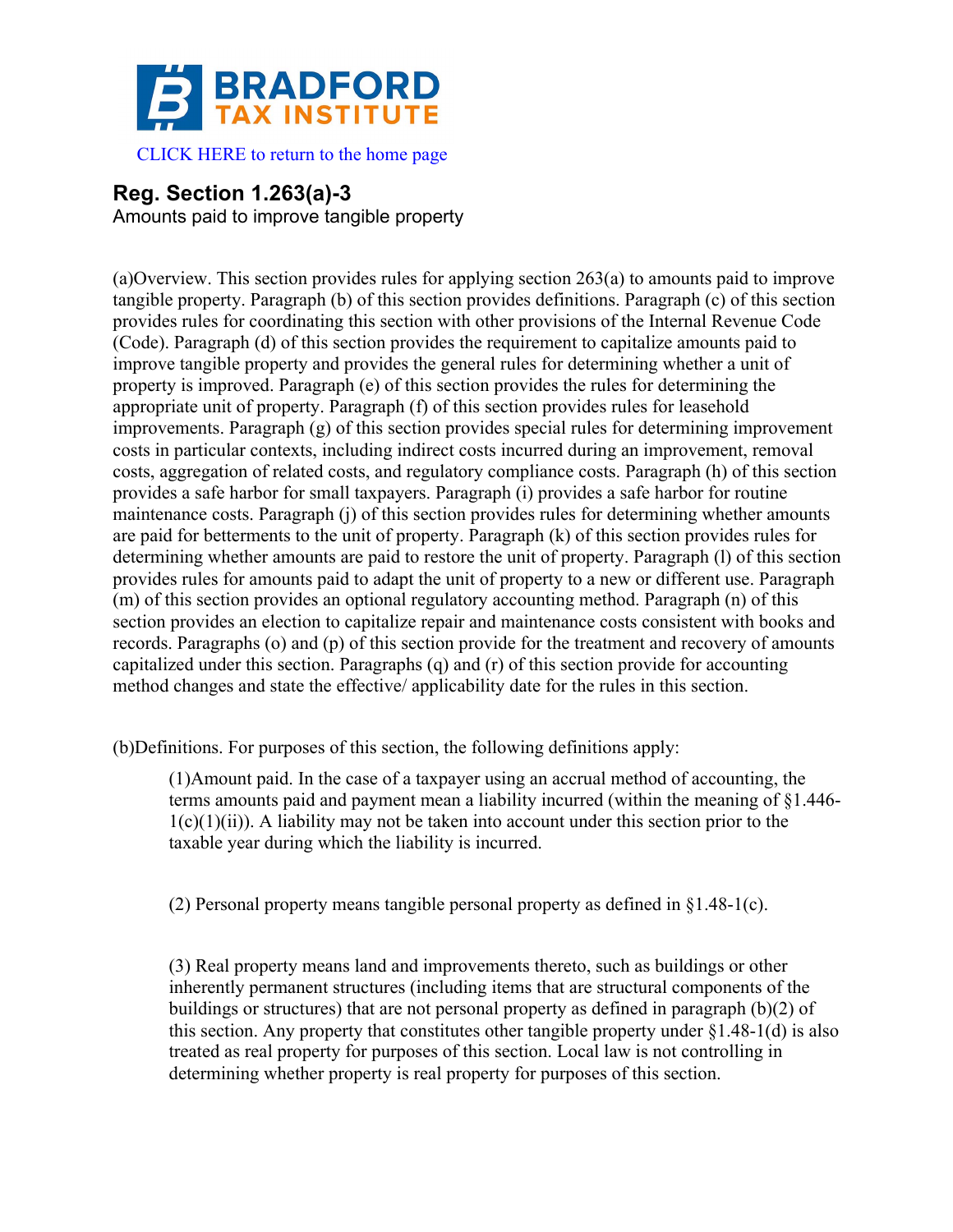(4) Owner means the taxpayer that has the benefits and burdens of ownership of the unit of property for Federal income tax purposes.

(c)Coordination with other provisions of the Code.

(1)In general. Nothing in this section changes the treatment of any amount that is specifically provided for under any provision of the Code or the regulations other than section 162(a) or section 212 and the regulations under those sections. For example, see section 263A requiring taxpayers to capitalize the direct and allocable indirect costs of property produced and property acquired for resale.

(2)Materials and supplies. A material or supply as defined in  $\S1.162-3(c)(1)$  that is acquired and used to improve a unit of tangible property is subject to this section and is not treated as a material or supply under §1.162-3.

(3)Example. The following example illustrates the rules of this paragraph (c):

Example. Railroad rolling stock. X is a railroad that properly treats amounts paid for the rehabilitation of railroad rolling stock as deductible expenses under section 263(d). X is not required to capitalize the amounts paid because nothing in this section changes the treatment of amounts specifically provided for under section 263(d).

(d)Requirement to capitalize amounts paid for improvements. Except as provided in paragraph (h) or paragraph (n) of this section or under  $\S1.263(a)$ -1(f), a taxpayer generally must capitalize the related amounts (as defined in paragraph  $(g)(3)$  of this section) paid to improve a unit of property owned by the taxpayer. However, paragraph (f) of this section applies to the treatment of amounts paid to improve leased property. Section 263A provides the requirement to capitalize the direct and allocable indirect costs of property produced by the taxpayer and property acquired for resale. Section 1016 provides for the addition of capitalized amounts to the basis of the property, and section 168 governs the treatment of additions or improvements for depreciation purposes. For purposes of this section, a unit of property is improved if the amounts paid for activities performed after the property is placed in service by the taxpayer-

(1) Are for a betterment to the unit of property (see paragraph (j) of this section);

(2) Restore the unit of property (see paragraph (k) of this section); or

(3) Adapt the unit of property to a new or different use (see paragraph (l) of this section).

(e)Determining the unit of property.

(1)In general. The unit of property rules in this paragraph (e) apply only for purposes of section 263(a) and §§1.263(a)-1, 1.263(a)-2, 1.263(a)-3, and 1.162-3. Unless otherwise specified, the unit of property determination is based upon the functional interdependence standard provided in paragraph (e)(3)(i) of this section. However, special rules are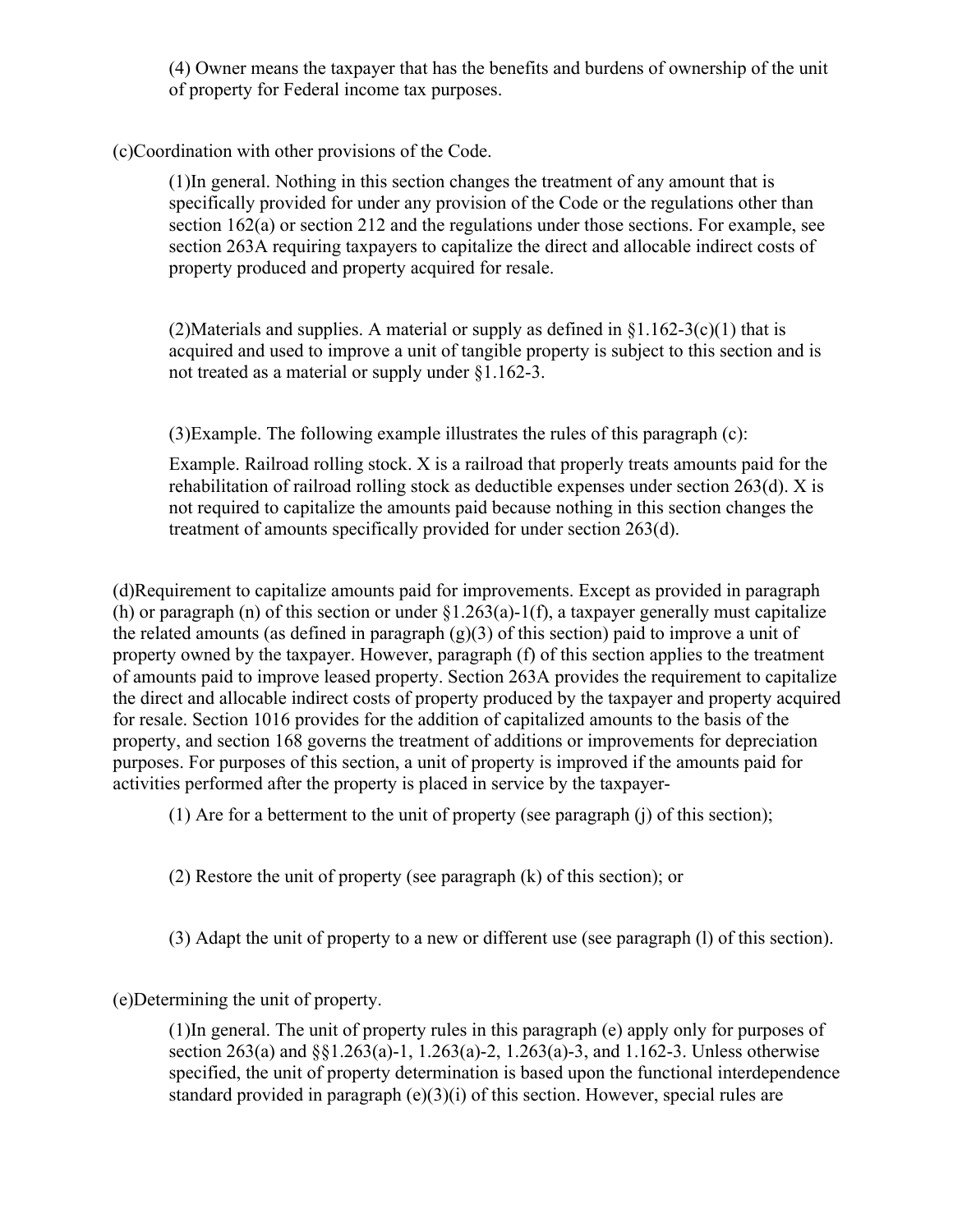provided for buildings (see paragraph (e)(2) of this section), plant property (see paragraph (e)(3)(ii) of this section), network assets (see paragraph (e)(3)(iii) of this section), leased property (see paragraph  $(e)(2)(v)$  of this section for leased buildings and paragraph  $(e)(3)(iv)$  of this section for leased property other than buildings), and improvements to property (see paragraph (e)(4) of this section). Additional rules are provided if a taxpayer has assigned different MACRS classes or depreciation methods to components of property or subsequently changes the class or depreciation method of a component or other item of property (see paragraph (e)(5) of this section). Property that is aggregated or subject to a general asset account election or accounted for in a multiple asset account (that is, pooled) may not be treated as a single unit of property.

## (2)Building.

(i) In general. Except as otherwise provided in paragraphs (e)(4), and (e)(5)(ii) of this section, in the case of a building (as defined in  $\S 1.48-1(e)(1)$ ), each building and its structural components (as defined in  $\S1.48-1(e)(2)$ ) is a single unit of property ("building"). Paragraph  $(e)(2)(iii)$  of this section provides the unit of property for condominiums, paragraph  $(e)(2)(iv)$  of this section provides the unit of property for cooperatives, and paragraph  $(e)(2)(v)$  of this section provides the unit of property for leased buildings.

(ii) Application of improvement rules to a building. An amount is paid to improve a building under paragraph (d) of this section if the amount is paid for an improvement under paragraphs (j), (k), or paragraph (l) of this section to any of the following:

(A) Building structure. A building structure consists of the building (as defined in  $\S1.48-1(e)(1)$ , and its structural components (as defined in  $§1.48-1(e)(2)$ , other than the structural components designated as buildings systems in paragraph  $(e)(2)(ii)(B)$  of this section.

(B) Building system. Each of the following structural components (as defined in  $\S1.48-1(e)(2)$ , including the components thereof, constitutes a building system that is separate from the building structure, and to which the improvement rules must be applied-

> (1) Heating, ventilation, and air conditioning ("HVAC") systems (including motors, compressors, boilers, furnace, chillers, pipes, ducts, radiators);

(2) Plumbing systems (including pipes, drains, valves, sinks, bathtubs, toilets, water and sanitary sewer collection equipment, and site utility equipment used to distribute water and waste to and from the property line and between buildings and other permanent structures);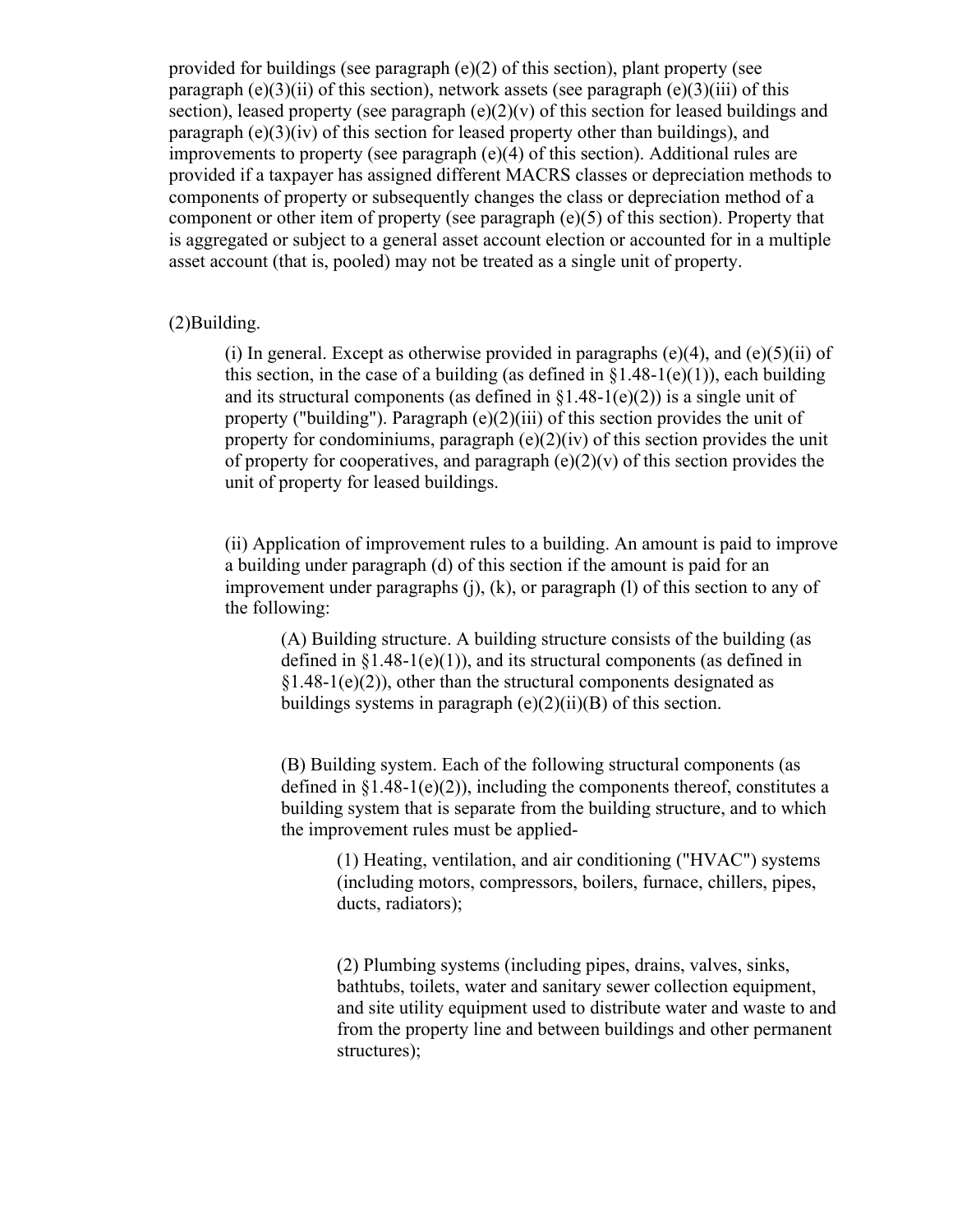(3) Electrical systems (including wiring, outlets, junction boxes, lighting fixtures and associated connectors, and site utility equipment used to distribute electricity from the property line to and between buildings and other permanent structures);

(4) All escalators;

(5) All elevators;

(6) Fire-protection and alarm systems (including sensing devices, computer controls, sprinkler heads, sprinkler mains, associated piping or plumbing, pumps, visual and audible alarms, alarm control panels, heat and smoke detection devices, fire escapes, fire doors, emergency exit lighting and signage, and fire fighting equipment, such as extinguishers, and hoses);

(7) Security systems for the protection of the building and its occupants (including window and door locks, security cameras, recorders, monitors, motion detectors, security lighting, alarm systems, entry and access systems, related junction boxes, associated wiring and conduit);

(8) Gas distribution system (including associated pipes and equipment used to distribute gas to and from the property line and between buildings or permanent structures); and

(9) Other structural components identified in published guidance in the Federal Register or in the Internal Revenue Bulletin (see §  $601.601(d)(2)(ii)(b)$  of this chapter) that are excepted from the building structure under paragraph  $(e)(2)(ii)(A)$  of this section and are specifically designated as building systems under this section.

### (iii) Condominium.

(A) In general. In the case of a taxpayer that is the owner of an individual unit in a building with multiple units (such as a condominium), the unit of property ("condominium") is the individual unit owned by the taxpayer and the structural components (as defined in  $\S1.48-1(e)(2)$ ) that are part of the unit.

(B) Application of improvement rules to a condominium. An amount is paid to improve a condominium under paragraph (d) of this section if the amount is paid for an improvement under paragraphs  $(i)$ ,  $(k)$ , or paragraph  $(l)$  of this section to the building structure (as defined in paragraph  $(e)(2)(ii)(A)$  of this section) that is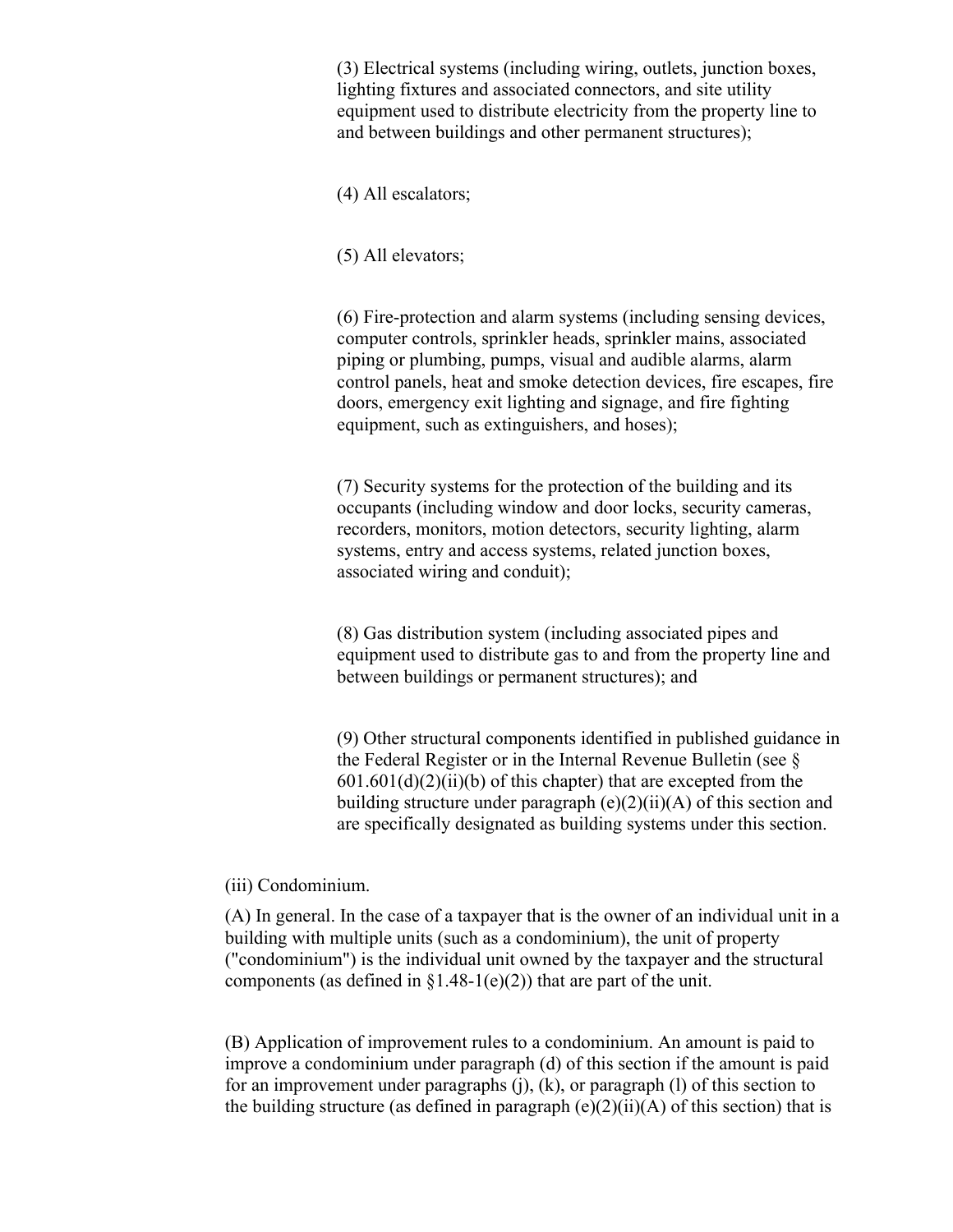part of the condominium or to the portion of any building system (as defined in paragraph  $(e)(2)(ii)(B)$  of this section) that is part of the condominium. In the case of the condominium management association, the association must apply the improvement rules to the building structure or to any building system described under paragraphs  $(e)(2)(ii)(A)$  and  $(e)(2)(ii)(B)$  of this section.

# (iv) Cooperative.

(A) In general. In the case of a taxpayer that has an ownership interest in a cooperative housing corporation, the unit of property ("cooperative") is the portion of the building in which the taxpayer has possessory rights and the structural components (as defined in  $\S1.48-1(e)(2)$ ) that are part of the portion of the building subject to the taxpayer's possessory rights (cooperative).

(B) Application of improvement rules to a cooperative. An amount is paid to improve a cooperative under paragraph (d) of this section if the amount is paid for an improvement under paragraphs (j), (k), or (l) of this section to the portion of the building structure (as defined in paragraph  $(e)(2)(ii)(A)$  of this section) in which the taxpayer has possessory rights or to the portion of any building system (as defined in paragraph  $(e)(2)(ii)(B)$  of this section) that is part of the portion of the building structure subject to the taxpayer's possessory rights. In the case of a cooperative housing corporation, the corporation must apply the improvement rules to the building structure or to any building system as described under paragraphs  $(e)(2)(ii)(A)$  and  $(e)(2)(ii)(B)$  of this section.

#### (v) Leased building.

(A) In general. In the case of a taxpayer that is a lessee of all or a portion of a building (such as an office, floor, or certain square footage), the unit of property ("leased building property") is each building and its structural components or the portion of each building subject to the lease and the structural components associated with the leased portion.

(B) Application of improvement rules to a leased building. An amount is paid to improve a leased building property under paragraphs (d) and  $(f)(2)$  of this section if the amount is paid for an improvement, under paragraphs  $(i)$ ,  $(k)$ , or  $(l)$  of this section, to any of the following:

(1) Entire building. In the case of a taxpayer that is a lessee of an entire building, the building structure (as defined under paragraph  $(e)(2)(ii)(A)$ of this section) or any building system (as defined under paragraph  $(e)(2)(ii)(B)$  of this section) that is part of the leased building.

(2) Portion of a building. In the case of a taxpayer that is a lessee of a portion of a building (such as an office, floor, or certain square footage), the portion of the building structure (as defined under paragraph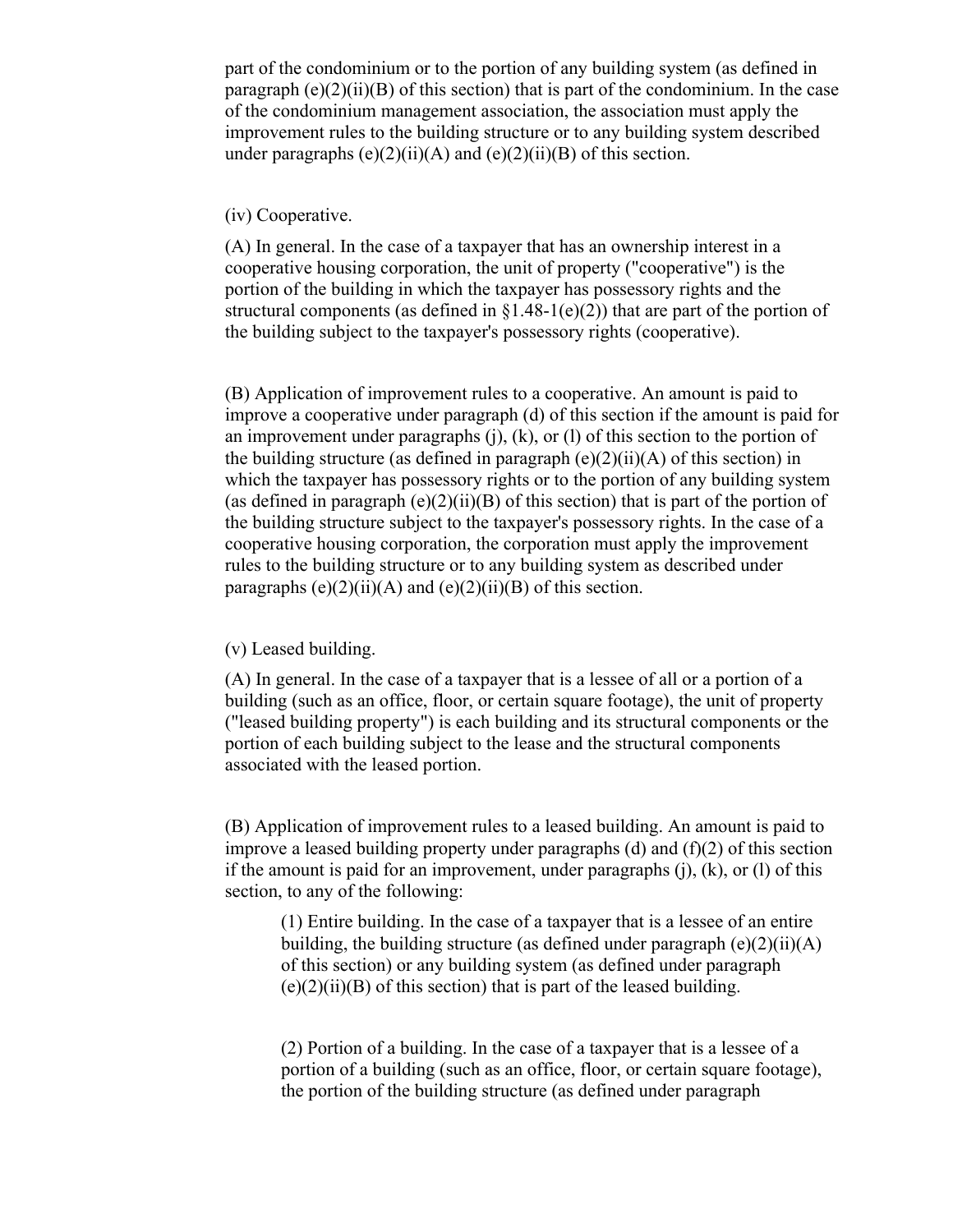$(e)(2)(ii)(A)$  of this section) subject to the lease or the portion of any building system (as defined under paragraph  $(e)(2)(ii)(B)$  of this section) subject to the lease.

(3)Property other than building.

(i) In general. Except as otherwise provided in paragraphs  $(e)(3)$ ,  $(e)(4)$ ,  $(e)(5)$ , and (f)(1) of this section, in the case of real or personal property other than property described in paragraph  $(e)(2)$  of this section, all the components that are functionally interdependent comprise a single unit of property. Components of property are functionally interdependent if the placing in service of one component by the taxpayer is dependent on the placing in service of the other component by the taxpayer.

(ii) Plant property.

(A) Definition. For purposes of this paragraph (e), the term plant property means functionally interdependent machinery or equipment, other than network assets, used to perform an industrial process, such as manufacturing, generation, warehousing, distribution, automated materials handling in service industries, or other similar activities.

(B) Unit of property for plant property. In the case of plant property, the unit of property determined under the general rule of paragraph  $(e)(3)(i)$  of this section is further divided into smaller units comprised of each component (or group of components) that performs a discrete and major function or operation within the functionally interdependent machinery or equipment.

(iii) Network assets.

(A) Definition. For purposes of this paragraph (e), the term network assets means railroad track, oil and gas pipelines, water and sewage pipelines, power transmission and distribution lines, and telephone and cable lines that are owned or leased by taxpayers in each of those respective industries. The term includes, for example, trunk and feeder lines, pole lines, and buried conduit. It does not include property that would be included as building structure or building systems under paragraphs  $(e)(2)(ii)(A)$  and  $(e)(2)(ii)(B)$  of this section, nor does it include separate property that is adjacent to, but not part of a network asset, such as bridges, culverts, or tunnels.

(B) Unit of property for network assets. In the case of network assets, the unit of property is determined by the taxpayer's particular facts and circumstances except as otherwise provided in published guidance in the Federal Register or in the Internal Revenue Bulletin (see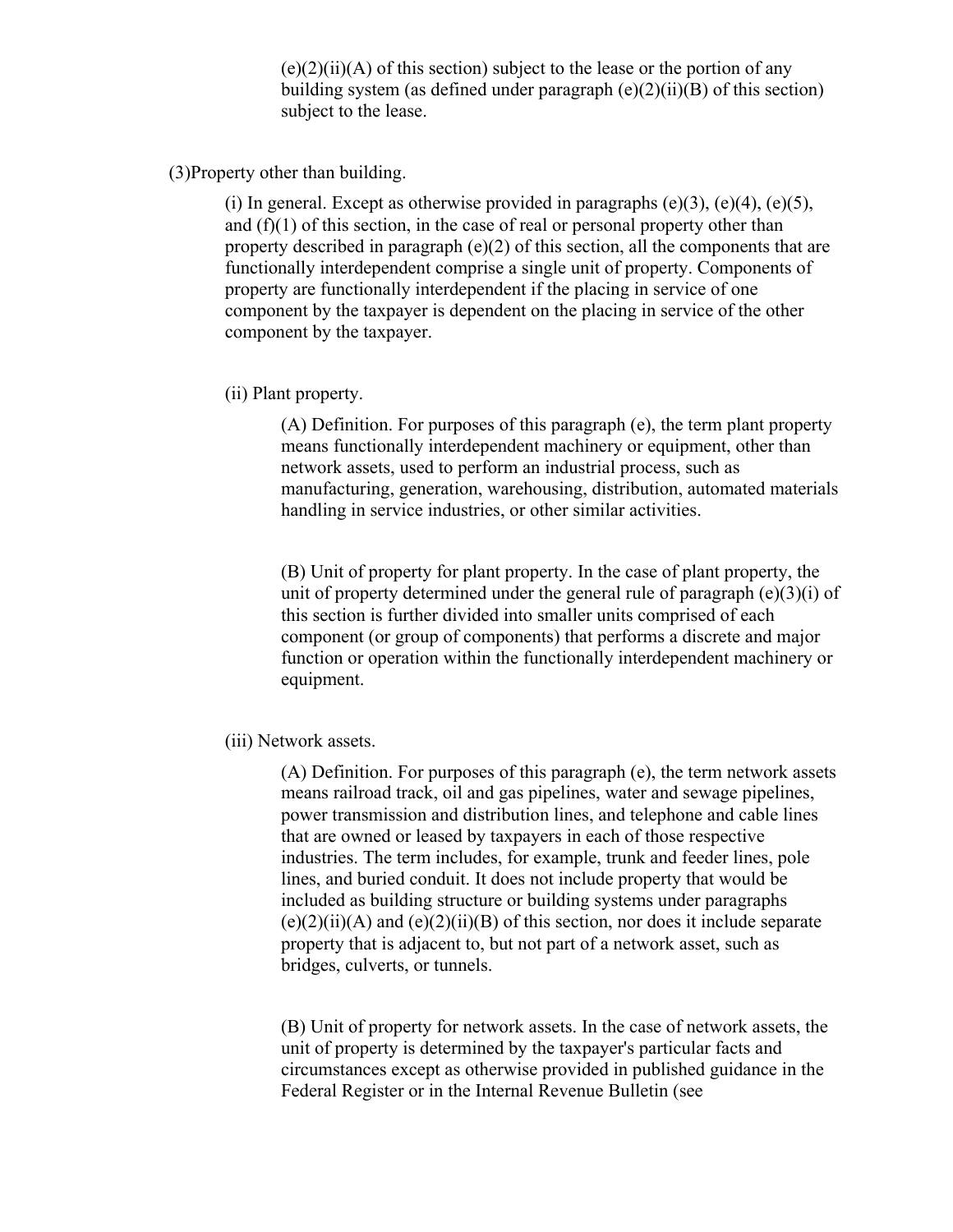$§601.601(d)(2)(ii)(b)$  of this chapter). For these purposes, the functional interdependence standard provided in paragraph (e)(3)(i) of this section is not determinative.

(iv) Leased property other than buildings. In the case of a taxpayer that is a lessee of real or personal property other than property described in paragraph (e)(2) of this section, the unit of property for the leased property is determined under paragraphs  $(e)(3)(i)$ ,  $(iii)$ ,  $(iii)$ , and  $(e)(5)$  of this section except that, after applying the applicable rules under those paragraphs, the unit of property may not be larger than the property subject to the lease.

(4)Improvements to property. An improvement to a unit of property generally is not a unit of property separate from the unit of property improved. For the unit of property for lessee improvements, see also paragraph  $(f)(2)(ii)$  of this section. If a taxpayer elects to treat as a capital expenditure under §1.162-3(d) the amount paid for a rotable spare part, temporary spare part, or standby emergency spare part, and such part is used in an improvement to a unit of property, then for purposes of applying paragraph (d) of this section to the unit of property improved, the part is not a unit of property separate from the unit of property improved.

#### (5)Additional rules.

(i) Year placed in service. Notwithstanding the unit of property determination under paragraph  $(e)(3)$  of this section, a component (or a group of components) of a unit property must be treated as a separate unit of property if, at the time the unit of property is initially placed in service by the taxpayer, the taxpayer has properly treated the component as being within a different class of property under section 168(e) (MACRS classes) than the class of the unit of property of which the component is a part, or the taxpayer has properly depreciated the component using a different depreciation method than the depreciation method of the unit of property of which the component is a part.

(ii) Change in subsequent taxable year. Notwithstanding the unit of property determination under paragraphs (e)(2), (3), (4), or (5)(i) of this section, in any taxable year after the unit of property is initially placed in service by the taxpayer, if the taxpayer or the Internal Revenue Service changes the treatment of that property (or any portion thereof) to a proper MACRS class or a proper depreciation method (for example, as a result of a cost segregation study or a change in the use of the property), then the taxpayer must change the unit of property determination for that property (or the portion thereof) under this section to be consistent with the change in treatment for depreciation purposes. Thus, for example, if a portion of a unit of property is properly reclassified to a MACRS class different from the MACRS class of the unit of property of which it was previously treated as a part, then the reclassified portion of the property should be treated as a separate unit of property for purposes of this section.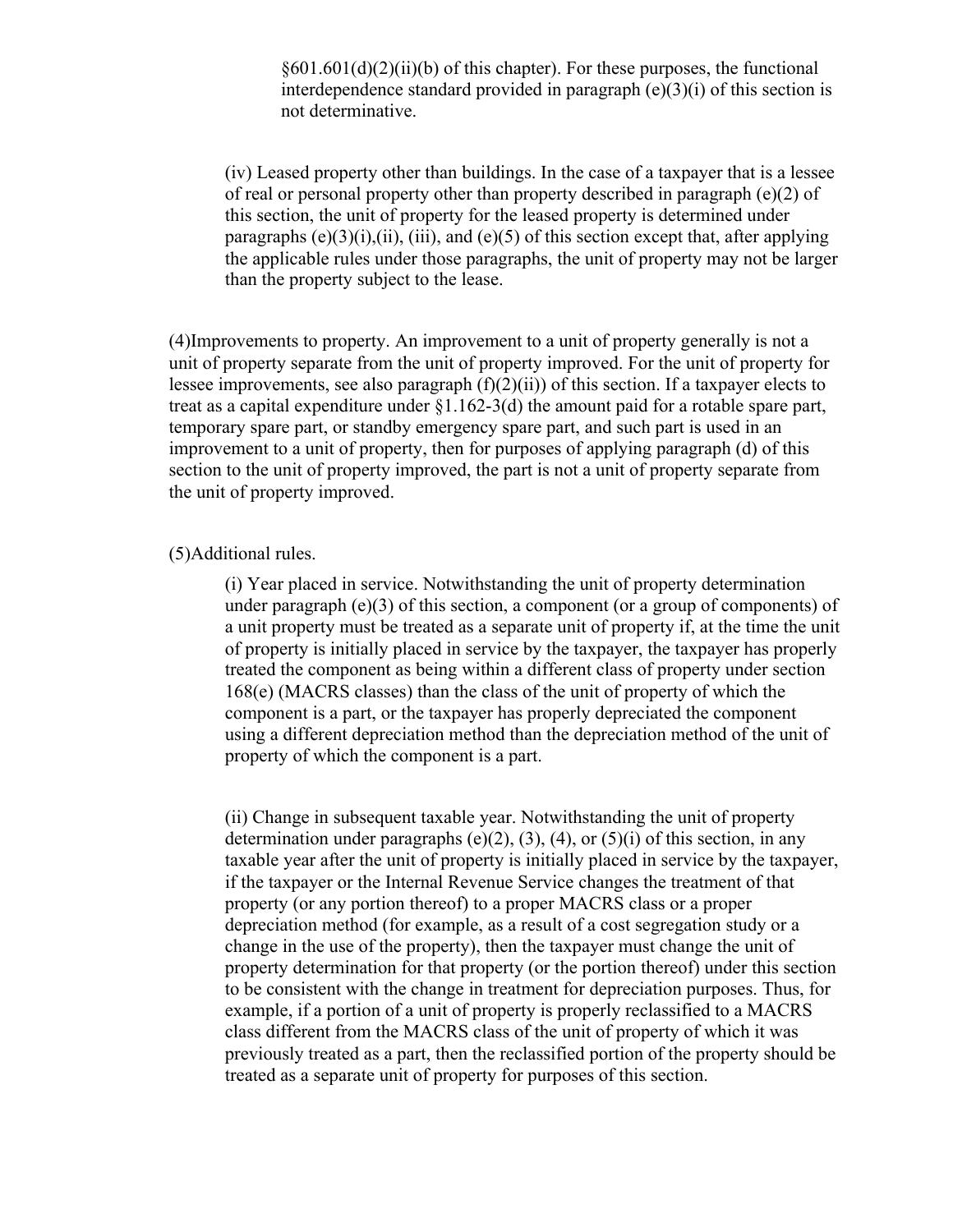(6)Examples. The following examples illustrate the application of this paragraph (e) and assume that the taxpayer has not made a general asset account election with regard to property or accounted for property in a multiple asset account. In addition, unless the facts specifically indicate otherwise, assume that the additional rules in paragraph (e)(5) of this section do not apply:

Example (1). Building systems. A owns an office building that contains a HVAC system. The HVAC system incorporates ten roof-mounted units that service different parts of the building. The roof-mounted units are not connected and have separate controls and duct work that distribute the heated or cooled air to different spaces in the building's interior. A pays an amount for labor and materials for work performed on the roof-mounted units. Under paragraph  $(e)(2)(i)$  of this section, A must treat the building and its structural components as a single unit of property. As provided under paragraph (e)(2)(ii) of this section, an amount is paid to improve a building if it is for an improvement to the building structure or any designated building system. Under paragraph  $(e)(2)(ii)(B)(1)$  of this section, the entire HVAC system, including all of the roof-mounted units and their components, comprise a building system. Therefore, under paragraph (e)(2)(ii) of this section, if an amount paid by A for work on the roof-mounted units is an improvement (for example, a betterment) to the HVAC system, A must treat this amount as an improvement to the building.

Example (2). Building systems. B owns a building that it uses in its retail business. The building contains two elevator banks in different locations in its building. Each elevator bank contains three elevators. B pays an amount for labor and materials for work performed on the elevators. Under paragraph (e)(2)(i) of this section, B must treat the building and its structural components as a single unit of property. As provided under paragraph  $(e)(2)(ii)$  of this section, an amount is paid to improve a building if it is for an improvement to the building structure or any designated building system. Under paragraph (e)(2)(ii)(B)(5) of this section, all six elevators, including all their components, comprise a building system. Therefore, under paragraph  $(e)(2)(ii)$  of this section, if an amount paid by B for work on the elevators is an improvement (for example, a betterment) to the elevator system, B must treat this amount as an improvement to the building.

Example (3). Building structure and systems; condominium. C owns a condominium unit in a condominium office building. C uses the condominium unit in its business of providing medical services. The condominium unit contains two restrooms, each of which contains a sink, a toilet, water and drainage pipes and other bathroom fixtures. C pays an amount for labor and materials to perform work on the pipes, sinks, toilets, and plumbing fixtures that are part of the condominium. Under paragraph (e)(2)(iii) of this section, C must treat the individual unit that it owns, including the structural components that are part of that unit, as a single unit of property. As provided under paragraph  $(e)(2)(iii)(B)$  of this section, an amount is paid to improve the condominium if it is for an improvement to the building structure that is part of the condominium or to a portion of any designated building system that is part of the condominium. Under paragraph  $(e)(2)(ii)(B)(2)$  of this section, the pipes, sinks, toilets, and plumbing fixtures that are part of C's condominium comprise the plumbing system for the condominium. Therefore, under paragraph (e)(2)(iii) of this section, if an amount paid by C for work on pipes, sinks, toilets, and plumbing fixtures is an improvement (for example, a betterment) to the portion of the plumbing system that is part of C's condominium, C must treat this amount as an improvement to the condominium.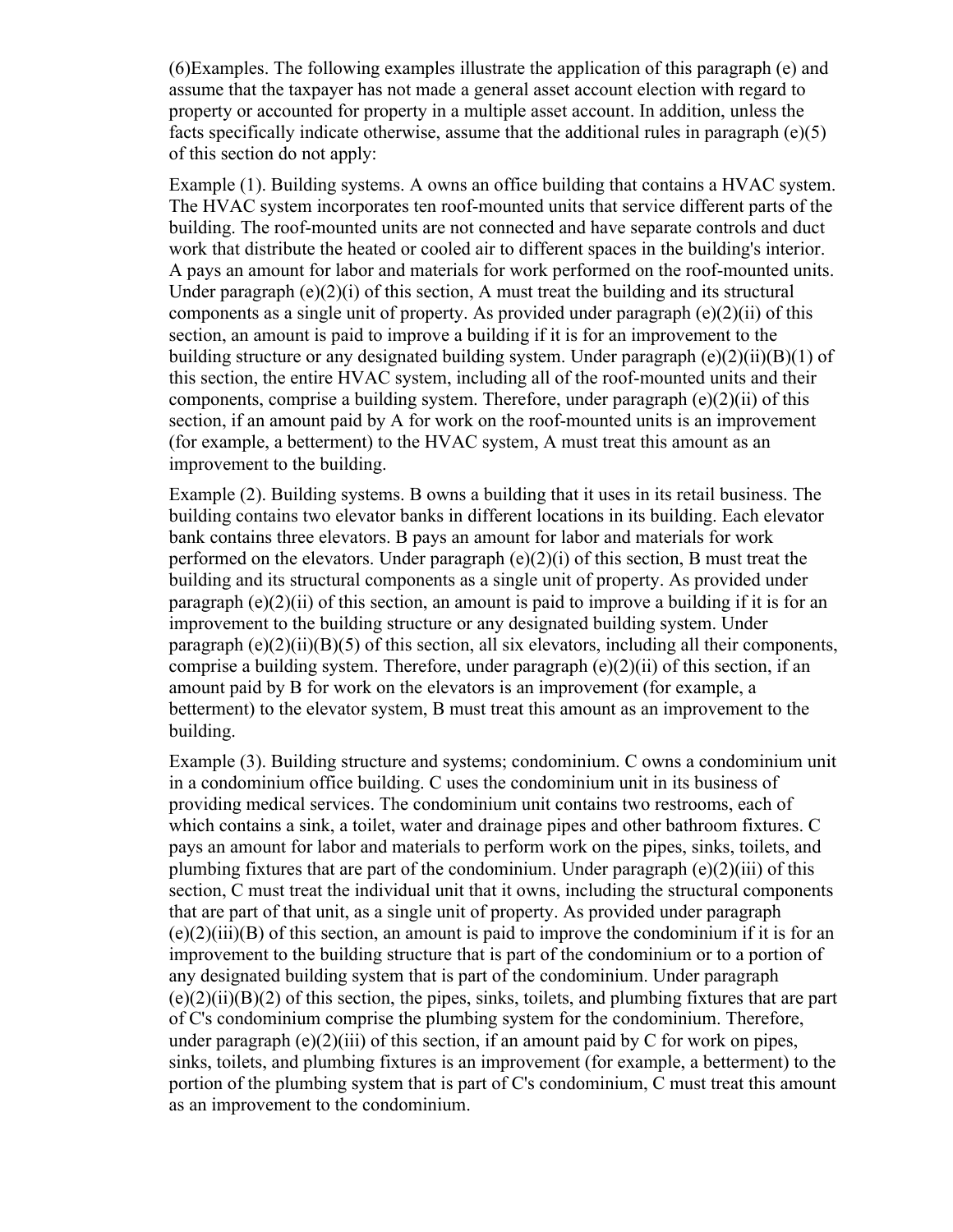Example (4). Building structure and systems; property other than buildings. D, a manufacturer, owns a building adjacent to its manufacturing facility that contains office space and related facilities for D's employees that manage and administer D's manufacturing operations. The office building contains equipment, such as desks, chairs, computers, telephones, and bookshelves that are not building structure or building systems. D pays an amount to add an extension to the office building. Under paragraph  $(e)(2)(i)$  of this section, D must treat the building and its structural components as a single unit of property. As provided under paragraph  $(e)(2)(ii)$  of this section, an amount is paid to improve a building if it is for an improvement to the building structure or any designated building system. Therefore, under paragraph (e)(2)(ii) of this section, if an amount paid by D for the addition of an extension to the office building is an improvement (for example, a betterment) to the building structure or any of the building systems, D must treat this amount as an improvement to the building. In addition, because the equipment contained within the office building constitutes property other than the building, the units of property for the office equipment are initially determined under paragraph  $(e)(3)(i)$  of this section and are comprised of all the components that are functionally interdependent (for example, each desk, each chair, and each book shelf).

Example (5). Plant property; discrete and major function. E is an electric utility company that operates a power plant to generate electricity. The power plant includes a structure that is not a building under  $\S1.48-1(e)(1)$ , and, among other things, one pulverizer that grinds coal, a single boiler that produces steam, one turbine that converts the steam into mechanical energy, and one generator that converts mechanical energy into electrical energy. In addition, the turbine contains a series of blades that cause the turbine to rotate when affected by the steam. Because the plant is composed of real and personal tangible property other than a building, the unit of property for the generating equipment is initially determined under the general rule in paragraph  $(e)(3)(i)$  of this section and is comprised of all the components that are functionally interdependent. Under this rule, the initial unit of property is the entire plant because the components of the plant are functionally interdependent. However, because the power plant is plant property under paragraph  $(e)(3)(ii)$  of this section, the initial unit of property is further divided into smaller units of property by determining the components (or groups of components) that perform discrete and major functions within the plant. Under this paragraph, E must treat the structure, the boiler, the turbine, the generator, and the pulverizer each as a separate unit of property because each of these components performs a discrete and major function within the power plant. E may not treat components, such as the turbine blades, as separate units of property because each of these components does not perform a discrete and major function within the plant.

Example (6). Plant property; discrete and major function. F is engaged in a uniform and linen rental business. F owns and operates a plant that utilizes many different machines and equipment in an assembly line-like process to treat, launder, and prepare rental items for its customers. F utilizes two laundering lines in its plant, each of which can operate independently. One line is used for uniforms and another line is used for linens. Both lines incorporate a sorter, boiler, washer, dryer, ironer, folder, and waste water treatment system. Because the laundering equipment contained within the plant is property other than a building, the unit of property for the laundering equipment is initially determined under the general rule in paragraph  $(e)(3)(i)$  of this section and is comprised of all the components that are functionally interdependent. Under this rule, the initial units of property are each laundering line because each line is functionally independent and is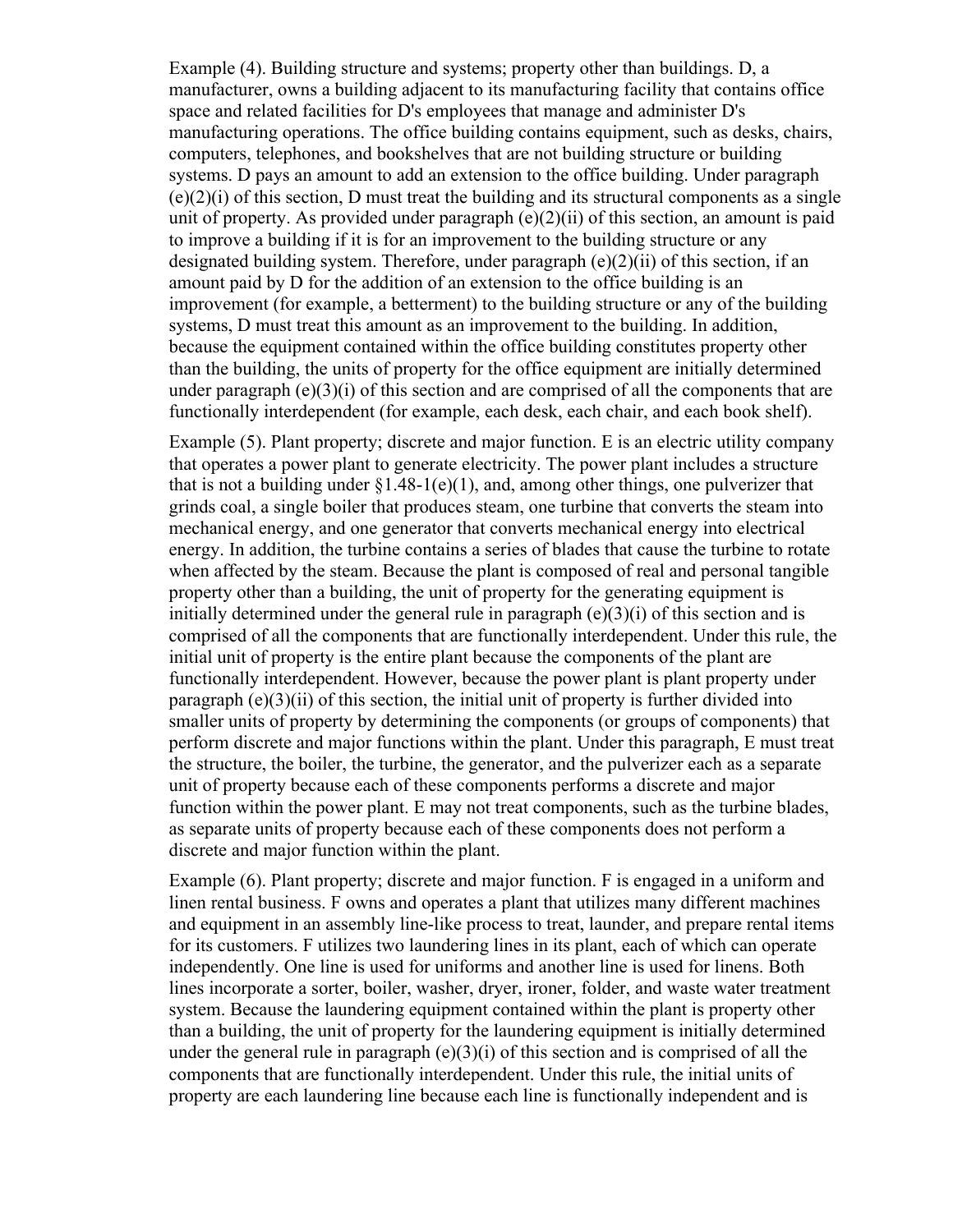comprised of components that are functionally interdependent. However, because each line is comprised of plant property under paragraph (e)(3)(ii) of this section, F must further divide these initial units of property into smaller units of property by determining the components (or groups of components) that perform discrete and major functions within the line. Under paragraph  $(e)(3)(ii)$  of this section, F must treat each sorter, boiler, washer, dryer, ironer, folder, and waste water treatment system in each line as a separate unit of property because each of these components performs a discrete and major function within the line.

Example (7). Plant property; industrial process. G operates a restaurant that prepares and serves food to retail customers. Within its restaurant, G has a large piece of equipment that uses an assembly line-like process to prepare and cook tortillas that G serves only to its restaurant customers. Because the tortilla-making equipment is property other than a building, the unit of property for the equipment is initially determined under the general rule in paragraph  $(e)(3)(i)$  of this section and is comprised of all the components that are functionally interdependent. Under this rule, the initial unit of property is the entire tortilla-making equipment because the various components of the equipment are functionally interdependent. The equipment is not plant property under paragraph  $(e)(3)(ii)$  of this section because the equipment is not used in an industrial process, as it performs a small-scale function in G's restaurant operations. Thus, G is not required to further divide the equipment into separate units of property based on the components that perform discrete and major functions.

Example (8). Personal property. H owns locomotives that it uses in its railroad business. Each locomotive consists of various components, such as an engine, generators, batteries, and trucks. H acquired a locomotive with all its components. Because H's locomotive is property other than a building, the initial unit of property is determined under the general rule in paragraph (e)(3)(i) of this section and is comprised of the components that are functionally interdependent. Under paragraph  $(e)(3)(i)$  of this section, the locomotive is a single unit of property because it consists entirely of components that are functionally interdependent.

Example (9). Personal property. J provides legal services to its clients. J purchased a laptop computer and a printer for its employees to use in providing legal services. Because the computer and printer are property other than a building, the initial units of property are determined under the general rule in paragraph (e)(3)(i) of this section and are comprised of the components that are functionally interdependent. Under paragraph (e)(3)(i) of this section, the computer and the printer are separate units of property because the computer and the printer are not components that are functionally interdependent (that is, the placing in service of the computer is not dependent on the placing in service of the printer).

Example (10). Building structure and systems; leased building. K is a retailer of consumer products. K conducts its retail sales in a building that it leases from L. The leased building consists of the building structure (including the floor, walls, and roof) and various building systems, including a plumbing system, an electrical system, an HVAC system, a security system, and a fire protection and prevention system. K pays an amount for labor and materials to perform work on the HVAC system of the leased building. Under paragraph (e)(2)(v)(A) of this section, because K leases the entire building, K must treat the leased building and its structural components as a single unit of property. As provided under paragraph  $(e)(2)(v)(B)$  of this section, an amount is paid to improve a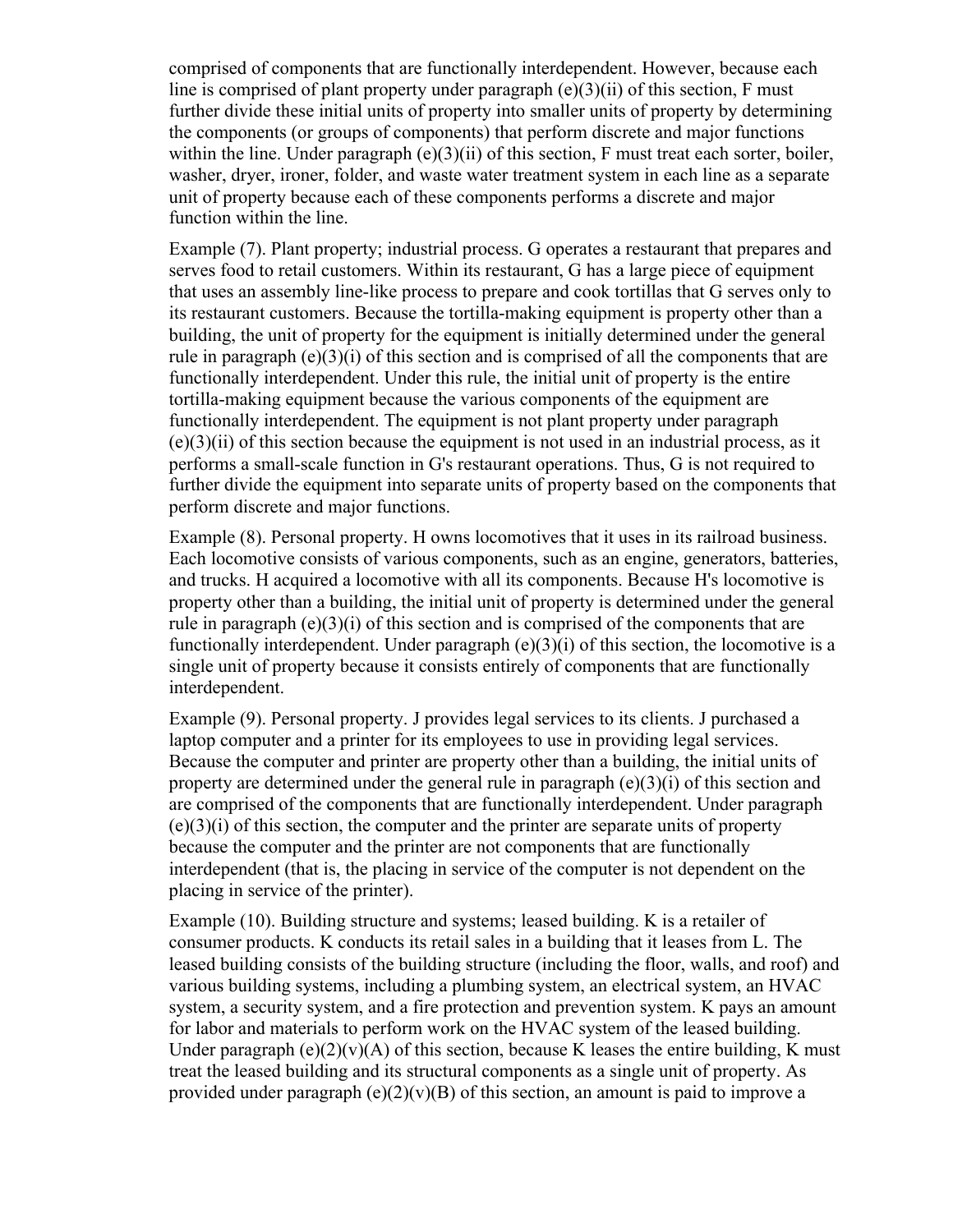leased building property if it is for an improvement (for example, a betterment) to the leased building structure or to any building system within the leased building. Therefore, under paragraphs  $(e)(2)(v)(B)(1)$  and  $(e)(2)(ii)(B)(1)$  of this section, if an amount paid by K for work on the HVAC system is for an improvement to the HVAC system in the leased building, K must treat this amount as an improvement to the entire leased building property.

Example (11). Production of real property related to leased property. Assume the same facts as in Example 10, except that K receives a construction allowance from L, and K uses the construction allowance to build a driveway adjacent to the leased building. Assume that under the terms of the lease, K, the lessee, is treated as the owner of any property that it constructs on or nearby the leased building. Also assume that section 110 does not apply to the construction allowance. Finally, assume that the driveway is not plant property or a network asset. Because the construction of the driveway consists of the production of real property other than a building, all the components of the driveway are functionally interdependent and are a single unit of property under paragraphs  $(e)(3)(i)$  and  $(e)(3)(iv)$  of this section.

Example (12). Leasehold improvements; construction allowance used for lessor-owned improvements. Assume the same facts as Example 11, except that, under the terms of the lease, L, the lessor, is treated as the owner of any property constructed on the leased premises. Because L, the lessor, is the owner of the driveway and the driveway is real property other than a building, all the components of the driveway are functionally interdependent and are a single unit of property under paragraph (e)(3)(i) of this section.

Example (13). Buildings and structural components; leased office space. M provides consulting services to its clients. M conducts its consulting services business in two office spaces in the same building, each of which it leases from N under separate lease agreements. Each office space contains a separate HVAC system, which is part of the leased property. Both lease agreements provide that M is responsible for maintaining, repairing, and replacing the HVAC system that is part of the leased property. M pays amounts to perform work on the HVAC system in each office space. Because M leases two separate office spaces subject to two leases, M must treat the portion of the building structure and the structural components subject to each lease as a separate unit of property under paragraph  $(e)(2)(v)(A)$  of this section. As provided under paragraph  $(e)(2)(y)(B)$  of this section, an amount is paid to improve a leased building property, if it is for an improvement to the leased portion of the building structure or the portion of any designated building system subject to each lease. Under paragraphs  $(e)(2)(v)(B)(1)$  and  $(e)(2)(ii)(B)(1)$  of this section, M must treat the HVAC system associated with each leased office space as a building system of that leased building property. Thus, M must treat the HVAC system associated with the first leased office space as a building system of the first leased office space and the HVAC system associated with the second leased office space as a building system of the second leased office space. Under paragraph  $(e)(2)(v)(B)$  of this section, if the amount paid by M for work on the HVAC system in one leased office space is for an improvement (for example, a betterment) to the HVAC system that is part of that leased space, then M must treat the amount as an improvement to that individual leased property.

Example (14). Leased property; personal property. N is engaged in the business of transporting passengers on private jet aircraft. To conduct its business, N leases several aircraft from O. Under paragraph  $(e)(3)(iv)$  of this section (referencing paragraph  $(e)(3)(i)$ )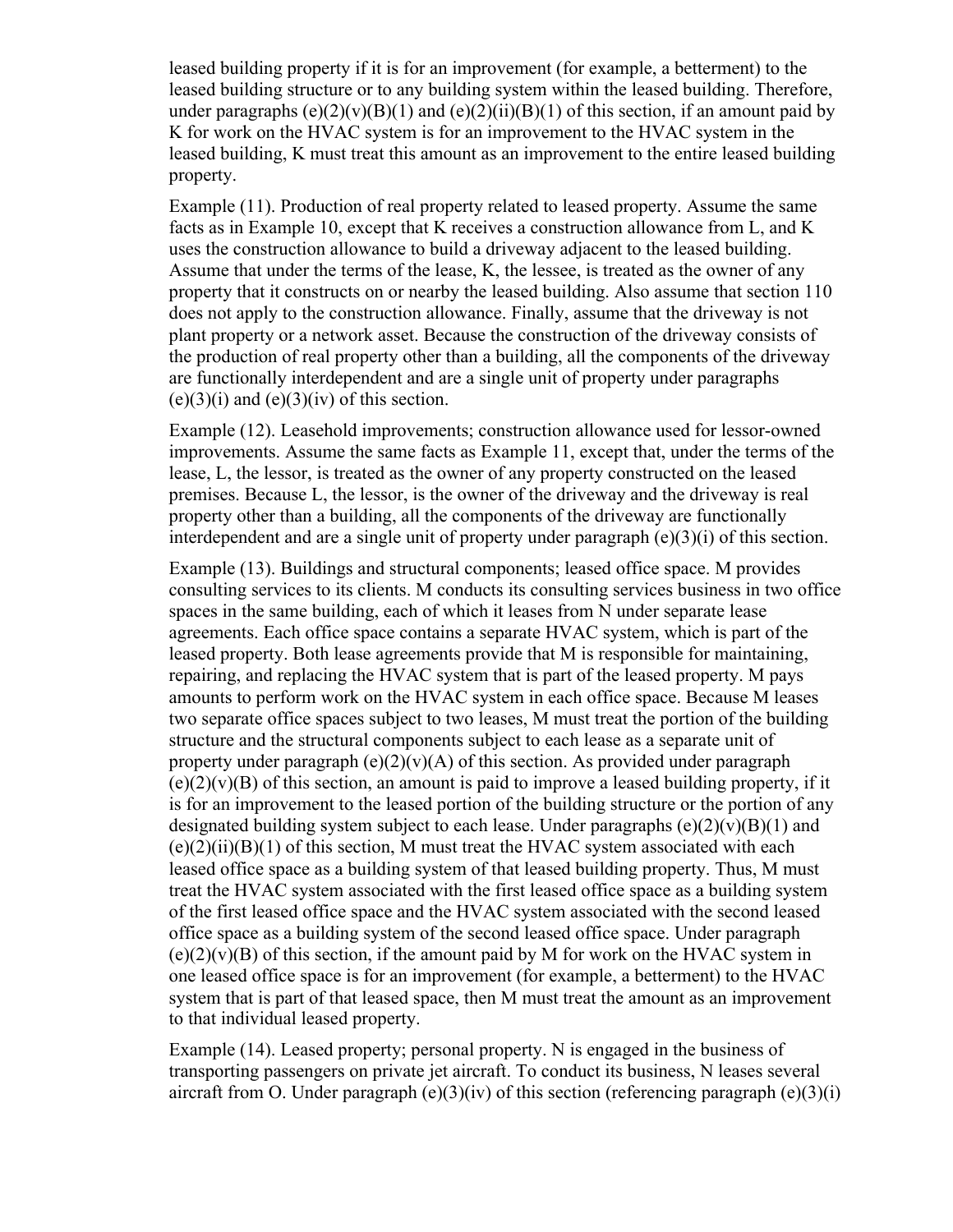of this section), N must treat all of the components of each leased aircraft that are functionally interdependent as a single unit of property. Thus, N must treat each leased aircraft as a single unit of property.

Example (15). Improvement property.

(i) P is a retailer of consumer products. In Year 1, P purchases a building from Q, which P intends to use as a retail sales facility. Under paragraph (e)(2)(i) of this section, P must treat the building and its structural components as a single unit of property. As provided under paragraph  $(e)(2)(ii)$  of this section, an amount is paid to improve a building if it is for an improvement to the building structure or any designated building system.

(ii) In Year 2, P pays an amount to construct an extension to the building to be used for additional warehouse space. Assume that the extension involves the addition of walls, floors, roof, and doors, but does not include the addition or extension of any building systems described in paragraph  $(e)(2)(ii)(B)$  of this section. Also assume that the amount paid to build the extension is a betterment to the building structure under paragraph (j) of this section, and is therefore treated as an amount paid for an improvement to the entire building under paragraph (e)(2)(ii) of this section. Accordingly, P capitalizes the amount paid as an improvement to the building under paragraph (d) of this section. Under paragraph (e)(4) of this section, the extension is not a unit of property separate from the building, the unit of property improved. Thus, to determine whether any future expenditure constitutes an improvement to the building under paragraph  $(e)(2)(ii)$  of this section, P must determine whether the expenditure constitutes an improvement to the building structure, including the building extension, or to any of the designated building systems.

Example (16). Additional rules; year placed in service. R is engaged in the business of transporting freight throughout the United States. To conduct its business, R owns a fleet of truck tractors and trailers. Each tractor and trailer is comprised of various components, including tires. R purchased a truck tractor with all of its components, including tires. The tractor tires have an average useful life to R of more than one year. At the time R placed the tractor in service, it treated the tractor tires as a separate asset for depreciation purposes under section 168. R properly treated the tractor (excluding the cost of the tires) as 3-year property and the tractor tires as 5-year property under section 168(e). Because R's tractor is property other than a building, the initial units of property for the tractor are determined under the general rule in paragraph  $(e)(3)(i)$  of this section and are comprised of all the components that are functionally interdependent. Under this rule, R must treat the tractor, including its tires, as a single unit of property because the tractor and the tires are functionally interdependent (that is, the placing in service of the tires is dependent upon the placing in service of the tractor). However, under paragraph  $(e)(5)(i)$  of this section, R must treat the tractor and tires as separate units of property because R properly treated the tires as being within a different class of property under section 168(e).

Example (17). Additional rules; change in subsequent year. S is engaged in the business of leasing nonresidential real property to retailers. In Year 1, S acquired and placed in service a building for use in its retail leasing operation. In Year 5, to accommodate the needs of a new lessee, S incurred costs to improve the building structure. S capitalized the costs of the improvement under paragraph (d) of this section and depreciated the improvement in accordance with section 168(i)(6) as nonresidential real property under section 168(e). In Year 7, S determined that the structural improvement made in Year 5 qualified under section  $168(e)(8)$  as qualified retail improvement property and, therefore,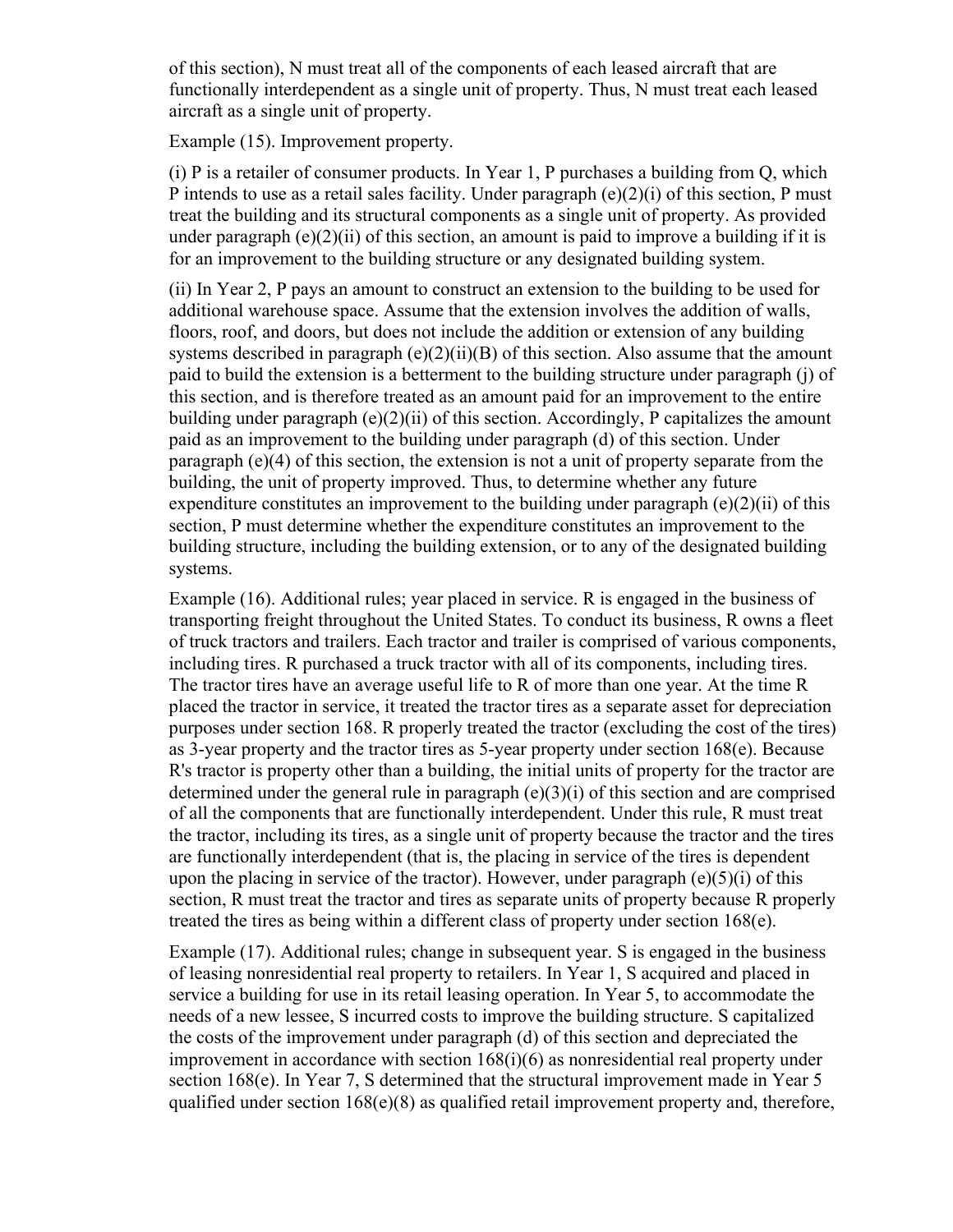was 15-year property under section 168(e). In Year 7, S changed its method of accounting to use a 15-year recovery period for the improvement. Under paragraph  $(e)(5)(ii)$  of this section, in Year 7, S must treat the improvement as a unit of property separate from the building.

Example (18). Additional rules; change in subsequent year. In Year 1, T acquired and placed in service a building and parking lot for use in its retail operations. Under §1.263(a)-2 of the regulations, T capitalized the cost of the building and the parking lot and began depreciating the building and the parking lot as nonresidential real property under section 168(e). In Year 3, T completed a cost segregation study under which it properly determined that the parking lot qualified as 15-year property under section 168(e). In Year 3, T changed its method of accounting for the parking lot to use a 15-year recovery period and the 150-percent declining balance method of depreciation. Under paragraph (e)(5)(ii) of this section, beginning in Year 3, T must treat the parking lot as a unit of property separate from the building.

Example (19). Additional rules; change in subsequent year. In Year 1, U acquired and placed in service a building for use in its manufacturing business. U capitalized the costs allocable to the building's wiring separately from the building and depreciated the wiring as 7-year property under section 168(e). U capitalized the cost of the building and all other structural components of the building and began depreciating them as nonresidential real property under section 168(e). In Year 3, U completed a cost segregation study under which it properly determined that the wiring is a structural component of the building and, therefore, should have been depreciated as nonresidential real property. In Year 3, U changed its method of accounting to treat the wiring as nonresidential real property. Under paragraph  $(e)(5)(ii)$  of this section, U must change the unit of property for the wiring in a manner that is consistent with the change in treatment for depreciation purposes. Therefore, U must change the unit of property for the wiring to treat it as a structural component of the building, and as part of the building unit of property, in accordance with paragraph  $(e)(2)(i)$  of this section.

(f)Improvements to leased property.

(1)In general. Except as provided in paragraph (h) of this section (safe harbor for small taxpayers) and under  $\S1.263(a)-1(f)$  (de minimis safe harbor), this paragraph (f) provides the exclusive rules for determining whether amounts paid by a taxpayer are for an improvement to a leased property and must be capitalized. In the case of a leased building or a leased portion of a building, an amount is paid to improve a leased property if the amount is paid for an improvement to any of the properties specified in paragraph  $(e)(2)(ii)$  of this section (for lessor improvements) or in paragraph  $(e)(2)(v)(B)$  of this section (for lessee improvements, except as provided in paragraph  $(f)(2)(ii)$  of this section). Section 1.263(a)-4 does not apply to amounts paid for improvements to leased property or to amounts paid for the acquisition or production of leasehold improvement property.

(2)Lessee improvements.

(i) Requirement to capitalize. A taxpayer lessee must capitalize the related amounts, as determined under paragraph  $(g)(3)$  of this section, that it pays to improve, as defined under paragraph (d) of this section, a leased property except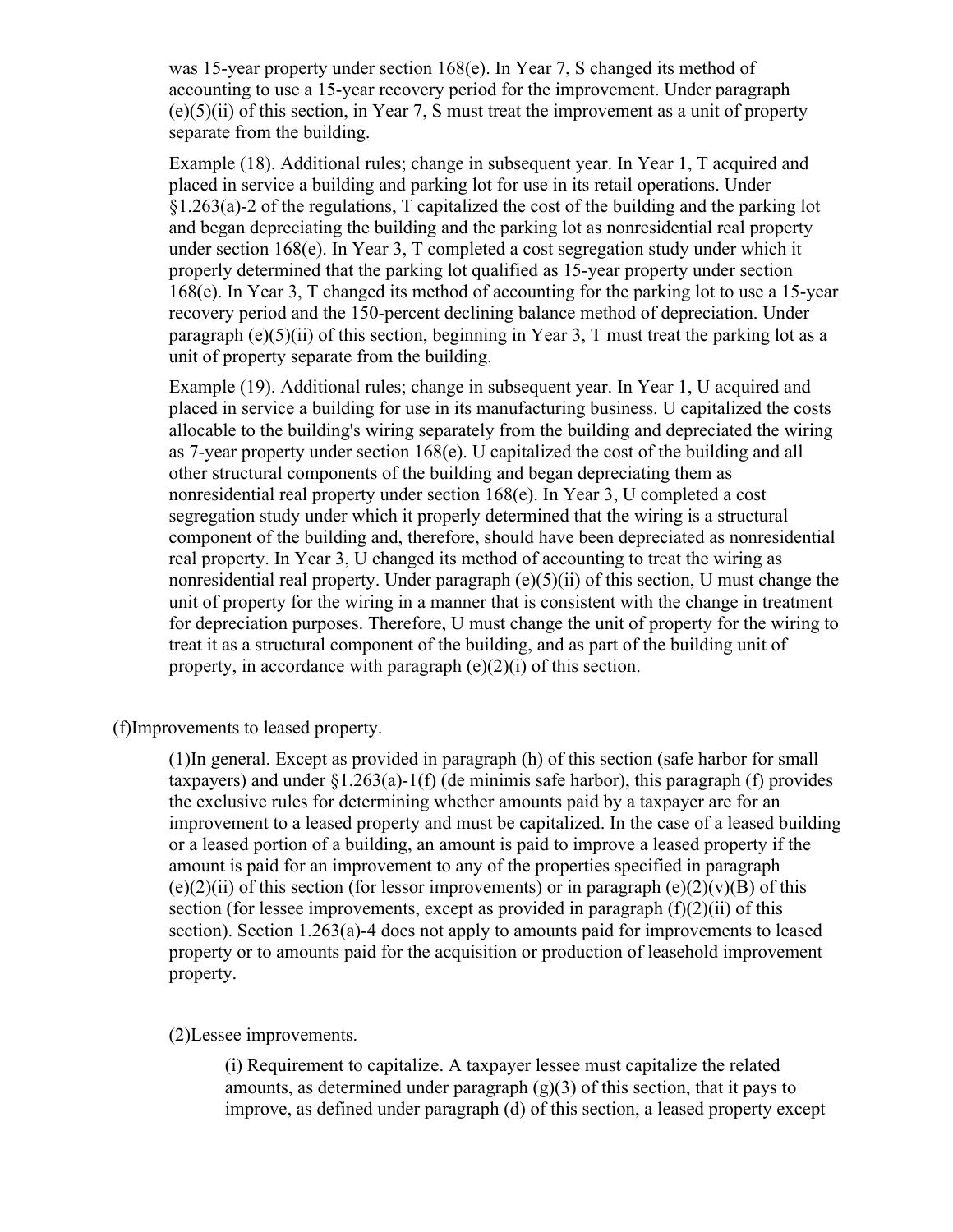to the extent that section 110 applies to a construction allowance received by the lessee for the purpose of such improvement or when the improvement constitutes a substitute for rent. See §1.61-8(c) for the treatment of lessee expenditures that constitute a substitute for rent. A taxpayer lessee must also capitalize the related amounts that a lessor pays to improve, as defined under paragraph (d) of this section, a leased property if the lessee is the owner of the improvement, except to the extent that section 110 applies to a construction allowance received by the lessee for the purpose of such improvement. An amount paid for a lessee improvement under this paragraph  $(f)(2)(i)$  is treated as an amount paid to acquire or produce a unit of real or personal property under  $\S 1.263(a) - 2(d)(1)$  of the regulations.

(ii) Unit of property for lessee improvements. For purposes of determining whether an amount paid by a lessee constitutes a lessee improvement to a leased property under paragraph  $(f)(2)(i)$  of this section, the unit of property and the improvement rules are applied to the leased property in accordance with paragraph  $(e)(2)(v)$  (leased buildings) or paragraph  $(e)(3)(iv)$  (leased property other than buildings) of this section and include previous lessee improvements. However, if a lessee improvement is comprised of an entire building erected on leased property, then the unit of property for the building and the application of the improvement rules to the building are determined under paragraphs  $(e)(2)(i)$ and  $(e)(2)(ii)$  of this section.

## (3)Lessor improvements.

(i) Requirement to capitalize. A taxpayer lessor must capitalize the related amounts, as determined under paragraph  $(g)(3)$  of this section, that it pays directly, or indirectly through a construction allowance to the lessee, to improve, as defined in paragraph (d) of this section, a leased property when the lessor is the owner of the improvement or to the extent that section 110 applies to the construction allowance. A lessor must also capitalize the related amounts that the lessee pays to improve a leased property, as defined in paragraph (e) of this section, when the lessee's improvement constitutes a substitute for rent. See §1.61-8(c) for treatment of expenditures by lessees that constitute a substitute for rent. Amounts capitalized by the lessor under this paragraph  $(f)(3)(i)$  may not be capitalized by the lessee. If a lessor improvement is comprised of an entire building erected on leased property, then the amount paid for the building is treated as an amount paid by the lessor to acquire or produce a unit of property under  $\S1.263(a)-2(d)(1)$ . See paragraph (e)(2) of this section for the unit of property for a building and paragraph  $(e)(3)$  of this section for the unit of property for real or personal property other than a building.

(ii) Unit of property for lessor improvements. In general, an amount capitalized as a lessor improvement under paragraph  $(f)(3)(i)$  of this section is not a unit of property separate from the unit of property improved. See paragraph  $(e)(4)$  of this section. However, if a lessor improvement is comprised of an entire building erected on leased property, then the unit of property for the building and the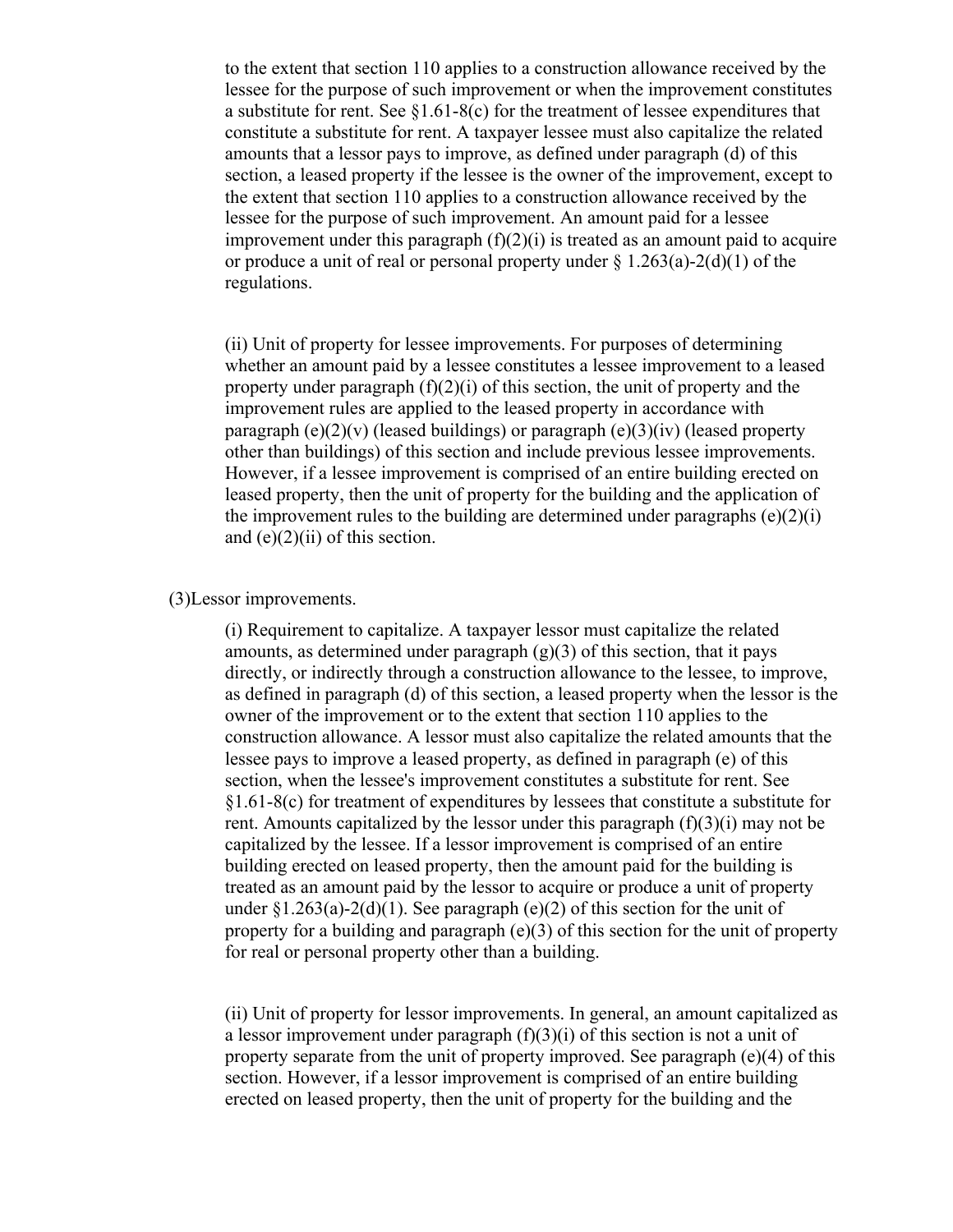(4)Examples. The following examples illustrate the application of this paragraph (f) and do not address whether capitalization is required under another provision of the Code (for example, section 263A). For purposes of the following examples, assume that section 110 does not apply to the lessee and the amounts paid by the lessee are not a substitute for rent.

Example (1). Lessee improvements; additions to building.

(i) T is a retailer of consumer products. In Year 1, T leases a building from L, which T intends to use as a retail sales facility. The leased building consists of the building structure under paragraph  $(e)(2)(ii)(A)$  of this section and various building systems under paragraph (e)(2)(ii)(B) of this section, including a plumbing system, an electrical system, and an HVAC system. Under the terms of the lease, T is permitted to improve the building at its own expense. Under paragraph  $(e)(2)(v)(A)$  of this section, because T leases the entire building, T must treat the leased building and its structural components as a single unit of property. As provided under paragraph  $(e)(2)(v)(B)(1)$  of this section, an amount is paid to improve a leased building property if the amount is paid for an improvement to the leased building structure or to any building system within the leased building. Therefore, under paragraphs  $(e)(2)(v)(B)(1)$  and  $(e)(2)(ii)$  of this section, if T pays an amount that improves the building structure, the plumbing system, the electrical system, or the HVAC system, then T must treat this amount as an improvement to the entire leased building property.

(ii) In Year 2, T pays an amount to construct an extension to the building to be used for additional warehouse space. Assume that this amount is for a betterment (as defined under paragraph (j) of this section) to T's leased building structure and does not affect any building systems. Accordingly, the amount that T pays for the building extension is for a betterment to the leased building structure, and thus, under paragraph  $(e)(2)(v)(B)(1)$  of this section, is treated as an improvement to the entire leased building under paragraph (d) of this section. Because T, the lessee, paid an amount to improve a leased building property, T is required to capitalize the amount paid for the building extension as a leasehold improvement under paragraph (f)(2)(i) of this section. In addition, paragraph  $(f)(2)(i)$  of this section requires T to treat the amount paid for the improvement as the acquisition or production of a unit of property (leasehold improvement property) under  $$1.263(a)-2(d)(1)$ .

(iii) In Year 5, T pays an amount to add a large overhead door to the building extension that it constructed in Year 2 to accommodate the loading of larger products into the warehouse space. Under paragraph  $(f)(2)(ii)$  of this section, to determine whether the amount paid by T is for a leasehold improvement, the unit of property and the improvement rules are applied in accordance with paragraph  $(e)(2)(v)$  of this section and include T's previous improvements to the leased property. Therefore, under paragraph  $(e)(2)(v)(A)$  of this section, the unit of property is the entire leased building, including the extension built in Year 2. In addition, under paragraph  $(e)(2)(v)(B)$  of this section, the leased building property is improved if the amount is paid for an improvement to the building structure or any building system. Assume that the amount paid to add the overhead door is for a betterment, under paragraph (j) of this section, to the building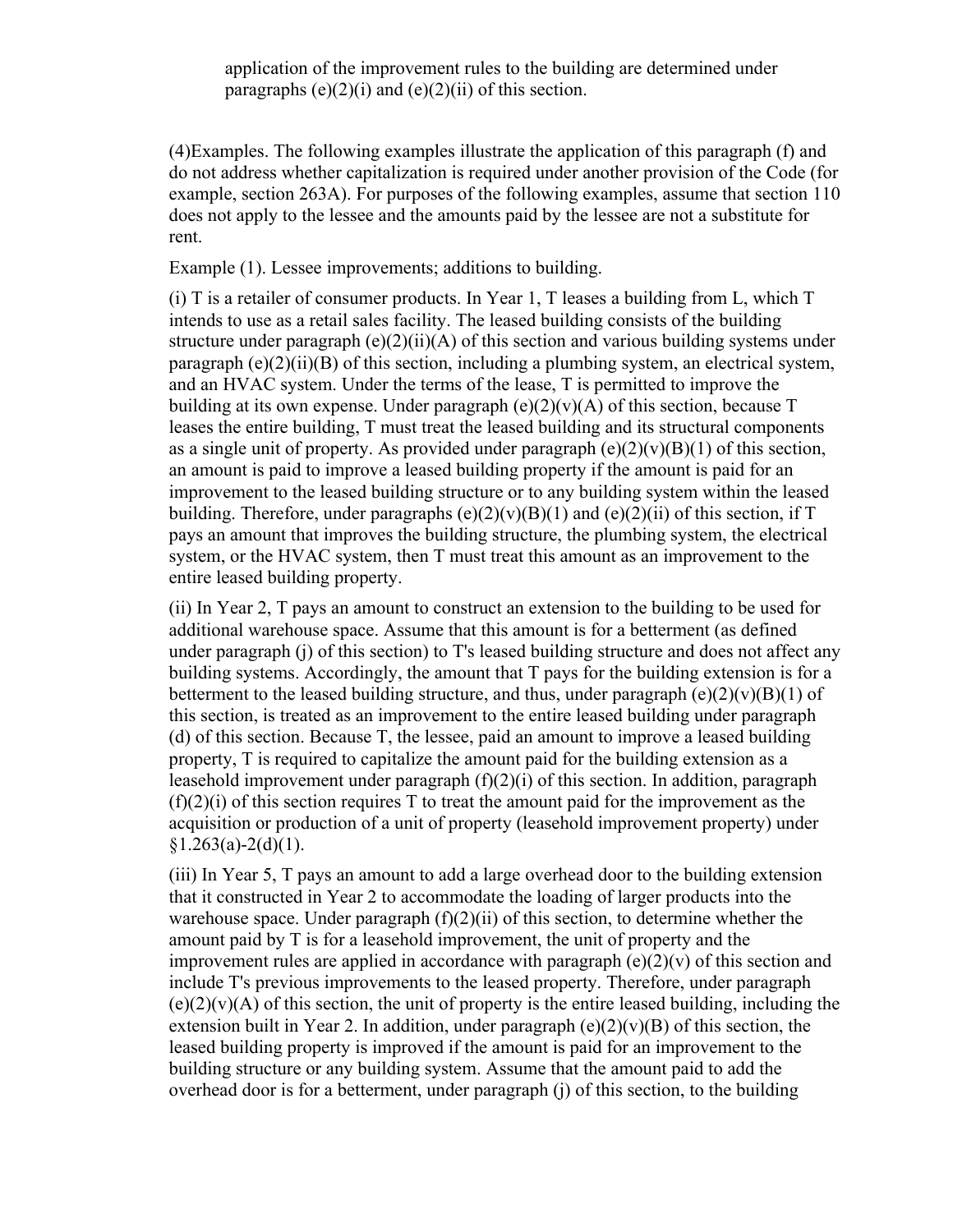structure, which includes the extension. Accordingly, T must capitalize the amounts paid to add the overhead door as a leasehold improvement to the leased building property. In addition, paragraph  $(f)(2)(i)$  of this section requires T to treat the amount paid for the improvement as the acquisition or production of a unit of property (leasehold improvement property) under  $\S1.263(a)-2(d)(1)$ . However, to determine whether a future amount paid by T is for a leasehold improvement to the leased building, the unit of property and the improvement rules are again applied in accordance with paragraph  $(e)(2)(v)$  of this section and include the new overhead door.

Example (2). Lessee improvements; additions to certain structural components of buildings.

(i) Assume the same facts as Example 1 except that in Year 2, T also pays an amount to construct an extension of the HVAC system into the building extension. Assume that the extension is a betterment, under paragraph (j) of this section, to the leased HVAC system (a building system under paragraph  $(e)(2)(ii)(B)(1)$  of this section). Accordingly, the amount that T pays for the extension of the HVAC system is for a betterment to the leased building system, the HVAC system, and thus, under paragraph  $(e)(2)(v)(B)(1)$  of this section, is treated as an improvement to the entire leased building property under paragraph (d) of this section. Because T, the lessee, pays an amount to improve a leased building property, T is required to capitalize the amount paid as a leasehold improvement under paragraph  $(f)(2)(i)$  of this section. Under paragraph  $(f)(2)(i)$  of this section, T must treat the amount paid for the HVAC extension as the acquisition and production of a unit of property (leasehold improvement property) under §1.263(a)-2(d)(1).

(ii) In Year 5, T pays an amount to add an additional chiller to the portion of the HVAC system that it constructed in Year 2 to accommodate the climate control requirements for new product offerings. Under paragraph (f)(2)(ii) of this section, to determine whether the amount paid by T is for a leasehold improvement, the unit of property and the improvement rules are applied in accordance with paragraph  $(e)(2)(v)$  of this section and include T's previous improvements to the leased building property. Therefore, under paragraph (e)(2)(v)(B) of this section, the leased building property is improved if the amount is paid for an improvement to the building structure or any building system. Assume that the amount paid to add the chiller is for a betterment, under paragraph (j) of this section, to the HVAC system, which includes the extension of the system in Year 2. Accordingly, T must capitalize the amounts paid to add the chiller as a leasehold improvement to the leased building property. In addition, paragraph  $(f)(2)(i)$  of this section requires T to treat the amount paid for the chiller as the acquisition or production of a unit of property (leasehold improvement property) under §1.263(a)-2(d)(1). However, to determine whether a future amount paid by T is for a leasehold improvement to the leased building, the unit of property and the improvement rules are again applied in accordance with paragraph  $(e)(2)(v)$  of this section and include the new chiller.

Example (3). Lessor Improvements; additions to building.

(i) T is a retailer of consumer products. In Year 1, T leases a building from L, which T intends to use as a retail sales facility. Pursuant to the lease, L provides a construction allowance to T, which T intends to use to construct an extension to the retail sales facility for additional warehouse space. Assume that the amount paid for any improvement to the building does not exceed the construction allowance and that L is treated as the owner of any improvement to the building. Under paragraph  $(e)(2)(i)$  of this section, L must treat the building and its structural components as a single unit of property. As provided under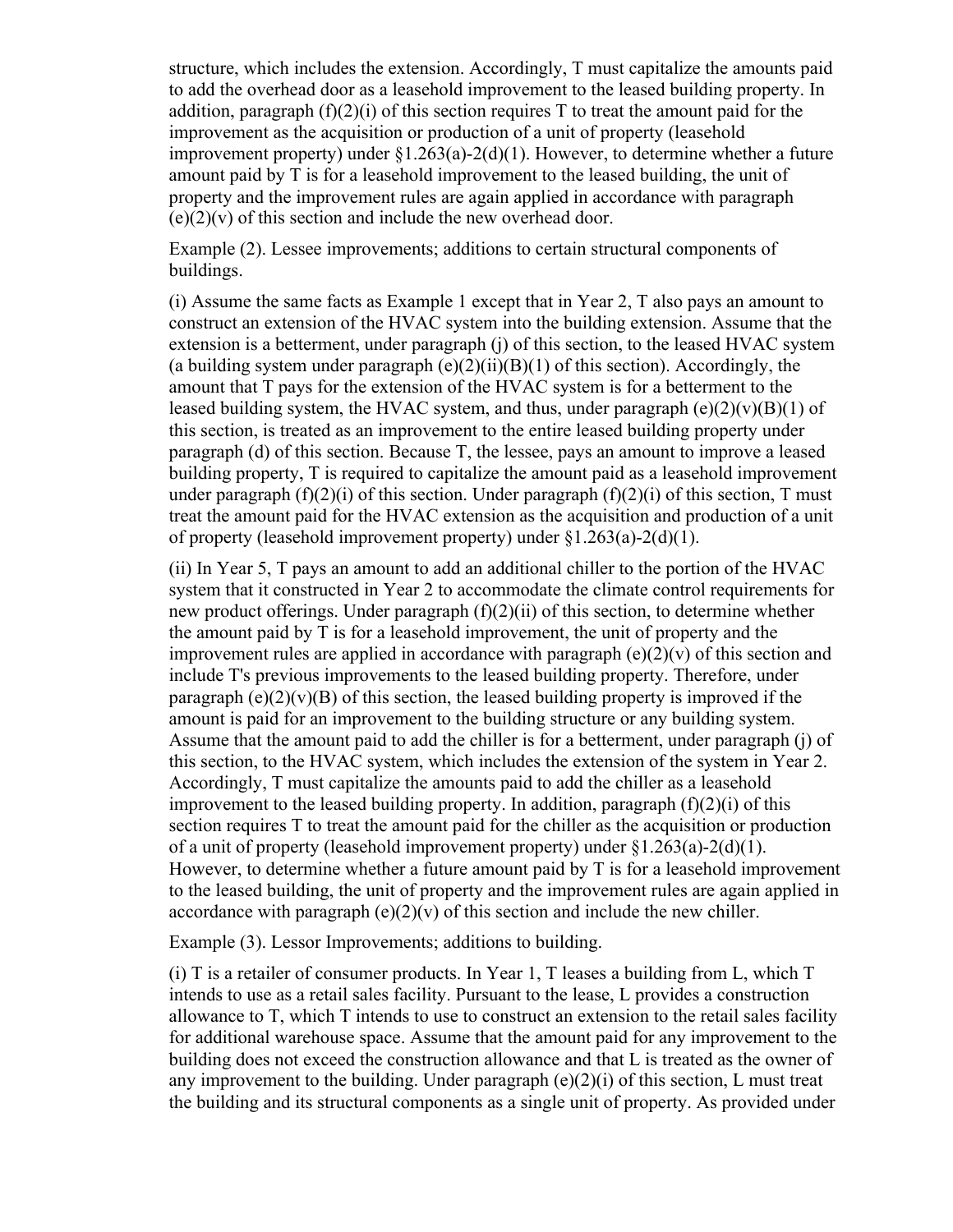paragraph  $(e)(2)(ii)$  of this section, an amount is paid to improve a building if it is paid for an improvement to the building structure or to any building system.

(ii) In Year 2, T uses L's construction allowance to construct an extension to the leased building to provide additional warehouse space in the building. Assume that the extension is a betterment (as defined under paragraph (j) of this section) to the building structure, and therefore, the amount paid for the extension results in an improvement to the building under paragraph (d) of this section. Under paragraph  $(f)(3)(i)$  of this section, L, the lessor and owner of the improvement, must capitalize the amounts paid to T to construct the extension to the retail sales facility. T is not permitted to capitalize the amounts paid for the lessor-owned improvement. Finally, under paragraph (f)(3)(ii) of this section, the extension to L's building is not a unit of property separate from the building and its structural components.

Example (4). Lessee property; personal property added to leased building. T is a retailer of consumer products. T leases a building from L, which T intends to use as a retail sales facility. Pursuant to the lease, L provides a construction allowance to T, which T uses to acquire and construct partitions for fitting rooms, counters, and shelving. Assume that each partition, counter, and shelving unit is a unit of property under paragraph (e)(3) of this section. Assume that for Federal income tax purposes T is treated as the owner of the partitions, counters, and shelving. T's expenditures for the partitions, counters, and shelving are not improvements to the leased property under paragraph (d) of this section, but rather constitute amounts paid to acquire or produce separate units of personal property under  $\S1.263(a) - 2(d)(1)$ .

Example (5). Lessor property; buildings on leased property. L is the owner of a parcel of unimproved real property that L leases to T. Pursuant to the lease, L provides a construction allowance to T of \$500,000, which T agrees to use to construct a building costing not more than \$500,000 on the leased real property and to lease the building from L after it is constructed. Assume that for Federal income tax purposes, L is treated as the owner of the building that T will construct. T uses the \$500,000 to construct the building as required under the lease. The building consists of the building structure and the following building systems: (1) a plumbing system; (2) an electrical system; and (3) an HVAC system. Because L provides a construction allowance to T to construct a building and L is treated as the owner of the building, L must capitalize the amounts that it pays indirectly to T to construct the building as a lessor improvement under paragraph  $(f)(3)(i)$ of this section. In addition, the amounts paid by L for the construction allowance are treated as amounts paid by L to acquire and produce the building under §1.263(a)-  $2(d)(1)$ . Further, under paragraph (e)(2)(i) of this section, L must treat the building and its structural components as a single unit of property. Under paragraph (f)(3)(i) of this section, T, the lessee, may not capitalize the amounts paid (with the construction allowance received from L) for construction of the building.

Example (6). Lessee contribution to construction costs. Assume the same facts as in Example 5, except T spends \$600,000 to construct the building. T uses the \$500,000 construction allowance provided by L plus \$100,000 of its own funds to construct the building that L will own pursuant to the lease. Also assume that the additional \$100,000 that T pays is not a substitute for rent. For the reasons discussed in Example 5, L must capitalize the \$500,000 it paid T to construct the building under  $\{1.263(a)-2(d)(1)\}\;$  In addition, because T spends its own funds to complete the building, T has a depreciable interest of \$100,000 in the building and must capitalize the \$100,000 it paid to construct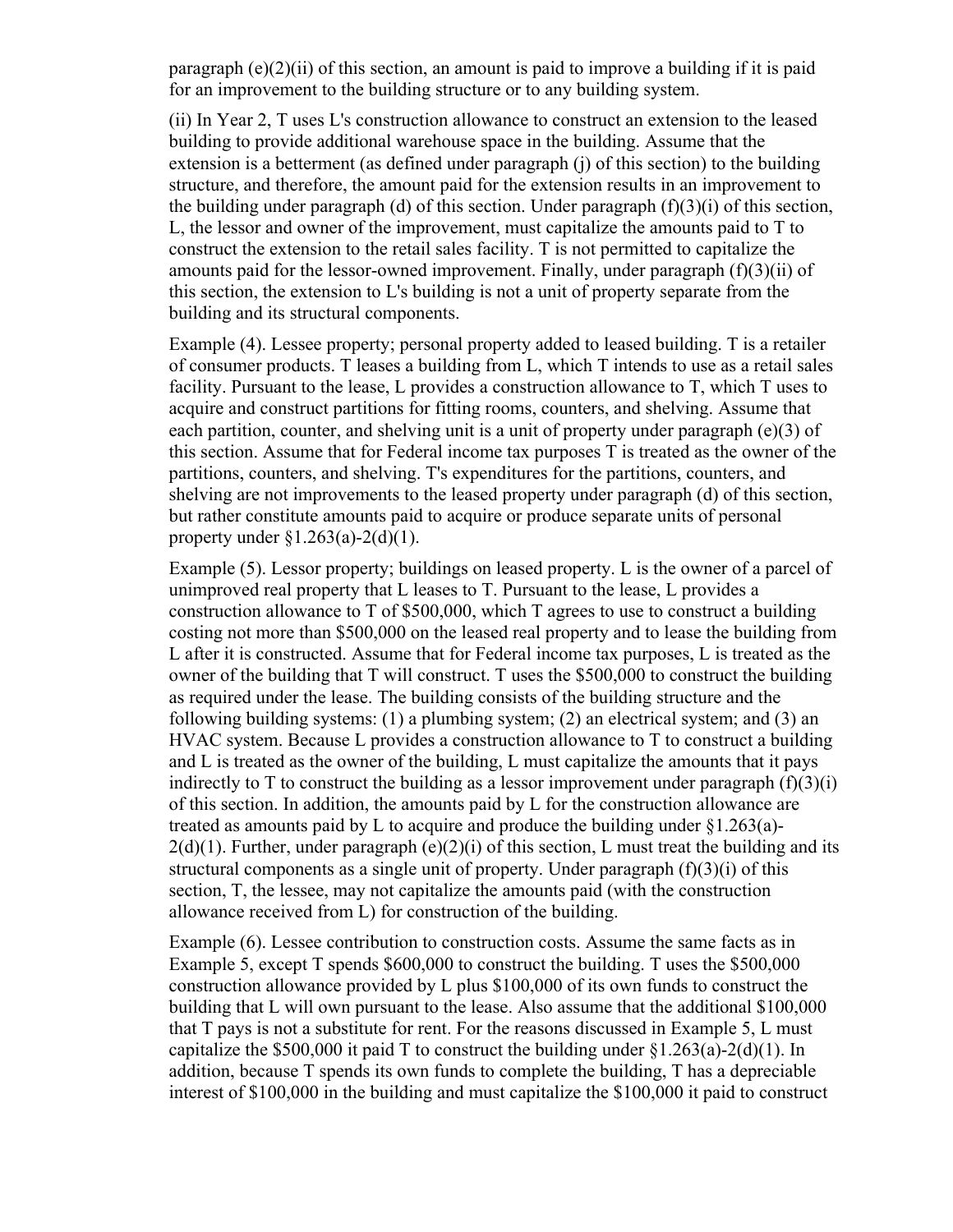the building as a leasehold improvement under  $\S1.263(a) - 2(d)(1)$  of the regulations. Under paragraph (e)(2)(i) of this section, L must treat the building as a single unit of property to the extent of its depreciable interest of \$500,000. In addition, under paragraphs  $(f)(2)(ii)$  and  $(e)(2)(i)$  of this section, T must also treat the building as a single unit of property to the extent of its depreciable interest of \$100,000.

(g)Special rules for determining improvement costs.

(1)Certain costs incurred during an improvement.

(i) In general. A taxpayer must capitalize all the direct costs of an improvement and all the indirect costs (including, for example, otherwise deductible repair costs) that directly benefit or are incurred by reason of an improvement. Indirect costs arising from activities that do not directly benefit and are not incurred by reason of an improvement are not required to be capitalized under section 263(a), regardless of whether the activities are performed at the same time as an improvement.

(ii) Exception for individuals' residences. A taxpayer who is an individual may capitalize amounts paid for repairs and maintenance that are made at the same time as capital improvements to units of property not used in the taxpayer's trade or business or for the production of income if the amounts are paid as part of an improvement (for example, a remodeling) of the taxpayer's residence.

#### (2)Removal Costs.

(i) In general. If a taxpayer disposes of a depreciable asset, including a partial disposition under Prop. Reg. §1.168(i)-1(e)(2)(ix) (September 19, 2013), or §1.168(i)-8(d), for Federal income tax purposes and has taken into account the adjusted basis of the asset or component of the asset in realizing gain or loss, then the costs of removing the asset or component are not required to be capitalized under this section. If a depreciable asset is included in a general asset account under section 168(i)(4), and neither the regulations under section 168(i)(4) and  $§1.168(i)-1(e)(3)$ , apply to a disposition of such asset, or a portion of such asset under  $\S1.168(i)$ -1(e)(1)(ii), a loss is treated as being realized in the amount of zero upon the disposition of the asset solely for purposes of this paragraph  $(g)(2)(i)$ . If a taxpayer disposes of a component of a unit of property, but the disposal of the component is not a disposition for Federal tax purposes, then the taxpayer must deduct or capitalize the costs of removing the component based on whether the removal costs directly benefit or are incurred by reason of a repair to the unit of property or an improvement to the unit of property. But see § 1.280B-1 for the rules applicable to demolition of structures.

(ii) Examples. The following examples illustrate the application of paragraph  $(g)(2)(i)$  of this section and, unless otherwise stated, do not address whether capitalization is required under another provision of this section or another provision of the Code (for example, section 263A). For purposes of the following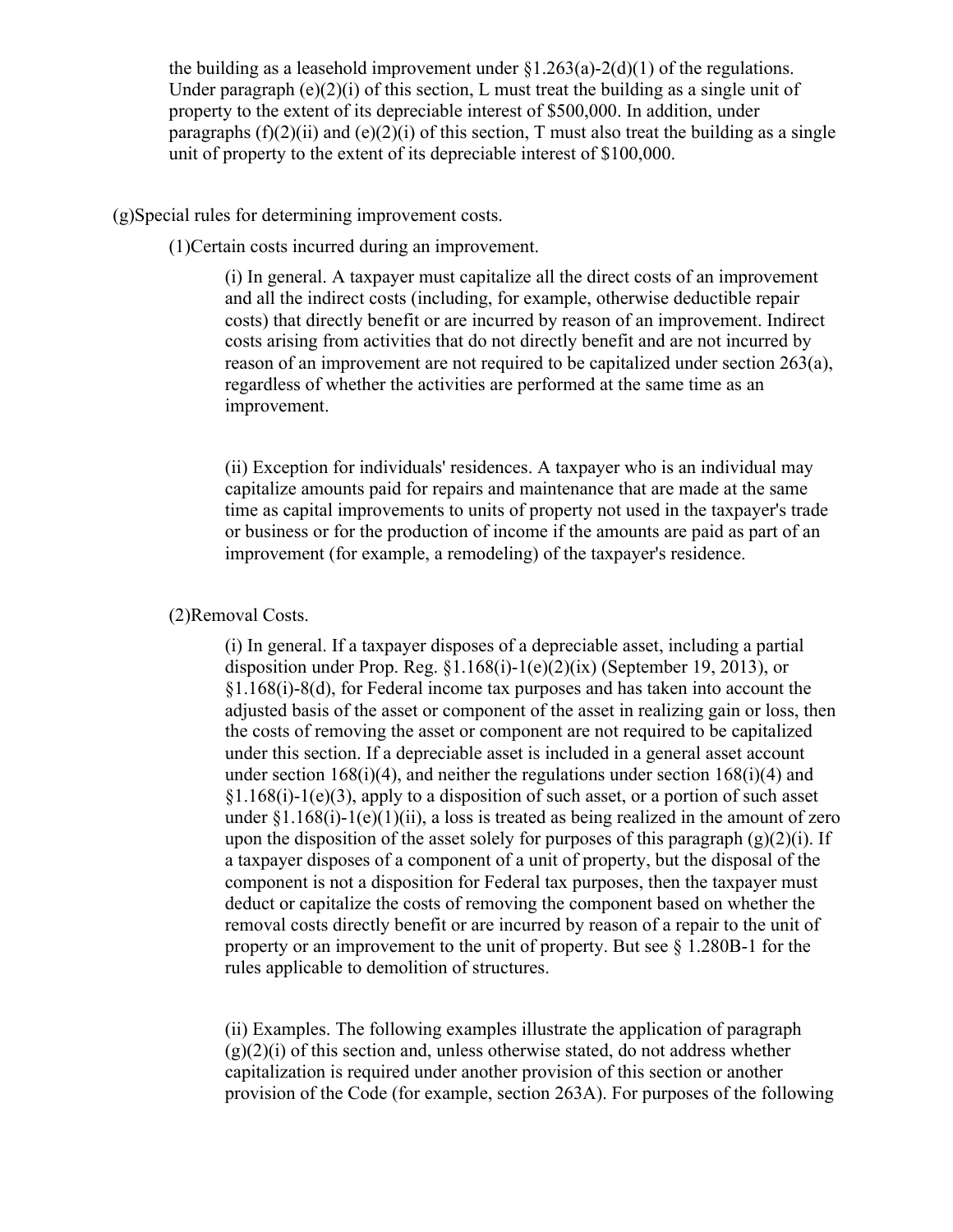examples, assume that  $\S1.168(i)$ -1(e) or  $\S1.168(i)$ -8, applies and that  $\S1.280B-1$ does not apply.

Example (1). Component removed during improvement; no disposition. X owns a factory building with a storage area on the second floor. X pays an amount to remove the original columns and girders supporting the second floor and replace them with new columns and girders to permit storage of supplies with a gross weight 50 percent greater than the previous load-carrying capacity of the storage area. Assume that the replacement of the columns and girders constitutes a betterment to the building structure and is therefore an improvement to the building unit of property under paragraphs  $(d)(1)$  and  $(i)$  of this section. Assume that X disposes of the original columns and girders and the disposal of these structural components is not a disposition under  $\S1.168(i)$ -1(e) or  $\S1.168(i)$ -8. Under paragraphs  $(g)(2)(i)$  and  $(i)$  of this section, the amount paid to remove the columns and girders must be capitalized as a cost of the improvement, because it directly benefits and is incurred by reason of the improvement to the building.

Example (2). Component removed during improvement; disposition. Assume the same facts as Example 1, except X disposes of the original columns and girders and elects to treat the disposal of these structural components as a partial disposition of the factory building under §1.168(i)-8(d), taking into account the adjusted basis of the components in realizing loss on the disposition. Under paragraph  $(g)(2)(i)$  of this section, the amount paid to remove the columns and girders is not required to be capitalized as part of the cost of the improvement regardless of their relation to the improvement. However, all the remaining costs of replacing the columns and girders must be capitalized as improvements to the building unit of property under paragraphs  $(d)(1)$ ,  $(i)$ , and  $(g)(1)$  of this section.

Example (3). Component removed during repair or maintenance; no disposition. Y owns a building in which it conducts its retail business. The roof over Y's building is covered with shingles. Over time, the shingles begin to wear and Y begins to experience leaks into its retail premises. However, the building still functions in Y's business. To eliminate the problems, a contractor recommends that Y remove the original shingles and replace them with new shingles. Accordingly, Y pays the contractor to replace the old shingles with new but comparable shingles. The new shingles are comparable to original shingles but correct the leakage problems. Assume that replacement of old shingles with new shingles to correct the leakage is not a betterment or a restoration of the building structure or systems under paragraph (j) or (k) of this section and does not adapt the building structure or systems to a new or different use under paragraph (l) of this section. Thus, the amounts paid by Y to replace the shingles are not improvements to the building unit of property under paragraph (d) of this section. Under paragraph  $(g)(2)(i)$  of this section, the amounts paid to remove the shingles are not required to be capitalized because they directly benefit and are incurred by reason of repair or maintenance to the building structure.

Example (4). Component removed with disposition and restoration. Assume the same facts as Example 3 except Y disposes of the original shingles, and Y elects to treat the disposal of these components as a partial disposition of the building under  $\S1.168(i)$ - $\S0$ , and deducts the adjusted basis of the components as a loss on the disposition. Under paragraph  $(k)(1)(i)$  of this section, amounts paid for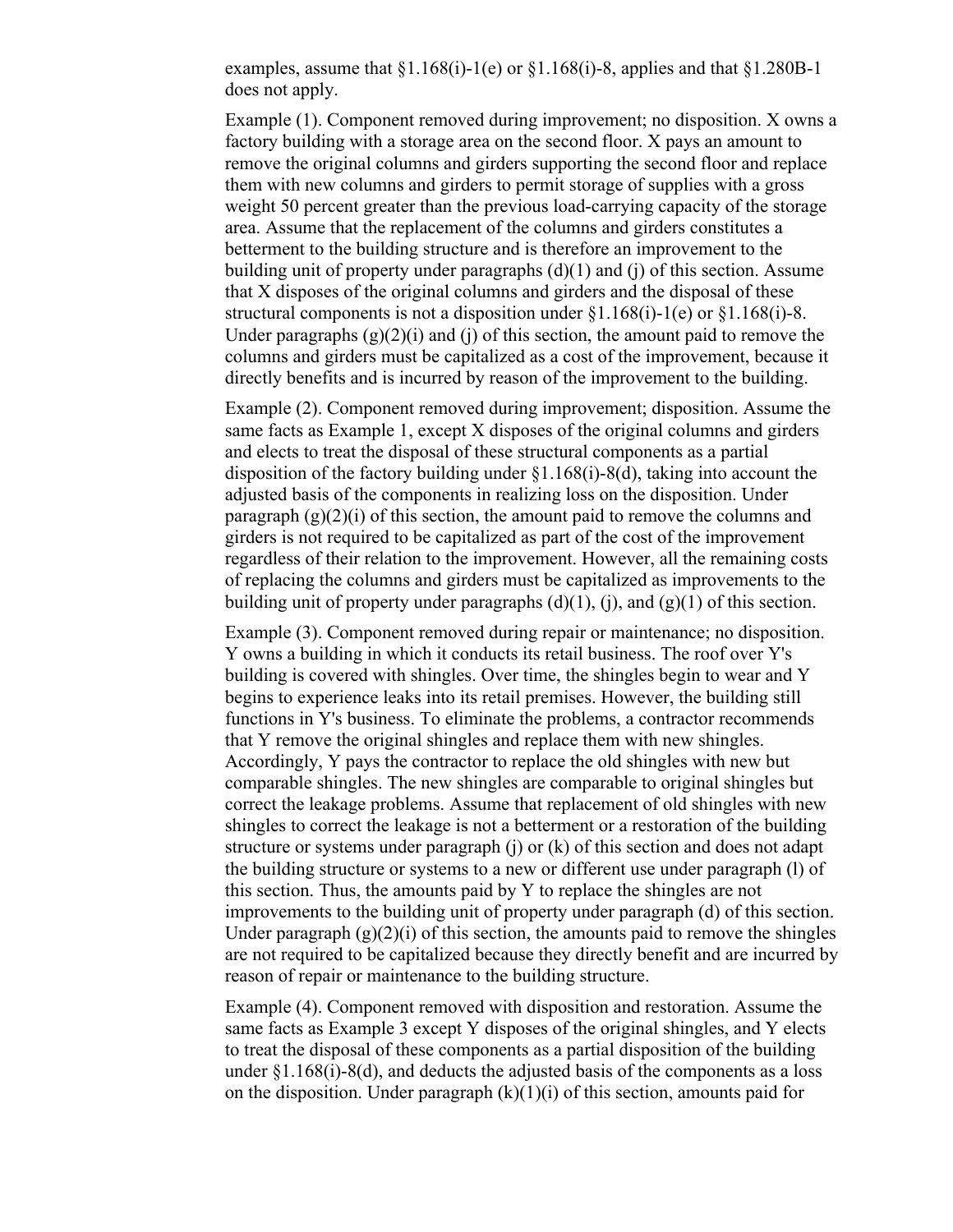replacement of the shingles constitute a restoration of the building structure because the amounts are paid for the replacement of a component of the structure and the taxpayer has properly deducted a loss for that component. Thus, under paragraphs  $(d)(2)$  and  $(k)$  of this section, Y is required to capitalize the amounts paid for the replacement of the shingles as an improvement to the building unit of property. However, under paragraph  $(g)(2)(i)$  of this section, the amounts paid by Y to remove the original shingles are not required to be capitalized as part of the costs of the improvement, regardless of their relation to the improvement.

(3)Related amounts. For purposes of paragraph (d) of this section, amounts paid to improve a unit of property include amounts paid over a period of more than one taxable year. Whether amounts are related to the same improvement depends on the facts and circumstances of the activities being performed.

(4)Compliance with regulatory requirements. For purposes of this section, a Federal, state, or local regulator's requirement that a taxpayer perform certain repairs or maintenance on a unit of property to continue operating the property is not relevant in determining whether the amount paid improves the unit of property.

(h)Safe harbor for small taxpayers.

(1)In general. A qualifying taxpayer (as defined in paragraph  $(h)(3)$  of this section) may elect to not apply paragraph (d) or paragraph (f) of this section to an eligible building property (as defined in paragraph (h)(4) of this section) if the total amount paid during the taxable year for repairs, maintenance, improvements, and similar activities performed on the eligible building property does not exceed the lesser of-

(i) 2 percent of the unadjusted basis (as defined under paragraph  $(h)(5)$  of this section) of the eligible building property; or

(ii) \$10,000.

(2)Application with other safe harbor provisions. For purposes of paragraph (h)(1) of this section, amounts paid for repairs, maintenance, improvements, and similar activities performed on eligible building property include those amounts not capitalized under the de minimis safe harbor election under §1.263(a)-1(f) and those amounts deemed not to improve property under the safe harbor for routine maintenance under paragraph (i) of this section.

(3)Qualifying taxpayer.

(i) In general. For purposes of this paragraph (h), the term qualifying taxpayer means a taxpayer whose average annual gross receipts as determined under this paragraph (h)(3) for the three preceding taxable years is less than or equal to \$10,000,000.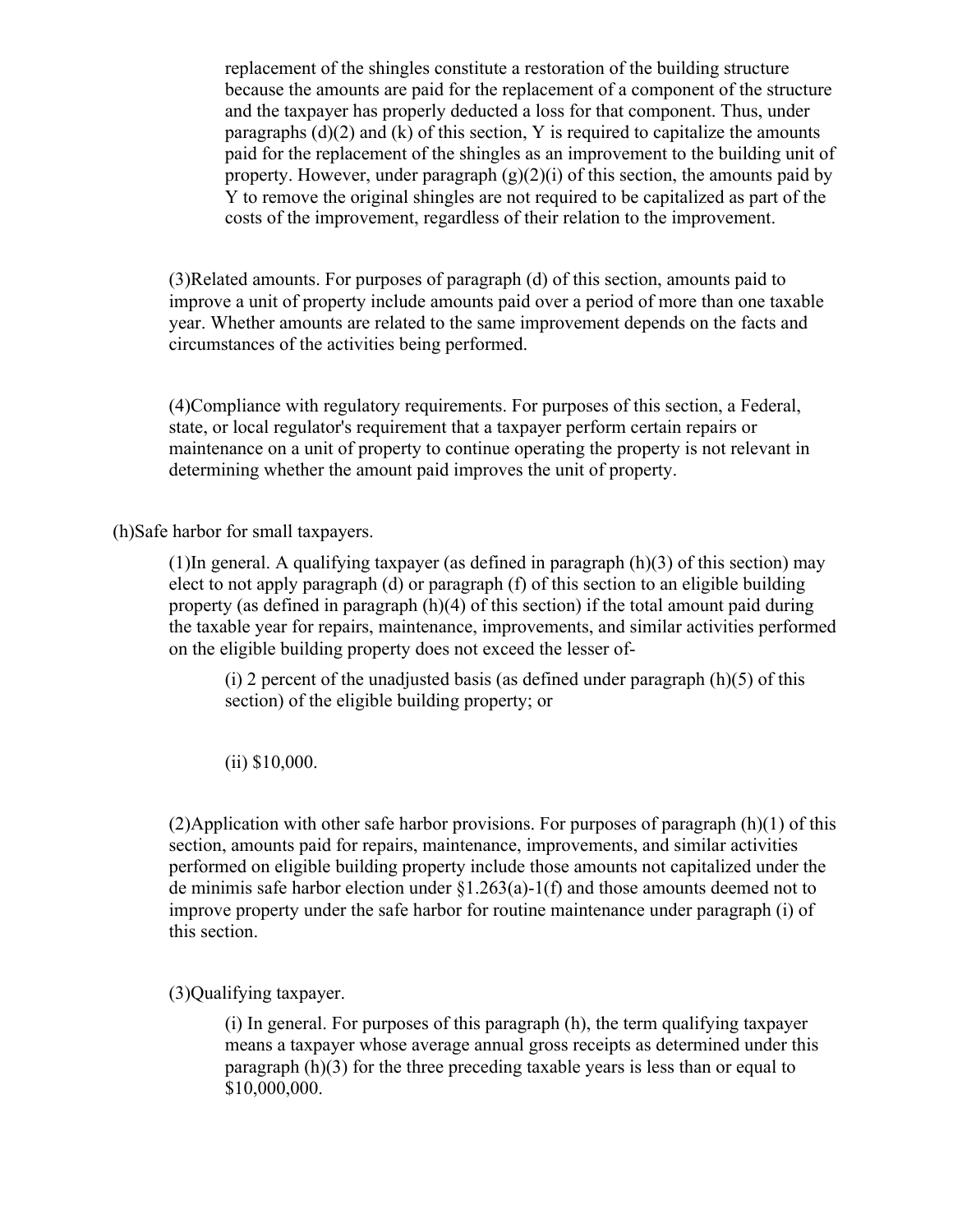(ii) Application to new taxpayers. If a taxpayer has been in existence for less than three taxable years, the taxpayer determines its average annual gross receipts for the number of taxable years (including short taxable years) that the taxpayer (or its predecessor) has been in existence.

(iii) Treatment of short taxable year. In the case of any taxable year of less than 12 months (a short taxable year), the gross receipts shall be annualized by-

(A) Multiplying the gross receipts for the short period by 12; and

(B) Dividing the product determined in paragraph  $(h)(3)(iii)(A)$  of this section by the number of months in the short period.

(iv) Definition of gross receipts. For purposes of applying paragraph  $(h)(3)(i)$  of this section, the term gross receipts means the taxpayer's receipts for the taxable year that are properly recognized under the taxpayer's methods of accounting used for Federal income tax purposes for the taxable year. For this purpose, gross receipts include total sales (net of returns and allowances) and all amounts received for services. In addition, gross receipts include any income from investments and from incidental or outside sources. For example, gross receipts include interest (including original issue discount and tax-exempt interest within the meaning of section 103), dividends, rents, royalties, and annuities, regardless of whether such amounts are derived in the ordinary course of the taxpayer's trade of business. Gross receipts are not reduced by cost of goods sold or by the cost of property sold if such property is described in section  $1221(a)(1)$ ,  $(3)$ ,  $(4)$ , or  $(5)$ . With respect to sales of capital assets as defined in section 1221, or sales of property described in section  $1221(a)(2)$  (relating to property used in a trade or business), gross receipts shall be reduced by the taxpayer's adjusted basis in such property. Gross receipts do not include the repayment of a loan or similar instrument (for example, a repayment of the principal amount of a loan held by a commercial lender) and, except to the extent of gain recognized, do not include gross receipts derived from a non-recognition transaction, such as a section 1031 exchange. Finally, gross receipts do not include amounts received by the taxpayer with respect to sales tax or other similar state and local taxes if, under the applicable state or local law, the tax is legally imposed on the purchaser of the good or service, and the taxpayer merely collects and remits the tax to the taxing authority. If, in contrast, the tax is imposed on the taxpayer under the applicable law, then gross receipts include the amounts received that are allocable to the payment of such tax.

(4)Eligible building property. For purposes of this section, the term eligible building property refers to each unit of property defined in paragraph (e)(2)(i) (building), paragraph (e)(2)(iii)(A) (condominium), paragraph (e)(2)(iv)(A) (cooperative), or paragraph (e) $(2)(v)(A)$  (leased building or portion of building) of this section, as applicable, that has an unadjusted basis of \$1,000,000 or less.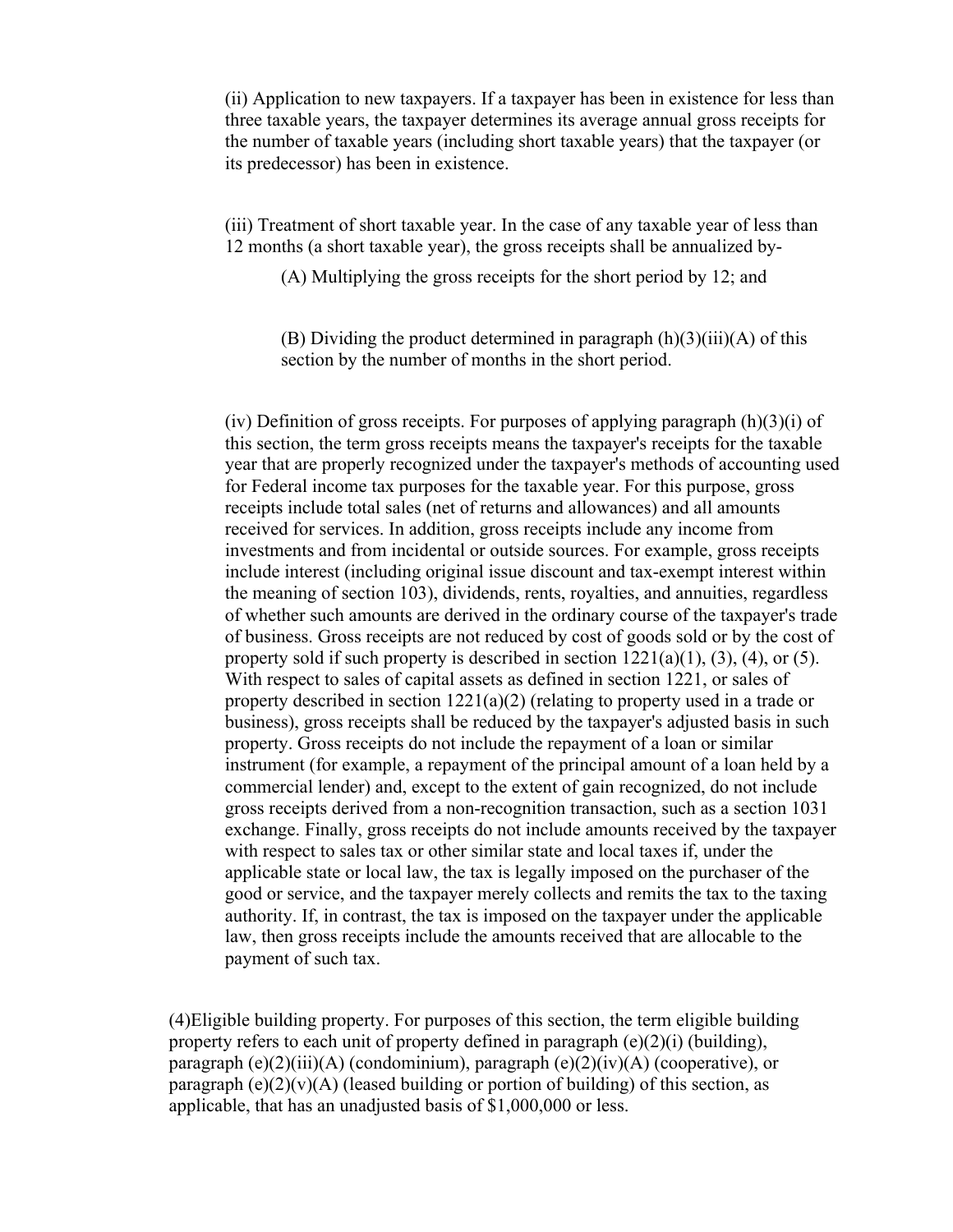## (5)Unadjusted basis.

(i) Eligible building property owned by taxpayer. For purposes of this section, the unadjusted basis of eligible building property owned by the taxpayer means the basis as determined under section 1012, or other applicable sections of Chapter 1, including subchapters O (relating to gain or loss on dispositions of property), C (relating to corporate distributions and adjustments), K (relating to partners and partnerships), and P (relating to capital gains and losses). Unadjusted basis is determined without regard to any adjustments described in section 1016(a)(2) or (3) or to amounts for which the taxpayer has elected to treat as an expense (for example, under sections 179, 179B, or 179C).

(ii) Eligible building property leased to the taxpayer. For purposes of this section, the unadjusted basis of eligible building property leased to the taxpayer is the total amount of (undiscounted) rent paid or expected to be paid by the lessee under the lease for the entire term of the lease, including renewal periods if all the facts and circumstances in existence during the taxable year in which the lease is entered indicate a reasonable expectancy of renewal. Section 1.263(a)-4(f)(5)(ii) provides the factors that are significant in determining whether there exists a reasonable expectancy of renewal for purposes of this paragraph.

(6)Time and manner of election. A taxpayer makes the election described in paragraph (h)(1) of this section by attaching a statement to the taxpayer's timely filed original Federal tax return (including extensions) for the taxable year in which amounts are paid for repairs, maintenance, improvements, and similar activities performed on the eligible building property providing that such amounts qualify under the safe harbor provided in paragraph (h)(1) of this section. Sections 301.9100-1 through 301.9100-3 of this chapter provide the rules governing extensions of the time to make regulatory elections. The statement must be titled, "Section 1.263(a)-3(h) Safe Harbor Election for Small Taxpayers" and include the taxpayer's name, address, taxpayer identification number, and a description of each eligible building property to which the taxpayer is applying the election. In the case of an S corporation or a partnership, the election is made by the S corporation or by the partnership, and not by the shareholders or partners. An election may not be made through the filing of an application for change in accounting method or, before obtaining the Commissioner's consent to make a late election, by filing an amended Federal tax return. A taxpayer may not revoke an election made under this paragraph (h). The time and manner of making the election under this paragraph (h) may be modified through guidance of general applicability (see  $\S\S 601.601(d)(2)$  and 601.602 of this chapter).

(7)Treatment of safe harbor amounts. Amounts paid by the taxpayer for repairs, maintenance, improvements, and similar activities to which the taxpayer properly applies the safe harbor under paragraph (h)(1) of this section and for which the taxpayer properly makes the election under paragraph (h)(6) of this section are not treated as improvements under paragraph (d) or (f) of this section and may be deducted under §1.162-1 or §1.212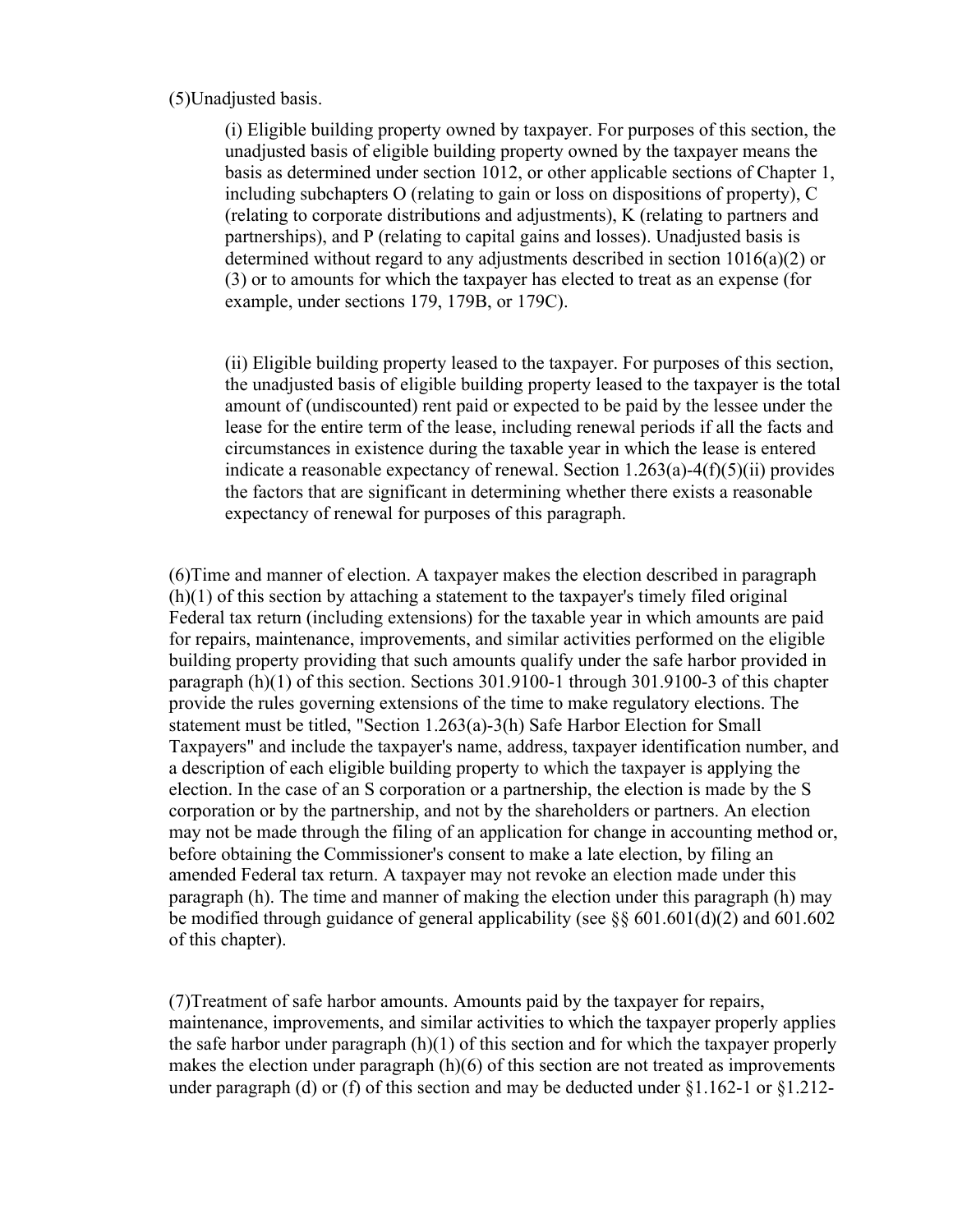1, as applicable, in the taxable year these amounts are paid, provided the amounts otherwise qualify for a deduction under these sections.

(8)Safe harbor exceeded. If total amounts paid by a qualifying taxpayer during the taxable year for repairs, maintenance, improvements, and similar activities performed on an eligible building property exceed the safe harbor limitations specified in paragraph (h)(1) of this section, then the safe harbor election is not available for that eligible building property and the taxpayer must apply the general improvement rules under this section to determine whether amounts are for improvements to the unit of property, including the safe harbor for routine maintenance under paragraph (i) of this section. The taxpayer may also elect to apply the de minimis safe harbor under  $\S 1.263(a)$ -1(f) to amounts qualifying under that safe harbor irrespective of the application of this paragraph (h).

(9)Modification of safe harbor amounts. The amount limitations provided in paragraphs  $(h)(1)(i)$ ,  $(h)(1)(ii)$ , and  $(h)(3)$  of this section may be modified through published guidance in the Federal Register or in the Internal Revenue Bulletin (see §  $601.601(d)(2)(ii)(b)$  of this chapter).

(10)Examples. The following examples illustrate the rules of this paragraph (h). Assume that §1.212-1 does not apply to the amounts paid.

Example (1). Safe harbor for small taxpayers applicable. A is a qualifying taxpayer under paragraph (h)(3) of this section. A owns an office building in which A provides consulting services. In Year 1, A's building has an unadjusted basis of \$750,000 as determined under paragraph  $(h)(5)(i)$  of this section. In Year 1, A pays \$5,500 for repairs, maintenance, improvements and similar activities to the office building. Because A's building unit of property has an unadjusted basis of \$1,000,000 or less, A's building constitutes eligible building property under paragraph (h)(4) of this section. The aggregate amount paid by A during Year 1 for repairs, maintenance, improvements and similar activities on this eligible building property does not exceed the lesser of \$15,000 (2 percent of the building's unadjusted basis of \$750,000) or \$10,000. Therefore, under paragraph (h)(1) of this section, A may elect to not apply the capitalization rule of paragraph (d) of this section to the amounts paid for repair, maintenance, improvements, or similar activities on the office building in Year 1. If A properly makes the election under paragraph (h)(6) of this section for the office building and the amounts otherwise constitute deductible ordinary and necessary expenses incurred in carrying on a trade or business, A may deduct these amounts under §1.162-1 in Year 1.

Example (2). Safe harbor for small taxpayers inapplicable. Assume the same facts as in Example 1, except that A pays \$10,500 for repairs, maintenance, improvements, and similar activities performed on its office building in Year 1. Because this amount exceeds \$10,000, the lesser of the two limitations provided in paragraph (h)(1) of this section, A may not apply the safe harbor for small taxpayers under paragraph (h)(1) of this section to the total amounts paid for repairs, maintenance, improvements, and similar activities performed on the building. Therefore, A must apply the general improvement rules under this section to determine which of the aggregate amounts paid are for improvements and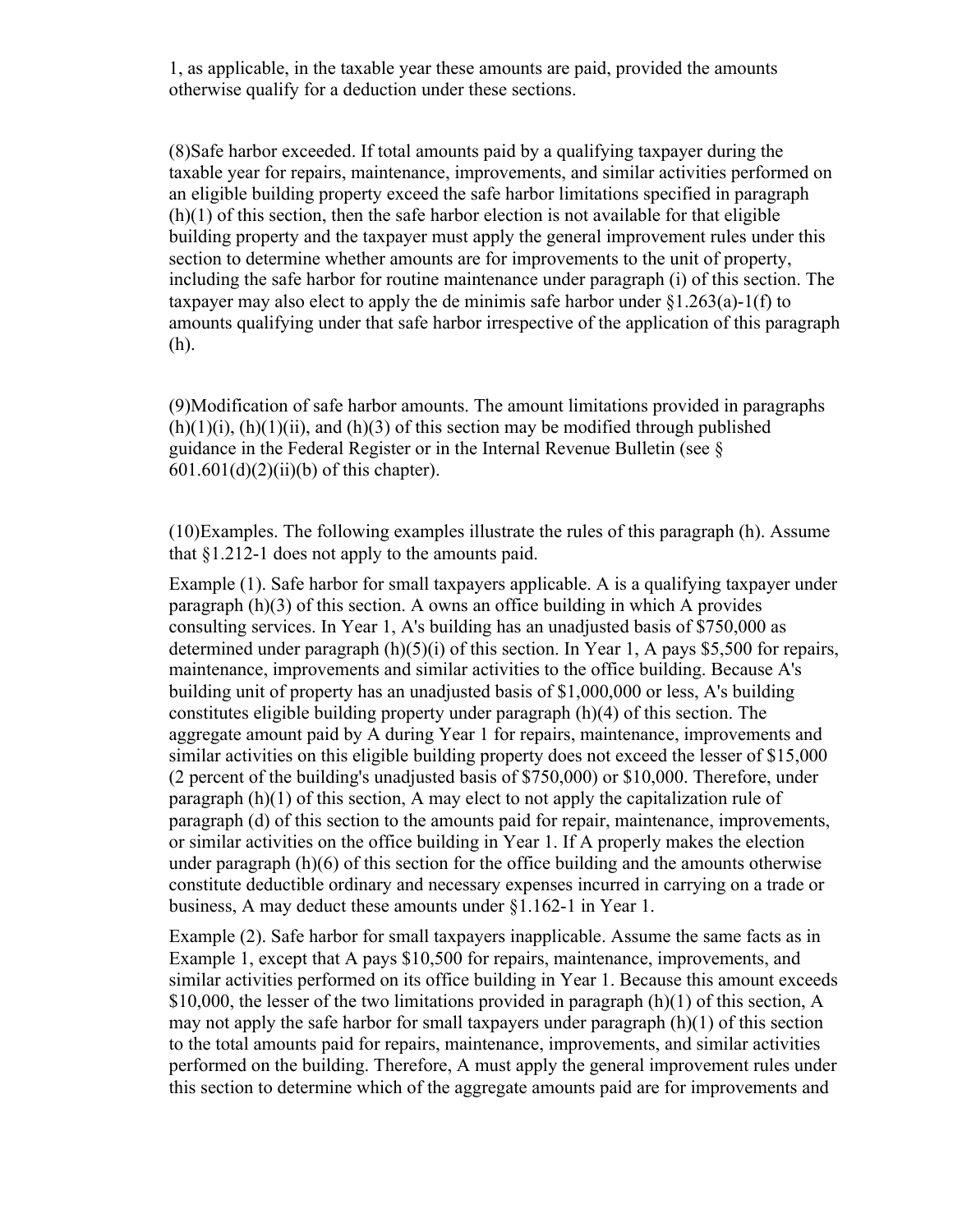must be capitalized under paragraph (d) of this section and which of the amounts are for repair and maintenance under §1.162-4.

Example (3). Safe harbor applied building-by-building.

(i) B is a qualifying taxpayer under paragraph  $(h)(3)$  of this section. B owns two rental properties, Building M and Building N. Building M and Building N are both multi-family residential buildings. In Year 1, each property has an unadjusted basis of \$300,000 under paragraph (h)(5) of this section. Because Building M and Building N each have an unadjusted basis of \$1,000,000 or less, Building M and Building N each constitute eligible building property in Year 1 under paragraph (h)(4) of this section. In Year 1, B pays \$5,000 for repairs, maintenance, improvements, and similar activities performed on Building M. In Year 1, B also pays \$7,000 for repairs, maintenance, improvements, and similar activities performed on Building N.

(ii) The total amount paid by B during Year 1 for repairs, maintenance, improvements and similar activities on Building M (\$5,000) does not exceed the lesser of \$6,000 (2 percent of the building's unadjusted basis of \$300,000) or \$10,000. Therefore, under paragraph (h)(1) of this section, for Year 1, B may elect to not apply the capitalization rule under paragraph (d) of this section to the amounts it paid for repairs, maintenance, improvements, and similar activities on Building M. If B properly makes the election under paragraph (h)(6) of this section for Building M and the amounts otherwise constitute deductible ordinary and necessary expenses incurred in carrying on B's trade or business, B may deduct these amounts under §1.162-1.

(iii) The total amount paid by B during Year 1 for repairs, maintenance, improvements and similar activities on Building N (\$7,000) exceeds \$6,000 (2 percent of the building's unadjusted basis of \$300,000), the lesser of the two limitations provided under paragraph  $(h)(1)$  of this section. Therefore, B may not apply the safe harbor under paragraph  $(h)(1)$ of this section to the total amounts paid for repairs, maintenance, improvements, and similar activities performed on Building N. Instead, B must apply the general improvement rules under this section to determine which of the total amounts paid for work performed on Building N are for improvements and must be capitalized under paragraph (d) of this section and which amounts are for repair and maintenance under § 1.162-4.

Example (4). Safe harbor applied to leased building property. C is a qualifying taxpayer under paragraph  $(h)(3)$  of this section. C is the lessee of a building in which C operates a retail store. The lease is a triple-net lease, and the lease term is 20 years, including reasonably expected renewals. C pays \$4,000 per month in rent. In Year 1, C pays \$7,000 for repairs, maintenance, improvements, and similar activities performed on the building. Under paragraph  $(h)(5)(ii)$  of this section, the unadjusted basis of C's leased unit of property is \$960,000 (\$4,000 monthly rent x 12 months x 20 years). Because C's leased building has an unadjusted basis of \$1,000,000 or less, the building is eligible building property for Year 1 under paragraph (h)(4) of this section. The total amount paid by C during Year 1 for repairs, maintenance, improvements, and similar activities on the leased building (\$7,000) does not exceed the lesser of \$19,200 (2 percent of the building's unadjusted basis of \$960,000) or \$10,000. Therefore, under paragraph (h)(1) of this section, for Year 1, C may elect to not apply the capitalization rule under paragraph (d) of this section to the amounts it paid for repairs, maintenance, improvements, and similar activities on the leased building. If C properly makes the election under paragraph (h)(6) of this section for the leased building and the amounts otherwise constitute deductible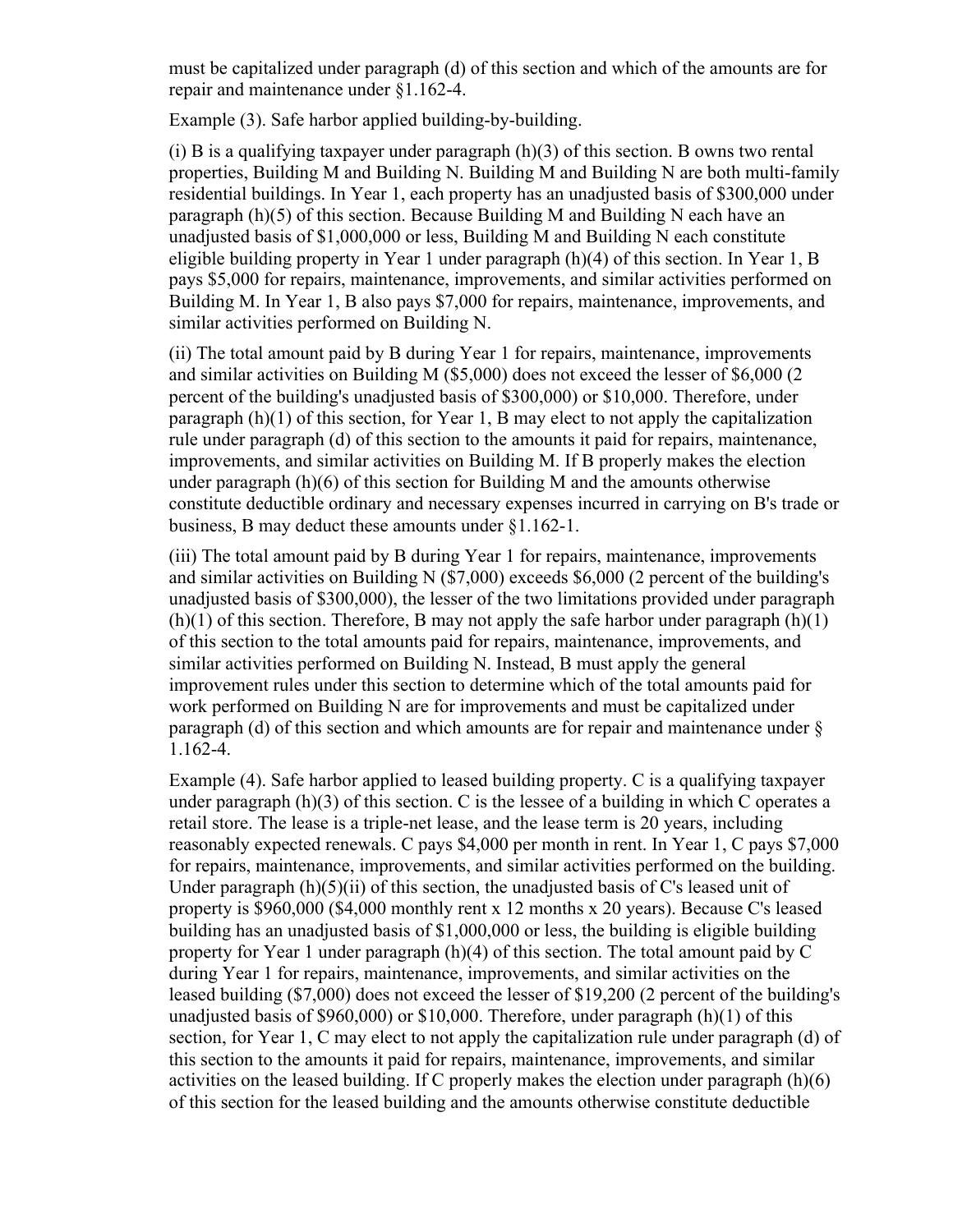ordinary and necessary expenses incurred in carrying on C's trade or business, C may deduct these amounts under §1.162-1.

(i)Safe harbor for routine maintenance on property.

(1)In general. An amount paid for routine maintenance (as defined in paragraph  $(i)(1)(i)$ or  $(i)(1)(ii)$  of this section, as applicable) on a unit of tangible property, or in the case of a building, on any of the properties designated in paragraphs  $(e)(2)(ii)$ ,  $(e)(2)(iii)(B)$ ,  $(e)(2)(iv)(B)$ , or paragraph  $(e)(2)(v)(B)$  of this section, is deemed not to improve that unit of property.

(i) Routine maintenance for buildings. Routine maintenance for a building unit of property is the recurring activities that a taxpayer expects to perform as a result of the taxpayer's use of any of the properties designated in paragraphs  $(e)(2)(ii)$ ,  $(e)(2)(iii)(B)$ ,  $(e)(2)(iv)(B)$ , or  $(e)(2)(v)(B)$  of this section to keep the building structure or each building system in its ordinarily efficient operating condition. Routine maintenance activities include, for example, the inspection, cleaning, and testing of the building structure or each building system, and the replacement of damaged or worn parts with comparable and commercially available replacement parts. Routine maintenance may be performed any time during the useful life of the building structure or building systems. However, the activities are routine only if the taxpayer reasonably expects to perform the activities more than once during the 10-year period beginning at the time the building structure or the building system upon which the routine maintenance is performed is placed in service by the taxpayer. A taxpayer's expectation will not be deemed unreasonable merely because the taxpayer does not actually perform the maintenance a second time during the 10-year period, provided that the taxpayer can otherwise substantiate that its expectation was reasonable at the time the property was placed in service. Factors to be considered in determining whether maintenance is routine and whether a taxpayer's expectation is reasonable include the recurring nature of the activity, industry practice, manufacturers' recommendations, and the taxpayer's experience with similar or identical property. With respect to a taxpayer that is a lessor of a building or a part of the building, the taxpayer's use of the building unit of property includes the lessee's use of its unit of property.

(ii) Routine maintenance for property other than buildings. Routine maintenance for property other than buildings is the recurring activities that a taxpayer expects to perform as a result of the taxpayer's use of the unit of property to keep the unit of property in its ordinarily efficient operating condition. Routine maintenance activities include, for example, the inspection, cleaning, and testing of the unit of property, and the replacement of damaged or worn parts of the unit of property with comparable and commercially available replacement parts. Routine maintenance may be performed any time during the useful life of the unit of property. However, the activities are routine only if, at the time the unit of property is placed in service by the taxpayer, the taxpayer reasonably expects to perform the activities more than once during the class life (as defined in paragraph (i)(4) of this section) of the unit of property. A taxpayer's expectation will not be deemed unreasonable merely because the taxpayer does not actually perform the maintenance a second time during the class life of the unit of property, provided that the taxpayer can otherwise substantiate that its expectation was reasonable at the time the property was placed in service. Factors to be considered in determining whether maintenance is routine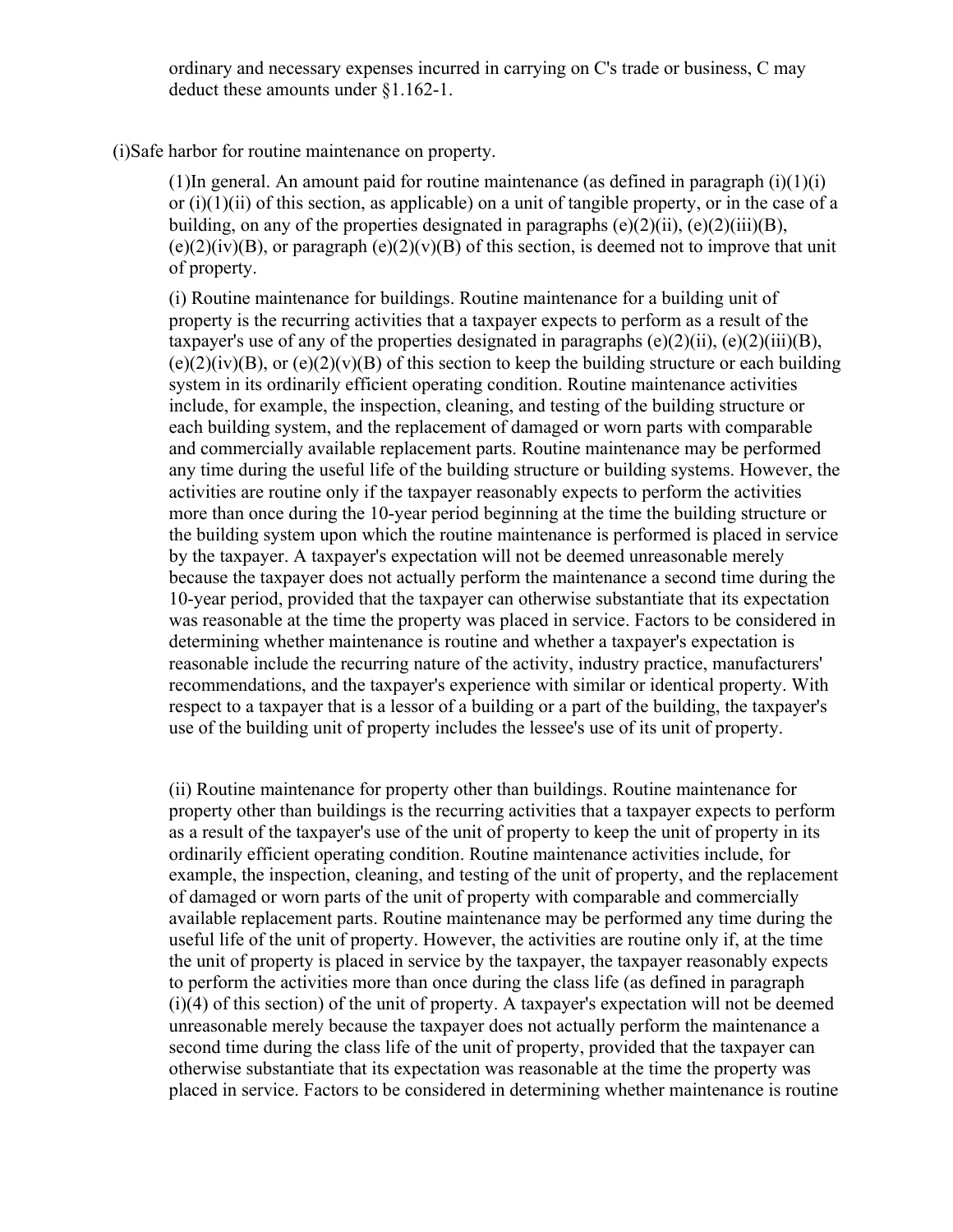and whether the taxpayer's expectation is reasonable include the recurring nature of the activity, industry practice, manufacturers' recommendations, and the taxpayer's experience with similar or identical property. With respect to a taxpayer that is a lessor of a unit of property, the taxpayer's use of the unit of property includes the lessee's use of the unit of property.

(2)Rotable and temporary spare parts. Except as provided in paragraph (i)(3) of this section, for purposes of paragraph  $(i)(1)(ii)$  of this section, amounts paid for routine maintenance include routine maintenance performed on (and with regard to) rotable and temporary spare parts.

(3)Exceptions. Routine maintenance does not include the following:

(i) Amounts paid for a betterment to a unit of property under paragraph (j) of this section;

(ii) Amounts paid for the replacement of a component of a unit of property for which the taxpayer has properly deducted a loss for that component (other than a casualty loss under §1.165-7) (see paragraph  $(k)(1)(i)$  of this section);

(iii) Amounts paid for the replacement of a component of a unit of property for which the taxpayer has properly taken into account the adjusted basis of the component in realizing gain or loss resulting from the sale or exchange of the component (see paragraph  $(k)(1)(ii)$  of this section);

(iv) Amounts paid for the restoration of damage to a unit of property for which the taxpayer is required to take a basis adjustment as a result of a casualty loss under section 165, or relating to a casualty event described in section 165, subject to the limitation in paragraph  $(k)(4)$  of this section (see paragraph  $(k)(1)(iii)$  of this section);

(v) Amounts paid to return a unit of property to its ordinarily efficient operating condition, if the property has deteriorated to a state of disrepair and is no longer functional for its intended use (see paragraph  $(k)(1)(iv)$  of this section);

(vi) Amounts paid to adapt a unit of property to a new or different use under paragraph (l) of this section;

(vii) Amounts paid for repairs, maintenance, or improvement of network assets (as defined in paragraph  $(e)(3)(iii)(A)$  of this section); or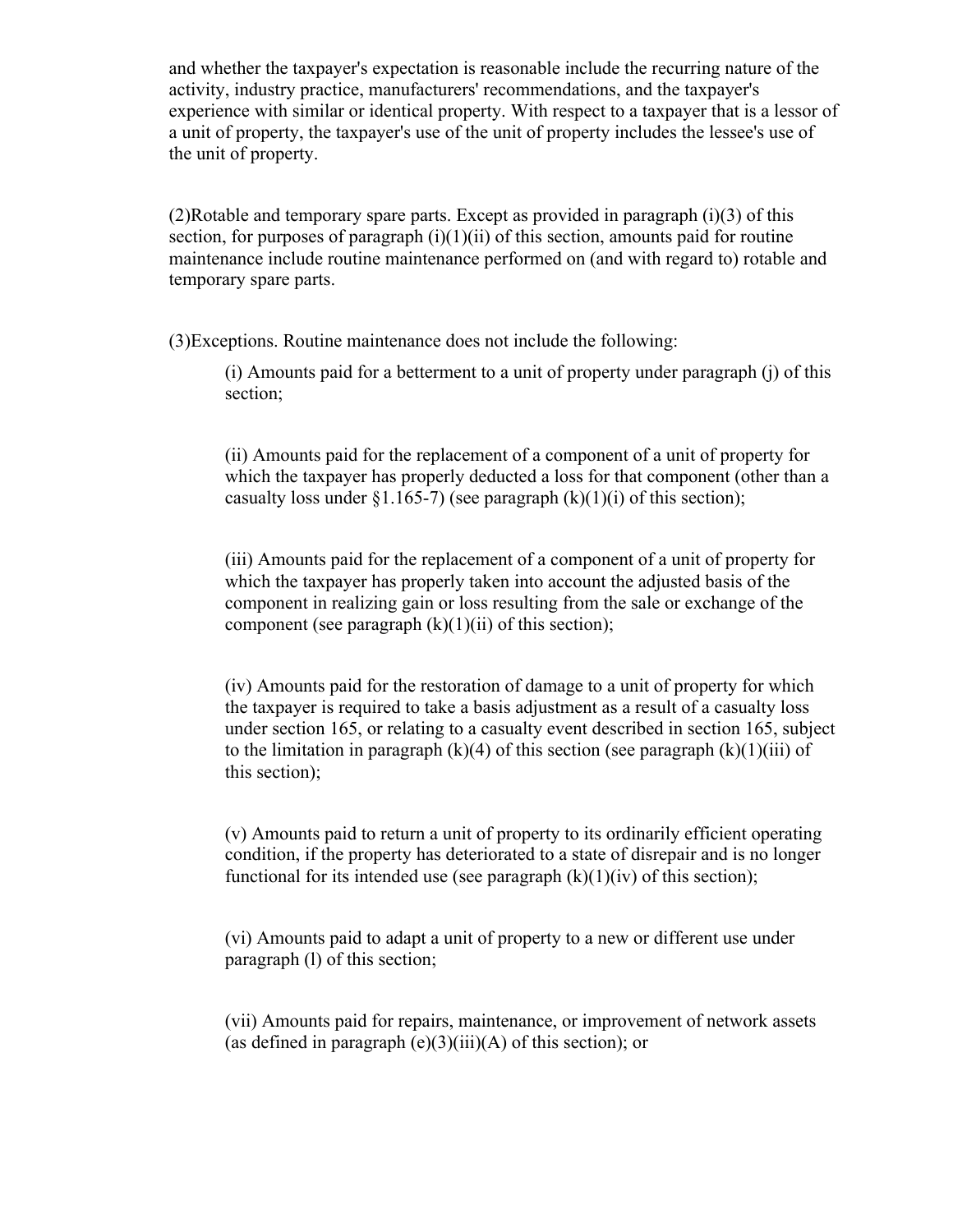(viii) Amounts paid for repairs, maintenance, or improvement of rotable and temporary spare parts to which the taxpayer applies the optional method of accounting for rotable and temporary spare parts under §1.162-3(e).

(4)Class life. The class life of a unit of property is the recovery period prescribed for the property under sections  $168(g)(2)$  and (3) for purposes of the alternative depreciation system, regardless of whether the property is depreciated under section 168(g). For purposes of determining class life under this section, section  $168(g)(3)(A)$  (relating to tax-exempt use property subject to lease) does not apply. If the unit of property is comprised of components with different class lives, then the class life of the unit of property is deemed to be the same as the component with the longest class life.

(5)Coordination with section 263A. Amounts paid for routine maintenance under this paragraph (i) may be subject to capitalization under section 263A if these amounts comprise the direct or allocable indirect costs of other property produced by the taxpayer or property acquired for resale. See, for example,  $$1.263A-1(e)(3)(ii)(O)$  requiring taxpayers to capitalize the cost of repairing equipment or facilities allocable to property produced or property acquired for resale.

(6)Examples. The following examples illustrate the application of this paragraph (i) and, unless otherwise stated, do not address the treatment under other provisions of the Code (for example, section 263A). In addition, unless otherwise stated, assume that the taxpayer has not applied the optional method of accounting for rotable and temporary spare parts under §1.162-3(e).

Example (1). Routine maintenance on component.

(i) A is a commercial airline engaged in the business of transporting passengers and freight throughout the United States and abroad. To conduct its business, A owns or leases various types of aircraft. As a condition of maintaining its airworthiness certification for these aircraft, A is required by the Federal Aviation Administration (FAA) to establish and adhere to a continuous maintenance program for each aircraft within its fleet. These programs, which are designed by A and the aircraft's manufacturer and approved by the FAA, are incorporated into each aircraft's maintenance manual. The maintenance manuals require a variety of periodic maintenance visits at various intervals. One type of maintenance visit is an engine shop visit (ESV), which A expects to perform on its aircraft engines approximately every 4 years to keep its aircraft in its ordinarily efficient operating condition. In Year 1, A purchased a new aircraft, which included four new engines attached to the airframe. The four aircraft engines acquired with the aircraft are not materials or supplies under  $\S1.162-3(c)(1)(i)$  because they are acquired as part of a single unit of property, the aircraft. In Year 5, A performs its first ESV on the aircraft engines. The ESV includes disassembly, cleaning, inspection, repair, replacement, reassembly, and testing of the engine and its component parts. During the ESV, the engine is removed from the aircraft and shipped to an outside vendor who performs the ESV. If inspection or testing discloses a discrepancy in a part's conformity to the specifications in A's maintenance program, the part is repaired, or if necessary, replaced with a comparable and commercially available replacement part. After the ESVs, the engines are returned to A to be reinstalled on another aircraft or stored for later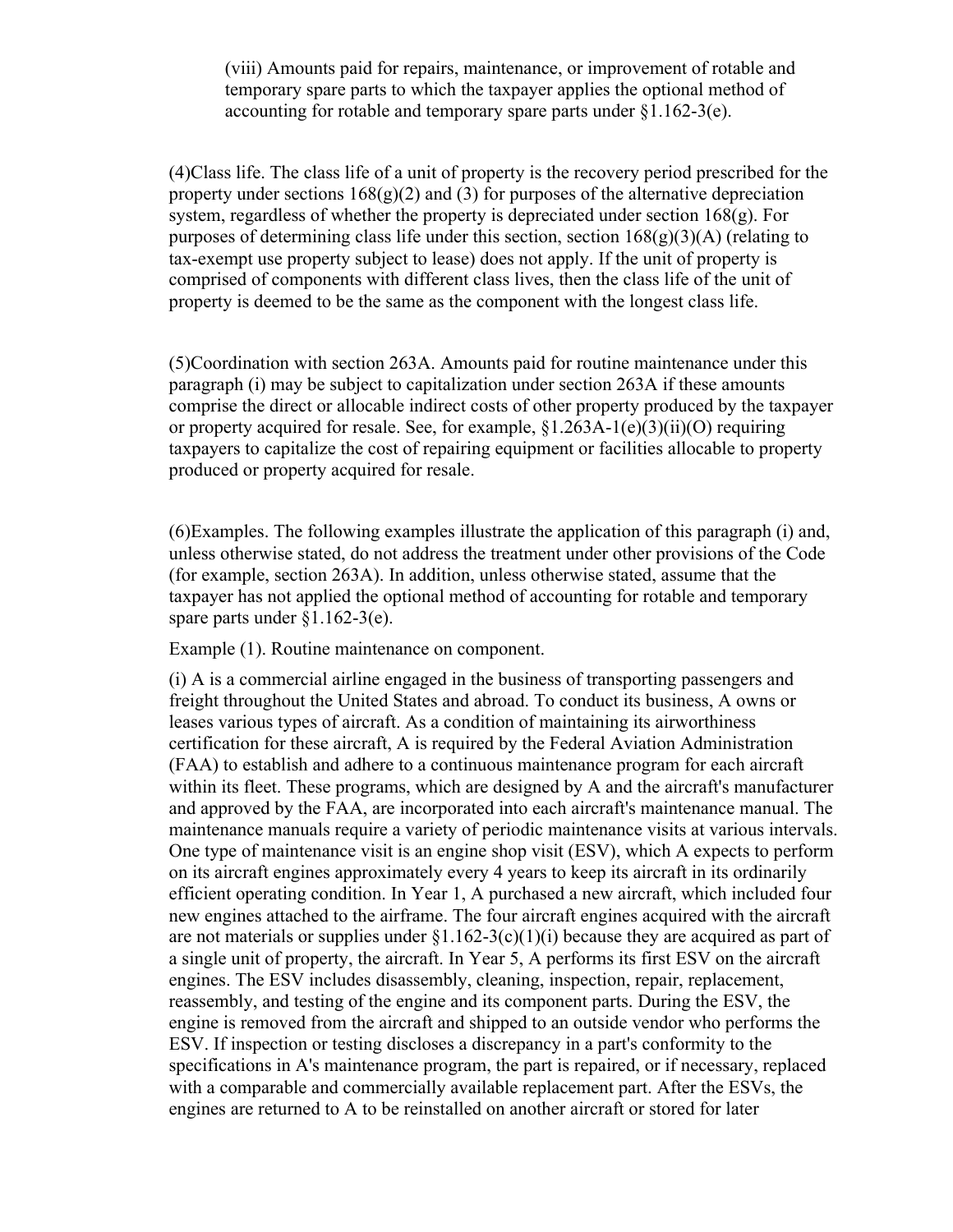installation. Assume that the class life for A's aircraft, including the engines, is 12 years. Assume that none of the exceptions set out in paragraph (i)(3) of this section apply to the costs of performing the ESVs.

(ii) Because the ESVs involve the recurring activities that A expects to perform as a result of its use of the aircraft to keep the aircraft in ordinarily efficient operating condition and consist of maintenance activities that A expects to perform more than once during the 12 year class life of the aircraft, A's ESVs are within the routine maintenance safe harbor under paragraph  $(i)(1)(ii)$  of this section. Accordingly, the amounts paid for the ESVs are deemed not to improve the aircraft and are not required to be capitalized under paragraph (d) of this section.

Example (2). Routine maintenance after class life. Assume the same facts as in Example 1, except that in year 15 A pays amounts to perform an ESV on one of the original aircraft engines after the end of the class life of the aircraft. Because this ESV involves the same routine maintenance activities that were performed on aircraft engines in Example 1, this ESV also is within the routine maintenance safe harbor under paragraph  $(i)(1)(ii)$  of this section. Accordingly, the amounts paid for this ESV, even though performed after the class life of the aircraft, are deemed not to improve the aircraft and are not required to be capitalized under paragraph (d) of this section.

Example (3). Routine maintenance on rotable spare parts.

(i) Assume the same facts as in Example 1, except that in addition to the four engines purchased as part of the aircraft, A separately purchases four additional new engines that A intends to use in its aircraft fleet to avoid operational downtime when ESVs are required to be performed on the engines previously installed on an aircraft. Later in Year 1, A installs these four engines on an aircraft in its fleet. In Year 5, A performs the first ESVs on these four engines. Assume that these ESVs involve the same routine maintenance activities that were performed on the engines in Example 1, and that none of the exceptions set out in paragraph  $(i)(3)$  of this section apply to these ESVs. After the ESVs were performed, these engines were reinstalled on other aircraft or stored for later installation.

(ii) The additional aircraft engines are rotable spare parts under  $\S1.162-3(c)(2)$  because they were acquired separately from the aircraft, are removable from the aircraft, and are repaired and reinstalled on other aircraft or stored for later installation. Assume the class life of an engine is the same as the airframe, 12 years. Because the ESVs involve the recurring activities that A expects to perform as a result of its use of the engines to keep the engines in ordinarily efficient operating condition, and consist of maintenance activities that A expects to perform more than once during the 12 year class life of the engine, the ESVs fall within the routine maintenance safe harbor under paragraph  $(i)(1)(ii)$  of this section. Accordingly, the amounts paid for the ESVs for the four additional engines are deemed not to improve these engines and are not required to be capitalized under paragraph (d) of this section. For the treatment of amounts paid to acquire the engines, see §1.162-3(a).

Example (4). Routine maintenance resulting from prior owner's use.

(i) In January, Year 1, B purchases a used machine for use in its manufacturing operations. Assume that the machine is the unit of property and has a class life of 10 years. B places the machine in service in January, Year 1, and at that time, B expects to perform manufacturer recommended scheduled maintenance on the machine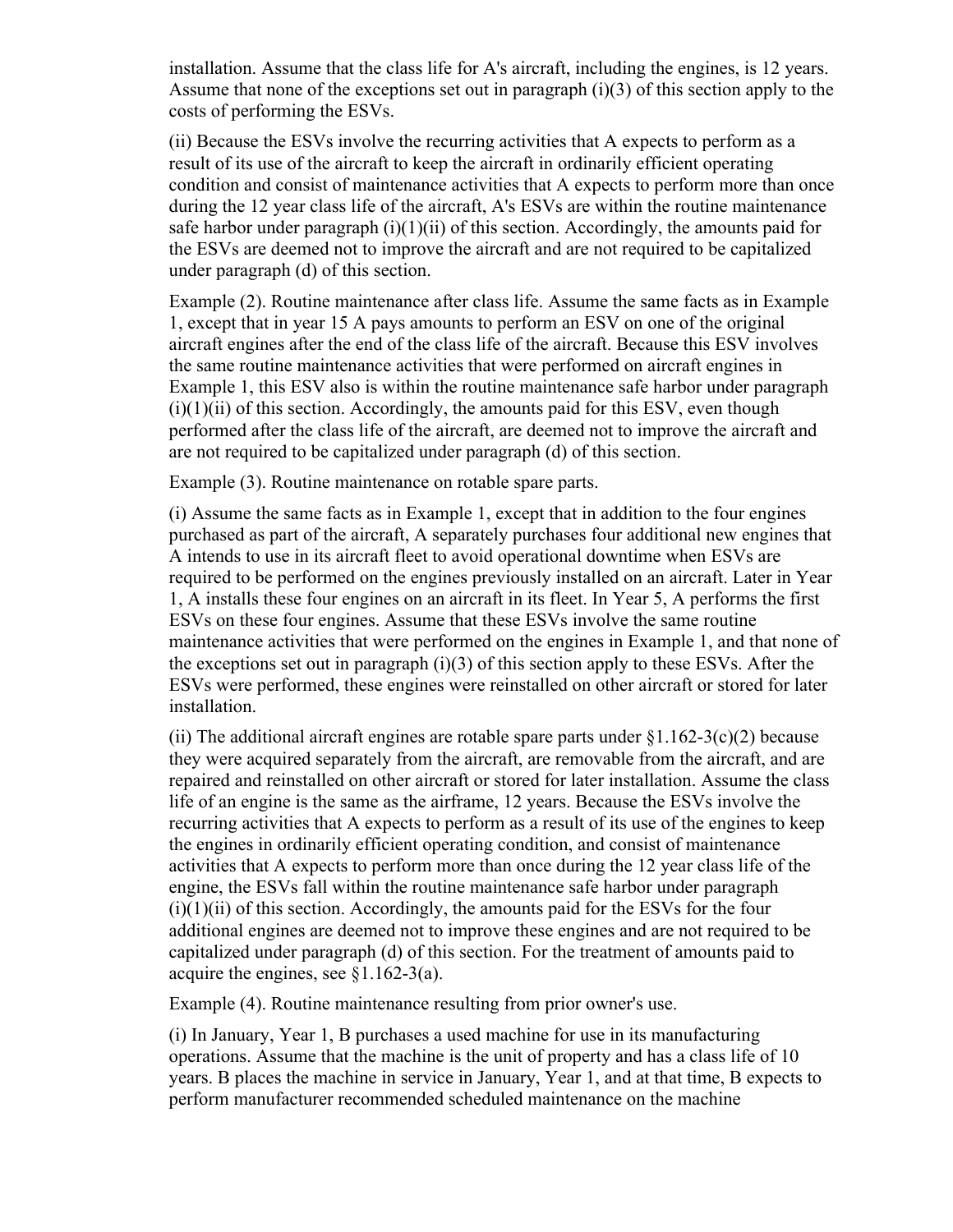approximately every three years. The scheduled maintenance includes the cleaning and oiling of the machine, the inspection of parts for defects, and the replacement of minor items such as springs, bearings, and seals with comparable and commercially available replacement parts. At the time B purchased the machine, the machine was approaching the end of a three-year scheduled maintenance period. As a result, in February, Year 1, B pays amounts to perform the manufacturer recommended scheduled maintenance. Assume that none of the exceptions set out in paragraph (i)(3) of this section apply to the amounts paid for the scheduled maintenance.

(ii) The majority of B's costs do not qualify under the routine maintenance safe harbor in paragraph  $(i)(1)(ii)$  of this section because the costs were incurred primarily as a result of the prior owner's use of the property and not B's use. B acquired the machine just before it had received its three-year scheduled maintenance. Accordingly, the amounts paid for the scheduled maintenance resulted from the prior owner's, and not B's, use of the property and must be capitalized if those amounts result in a betterment under paragraph (i) of this section, including the amelioration of a material condition or defect, or otherwise result in an improvement under paragraph (d) of this section.

Example (5). Routine maintenance resulting from new owner's use. Assume the same facts as in Example 4, except that after B pays amounts for the maintenance in Year 1, B continues to operate the machine in its manufacturing business. In Year 4, B pays amounts to perform the next scheduled manufacturer recommended maintenance on the machine. Assume that the scheduled maintenance activities performed are the same as those performed in Example 4 and that none of the exceptions set out in paragraph (i)(3) of this section apply to the amounts paid for the scheduled maintenance. Because the scheduled maintenance performed in Year 4 involves the recurring activities that B performs as a result of its use of the machine, keeps the machine in an ordinarily efficient operating condition, and consists of maintenance activities that B expects to perform more than once during the 10-year class life of the machine, B's scheduled maintenance costs are within the routine maintenance safe harbor under paragraph  $(i)(1)(ii)$  of this section. Accordingly, the amounts paid for the scheduled maintenance in Year 4 are deemed not to improve the machine and are not required to be capitalized under paragraph (d) of this section.

Example (6). Routine maintenance; replacement of substantial structural part; coordination with section 263A. C is in the business of producing commercial products for sale. As part of the production process, C places raw materials into lined containers in which a chemical reaction is used to convert raw materials into the finished product. The lining, which comprises 60 percent of the total physical structure of the container, is a substantial structural part of the container. Assume that each container, including its lining, is the unit of property and that a container has a class life of 12 years. At the time that C placed the container into service, C was aware that approximately every three years, the container lining would need to be replaced with comparable and commercially available replacement materials. At the end of three years, the container will continue to function, but will become less efficient and the replacement of the lining will be necessary to keep the container in an ordinarily efficient operating condition. In Year 1, C acquired 10 new containers and placed them into service. In Year 4, Year 7, Year 9, and Year 12, C pays amounts to replace the containers' linings with comparable and commercially available replacement parts. Assume that none of the exceptions set out in paragraph (i)(3) of this section apply to the amounts paid for the replacement linings. Because the replacement of the linings involves recurring activities that C expects to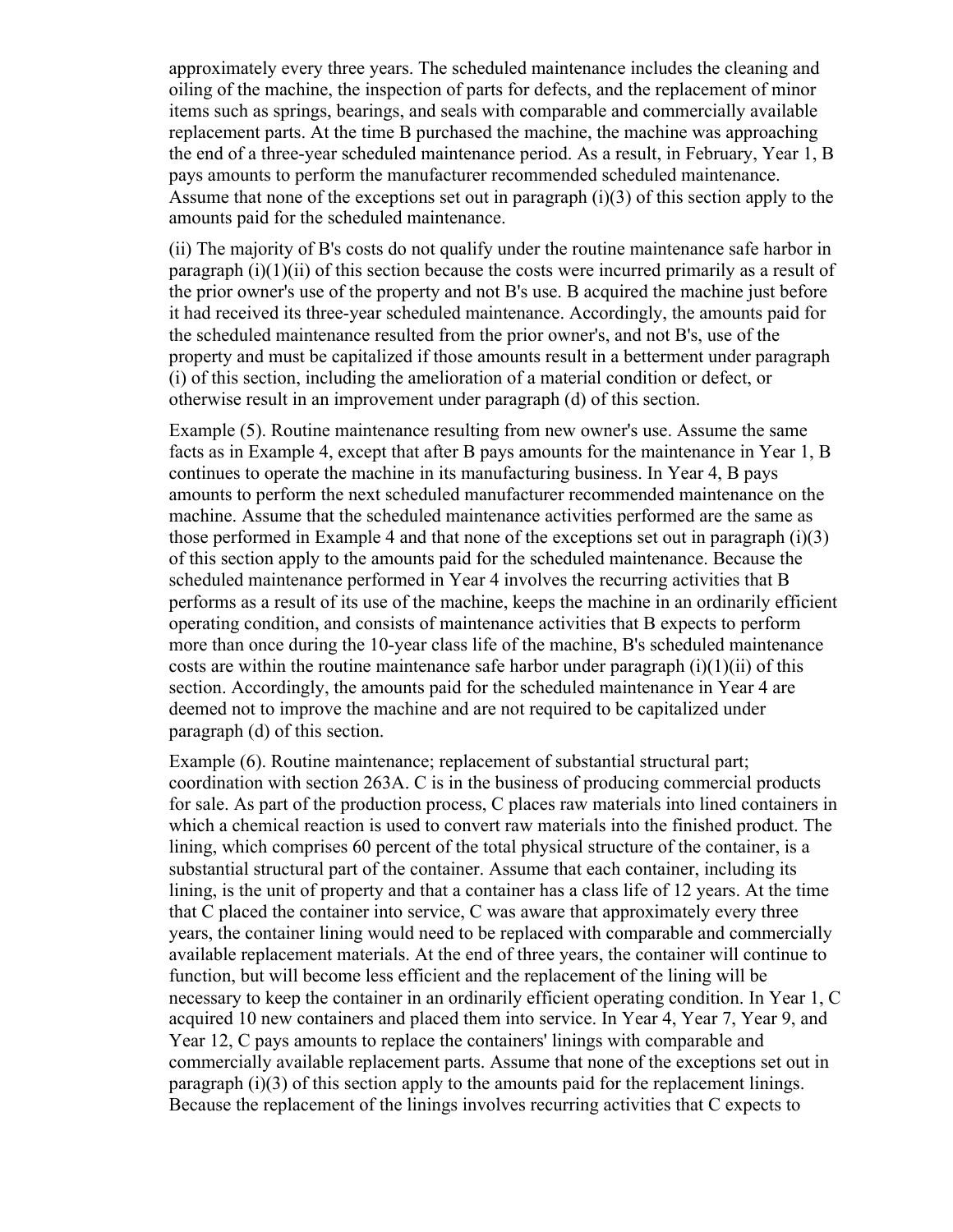perform as a result of its use of the containers to keep the containers in their ordinarily efficient operating condition and consists of maintenance activities that C expects to perform more than once during the 12-year class life of the containers, C's lining replacement costs are within the routine maintenance safe harbor under paragraph  $(i)(1)(ii)$  of this section. Accordingly, the amounts that C paid for the replacement of the container linings are deemed not to improve the containers and are not required to be capitalized under paragraph (d) of this section. However, the amounts paid to replace the lining may be subject to capitalization under section 263A if the amounts paid for this maintenance comprise the direct or allocable indirect costs of the property produced by C. See  $\frac{1.263A-1(e)(3)(ii)(O)}{1.263A-1(e)(3)(ii)(O)}$ .

Example (7). Routine maintenance once during class life. D is a Class I railroad that owns a fleet of freight cars. Assume that a freight car, including all its components, is a unit of property and has a class life of 14 years. At the time that D places a freight car into service, D expects to perform cyclical reconditioning to the car every 8 to 10 years to keep the freight car in ordinarily efficient operating condition. During this reconditioning, D pays amounts to disassemble, inspect, and recondition or replace components of the freight car with comparable and commercially available replacement parts. Ten years after D places the freight car in service, D pays amounts to perform a cyclical reconditioning on the car. Because D expects to perform the reconditioning only once during the 14 year class life of the freight car, the amounts D pays for the reconditioning do not qualify for the routine maintenance safe harbor under paragraph  $(i)(1)(ii)$  of this section. Accordingly, D must capitalize the amounts paid for the reconditioning of the freight car if these amounts result in an improvement under paragraph (d) of this section.

Example (8). Routine maintenance; reasonable expectation. Assume the same facts as Example 7, except in Year 1, D acquires and places in service several refrigerated freight cars, which also have a class life of 14 years. Because of the special requirements of these cars, at the time they are placed in service, D expects to perform a reconditioning of the refrigeration components of the freight car every 6 years to keep the freight car in an ordinarily efficient operating condition. During the reconditioning, D pays amounts to disassemble, inspect, and recondition or replace the refrigeration components of the freight car with comparable and commercially available replacement parts. Assume that none of the exceptions set out in paragraph (i)(3) of this section apply to the amounts paid for the reconditioning of these freight cars. In Year 6, D pays amounts to perform a reconditioning on the refrigeration components on one of the freight cars. However, because of changes in the frequency that D utilizes this freight car, D does not perform the second reconditioning on the same freight car until Year 15, after the end of the 14 year class life of the car. Under paragraph  $(i)(1)(ii)$  of this section, D's reasonable expectation that it would perform the reconditioning every 6 years will not be deemed unreasonable merely because D did not actually perform the reconditioning a second time during the 14-year class life, provided that D can substantiate that its expectation was reasonable at the time the property was placed in service. If D can demonstrate that its expectation was reasonable in Year 1 using the factors provided in paragraph  $(i)(1)(ii)$  of this section, then the amounts paid by D to recondition the refrigerated freight car components in Year 6 and in Year 15 are within the routine maintenance safe harbor under paragraph  $(i)(1)(ii)$  of this section.

Example (9). Routine maintenance on non-rotable part. E is a towboat operator that owns and leases a fleet of towboats. Each towboat is equipped with two diesel-powered engines. Assume that each towboat, including its engines, is the unit of property and that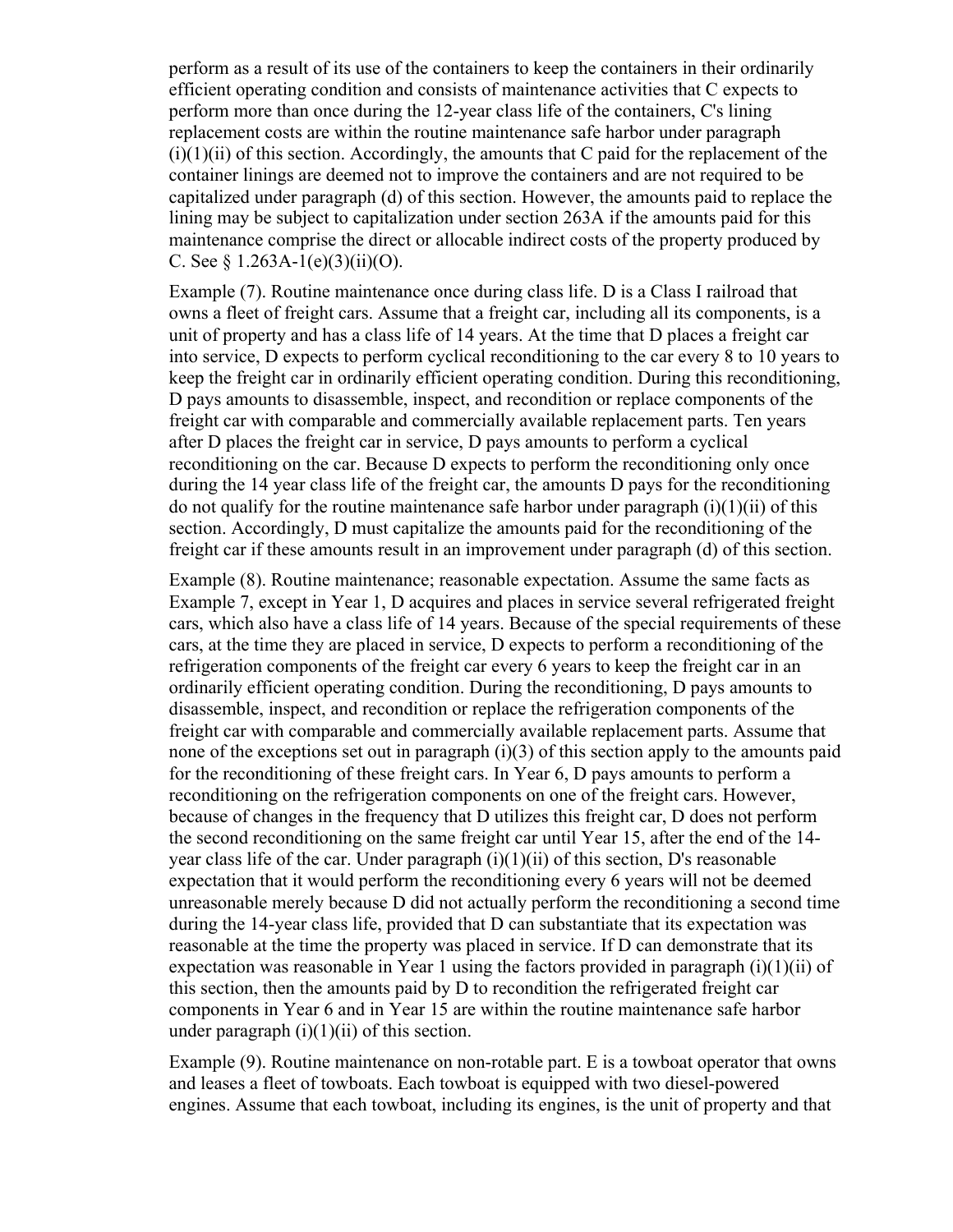a towboat has a class life of 18 years. At the time that E places its towboats into service, E is aware that approximately every three to four years E will need to perform scheduled maintenance on the two towboat engines to keep the engines in their ordinarily efficient operating condition. This maintenance is completed while the engines are attached to the towboat and involves the cleaning and inspecting of the engines to determine which parts are within acceptable operating tolerances and can continue to be used, which parts must be reconditioned to be brought back to acceptable tolerances, and which parts must be replaced. Engine parts replaced during these procedures are replaced with comparable and commercially available replacement parts. Assume the towboat engines are not rotable spare parts under  $\S1.162-3(c)(2)$ . In Year 1, E acquired a new towboat, including its two engines, and placed the towboat into service. In Year 5, E pays amounts to perform scheduled maintenance on both engines in the towboat. Assume that none of the exceptions set out in paragraph  $(i)(3)$  of this section apply to the scheduled maintenance costs. Because the scheduled maintenance involves recurring activities that E expects to perform more than once during the 18-year class life of the towboat, the maintenance results from E's use of the towboat, and the maintenance is performed to keep the towboat in an ordinarily efficient operating condition, the scheduled maintenance on E's towboat is within the routine maintenance safe harbor under paragraph  $(i)(1)(ii)$  of this section. Accordingly, the amounts paid for the scheduled maintenance to its towboat engines in Year 5 are deemed not to improve the towboat and are not required to be capitalized under paragraph (d) of this section.

Example (10). Routine maintenance with related betterments. Assume the same facts as Example 9, except that in Year 9 E's towboat engines are due for another scheduled maintenance visit. At this time, E decides to upgrade the engines to increase their horsepower and propulsion, which would permit the towboats to tow heavier loads. Accordingly, in Year 9, E pays amounts to perform many of the same activities that it would perform during the typical scheduled maintenance activities such as cleaning, inspecting, reconditioning, and replacing minor parts, but at the same time, E incurs costs to upgrade certain engine parts to increase the towing capacity of the boats in excess of the capacity of the boats when E placed them in service. In combination with the replacement of parts with new and upgraded parts, the scheduled maintenance must be completed to perform the horsepower and propulsion upgrade. Thus, the work done on the engines encompasses more than the recurring activities that E expected to perform as a result of its use of the towboats and did more than keep the towboat in its ordinarily efficient operating condition. Rather under paragraph (j) of this section, the amounts paid to increase the horsepower and propulsion of the engines are for a betterment to the towboat, and such amounts are excepted from the routine maintenance safe harbor under paragraph  $(i)(3)(i)$  of this section. In addition, under paragraph  $(g)(1)(i)$  of this section, the scheduled maintenance procedures directly benefit the upgrades. Therefore, the amounts that E paid in Year 9 for the maintenance and upgrade of the engines do not qualify for the routine maintenance safe harbor described under paragraph  $(i)(1)(ii)$  of this section. Rather, E must capitalize the amounts paid for maintenance and upgrades of the engines as an improvement to the towboats under paragraph (d) of this section.

Example (11). Routine maintenance with unrelated improvements. Assume the same facts as Example 9, except in Year 5, in addition to paying amounts to perform the scheduled engine maintenance on both engines, E also incurs costs to upgrade the communications and navigation systems in the pilot house of the towboat with new stateof-the-art systems. Assume the amounts paid to upgrade the communications and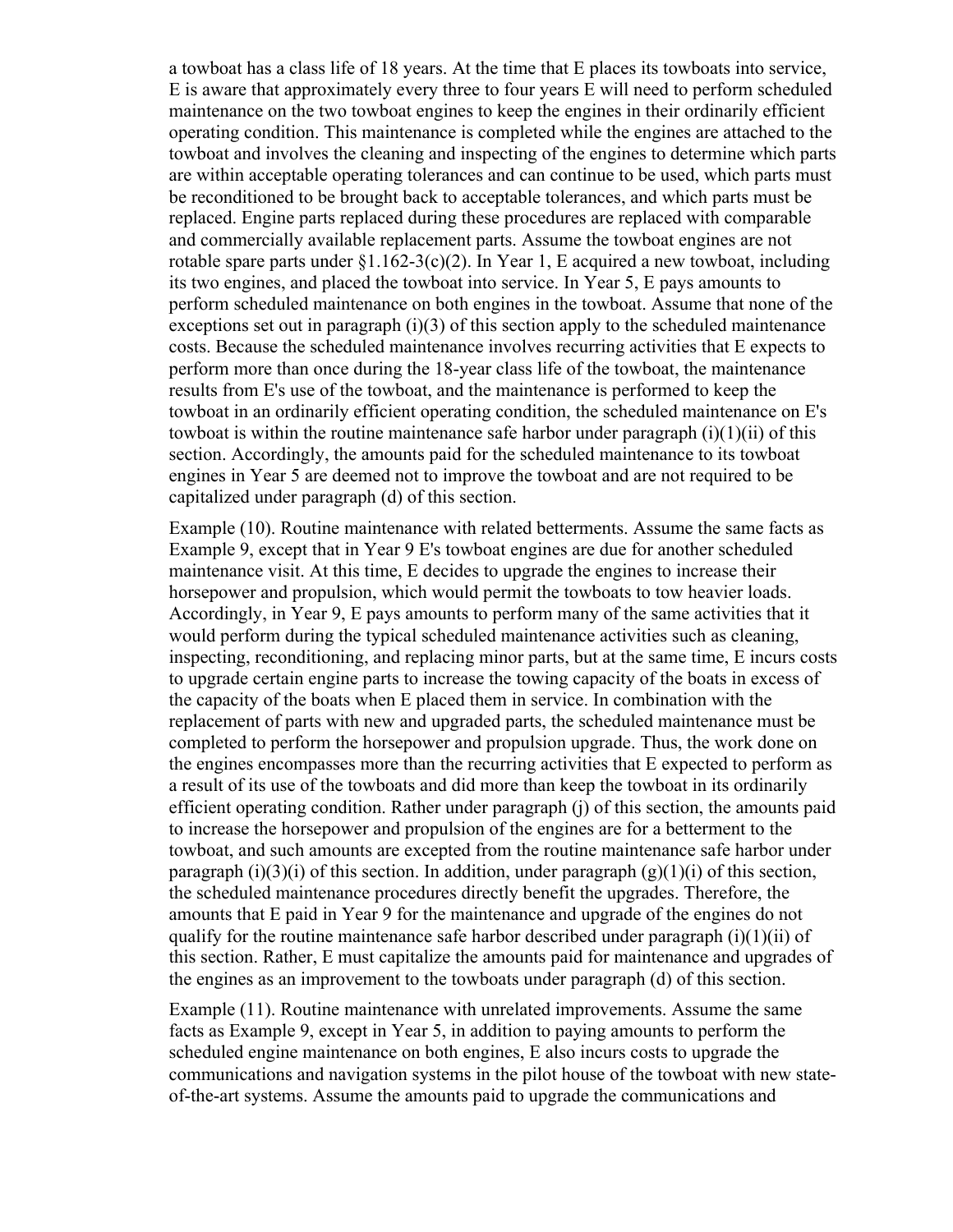navigation systems are for betterments under paragraph (j) of this section, and therefore result in an improvement to the towboat under paragraph (d) of this section. In contrast with Example 9, the amounts paid for the scheduled maintenance on E's towboat engines are not otherwise related to the upgrades to the navigation systems. Because the scheduled maintenance on the towboat engines does not directly benefit and is not incurred by reason of the upgrades to the communication and navigation systems, the amounts paid for the scheduled engine maintenance are not a direct or indirect cost of the improvement under paragraph  $(g)(1)(i)$  of this section. Accordingly, the amounts paid for the scheduled maintenance to its towboat engines in Year 5 are routine maintenance deemed not to improve the towboat and are not required to be capitalized under paragraph (d) of this section.

Example (12). Exceptions to routine maintenance. F owns and operates a farming and cattle ranch with an irrigation system that provides water for crops. Assume that each canal in the irrigation system is a single unit of property and has a class life of 20 years. At the time F placed the canals into service, F expected to have to perform major maintenance on the canals every three years to keep the canals in their ordinarily efficient operating condition. This maintenance includes draining the canals, and then cleaning, inspecting, repairing, and reconditioning or replacing parts of the canal with comparable and commercially available replacement parts. F placed the canals into service in Year 1 and did not perform any maintenance on the canals until Year 6. At that time, the canals had fallen into a state of disrepair and no longer functioned for irrigation. In Year 6, F pays amounts to drain the canals and do extensive cleaning, repairing, reconditioning, and replacing parts of the canals with comparable and commercially available replacement parts. Although the work performed on F's canals was similar to the activities that F expected to perform, but did not perform, every three years, the costs of these activities do not fall within the routine maintenance safe harbor. Specifically, under paragraph  $(i)(3)(v)$  of this section, routine maintenance does not include activities that return a unit of property to its former ordinarily efficient operating condition if the property has deteriorated to a state of disrepair and is no longer functional for its intended use. Accordingly, amounts that F pays for work performed on the canals in Year 6 must be capitalized if they result in improvements under paragraph (d) of this section (for example, restorations under paragraph (k) of this section).

Example (13). Routine maintenance on a building; escalator system. In Year 1, G acquires a large retail mall in which it leases space to retailers. The mall contains an escalator system with 40 escalators, which includes landing platforms, trusses, tracks, steps, handrails, and safety brushes. In Year 1, when G placed its building into service, G reasonably expected that it would need to replace the handrails on the escalators approximately every four years to keep the escalator system in its ordinarily efficient operating condition. After a routine inspection and test of the escalator system in Year 4, G determines that the handrails need to be replaced and pays an amount to replace the handrails with comparable and commercially available handrails. The escalator system, including the handrails, is a building system under paragraph  $(e)(2)(ii)(B)(4)$  of this section. Assume that none of the exceptions in paragraph  $(i)(3)$  of this section apply to the scheduled maintenance costs. Because the replacement of the handrails involves recurring activities that G expects to perform as a result of its use of the escalator system to keep the escalator system in an ordinarily efficient operating condition, and G reasonably expects to perform these activities more than once during the 10-year period beginning at the time building system was placed in service, the amounts paid by G for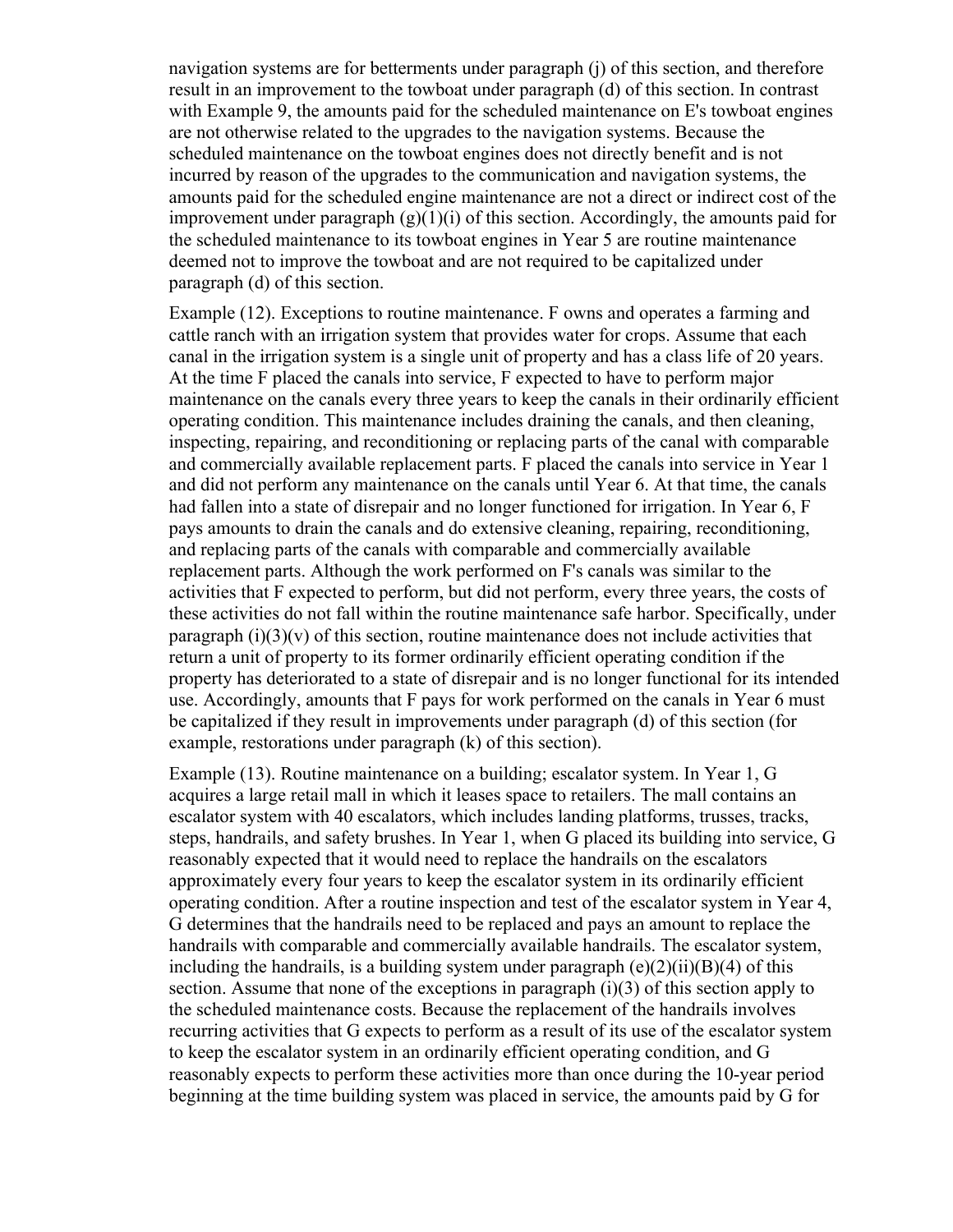the handrail replacements are within the routine maintenance safe harbor under paragraph  $(i)(1)(i)$  of this section. Accordingly, the amounts paid for the replacement of the handrails in Year 4 are deemed not to improve the building unit of property and are not required to be capitalized under paragraph (d) of this section.

Example (14). Not routine maintenance; escalator system. Assume the same facts as in Example 13, except that in Year 9, G pays amounts to replace the steps of the escalators. In Year 1, when G placed its building into service, G reasonably expected that approximately every 18 to 20 years G would need to replace the steps to keep the escalator system in its ordinarily efficient operating condition. Because the replacement does not involve recurring activities that G expects to perform more than once during the 10-year period beginning at the time the building structure or the building system was placed in service, the costs of these activities do not fall within the routine maintenance safe harbor. Accordingly, amounts that G pays to replace the steps in Year 9 must be capitalized if they result in improvements under paragraph (d) of this section (for example, restorations under paragraph (k) of this section).

Example (15). Routine maintenance on building; reasonable expectation. In Year 1, H acquires a new office building, which it uses to provide services. The building contains an HVAC system, which is a building system under paragraph  $(e)(2)(ii)(B)(1)$  of this section. In Year 1, when H placed its building into service, H reasonably expected that every four years H would need to pay an outside contractor to perform detailed testing, monitoring, and preventative maintenance on its HVAC system to keep the HVAC system in its ordinarily efficient operating condition. This scheduled maintenance includes disassembly, cleaning, inspection, repair, replacement, reassembly, and testing of the HVAC system and many of its component parts. If inspection or testing discloses a problem with any component, the part is repaired, or if necessary, replaced with a comparable and commercially available replacement part. The scheduled maintenance at these intervals is recommended by the manufacturer of the HVAC system and is routinely performed on similar systems in similar buildings. Assume that none of the exceptions in paragraph  $(i)(3)$  of this section apply to the amounts paid for the maintenance on the HVAC system. In Year 4, H pays amounts to a contractor to perform the scheduled maintenance. However, H does not perform this scheduled maintenance on its building again until Year 11. Under paragraph  $(i)(1)(i)$  of this section, H's reasonable expectation that it would perform the maintenance every 4 years will not be deemed unreasonable merely because H did not actually perform the maintenance a second time during the 10-year period, provided that H can substantiate that its expectation was reasonable at the time the property was placed in service. If H can demonstrate that its expectation was reasonable in Year 1 using the other factors considered in paragraph  $(i)(1)(i)$ , then the amounts H paid for the maintenance of the HVAC system in Year 4 and in Year 11 are within the routine maintenance safe harbor under paragraph  $(i)(1)(i)$  of this section.

(j)Capitalization of betterments.

(1)In general. A taxpayer must capitalize as an improvement an amount paid for a betterment to a unit of property. An amount is paid for a betterment to a unit of property only if it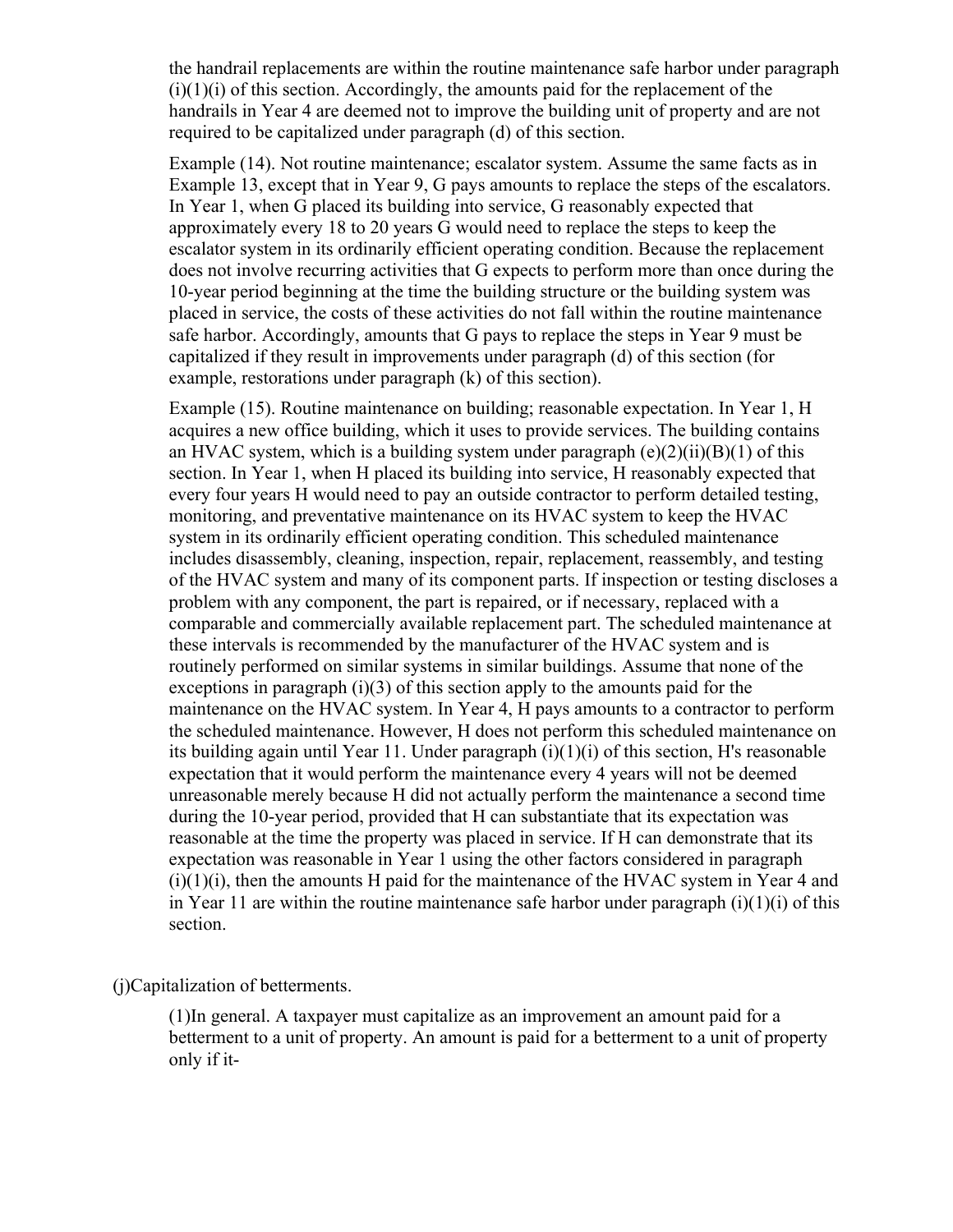(i) Ameliorates a material condition or defect that either existed prior to the taxpayer's acquisition of the unit of property or arose during the production of the unit of property, whether or not the taxpayer was aware of the condition or defect at the time of acquisition or production;

(ii) Is for a material addition, including a physical enlargement, expansion, extension, or addition of a major component (as defined in paragraph  $(k)(6)$  of this section) to the unit of property or a material increase in the capacity, including additional cubic or linear space, of the unit of property; or

(iii) Is reasonably expected to materially increase the productivity, efficiency, strength, quality, or output of the unit of property.

(2)Application of betterment rules.

(i) In general. The applicability of each quantitative and qualitative factor provided in paragraphs (j)(1)(ii) and (j)(1)(iii) of this section to a particular unit of property depends on the nature of the unit of property. For example, if an addition or an increase in a particular factor cannot be measured in the context of a specific type of property, this factor is not relevant in the determination of whether an amount has been paid for a betterment to the unit of property.

(ii) Application of betterment rules to buildings. An amount is paid to improve a building if it is paid for a betterment, as defined under paragraph  $(i)(1)$  of this section, to a property specified under paragraph  $(e)(2)(ii)$  (building), paragraph  $(e)(2)(iii)(B)$  (condominium), paragraph  $(e)(2)(iv)(B)$  (cooperative), or paragraph  $(e)(2)(v)(B)$  (leased building or leased portion of building) of this section. For example, an amount is paid to improve a building if it is paid for an increase in the efficiency of the building structure or any one of its building systems (for example, the HVAC system).

(iii) Unavailability of replacement parts. If a taxpayer replaces a part of a unit of property that cannot reasonably be replaced with the same type of part (for example, because of technological advancements or product enhancements), the replacement of the part with an improved, but comparable, part does not, by itself, result in a betterment to the unit of property.

(iv) Appropriate comparison.

(A) In general. In cases in which an expenditure is necessitated by normal wear and tear or damage to the unit of property that occurred during the taxpayer's use of the unit of property, the determination of whether an expenditure is for the betterment of the unit of property is made by comparing the condition of the property immediately after the expenditure with the condition of the property immediately prior to the circumstances necessitating the expenditure.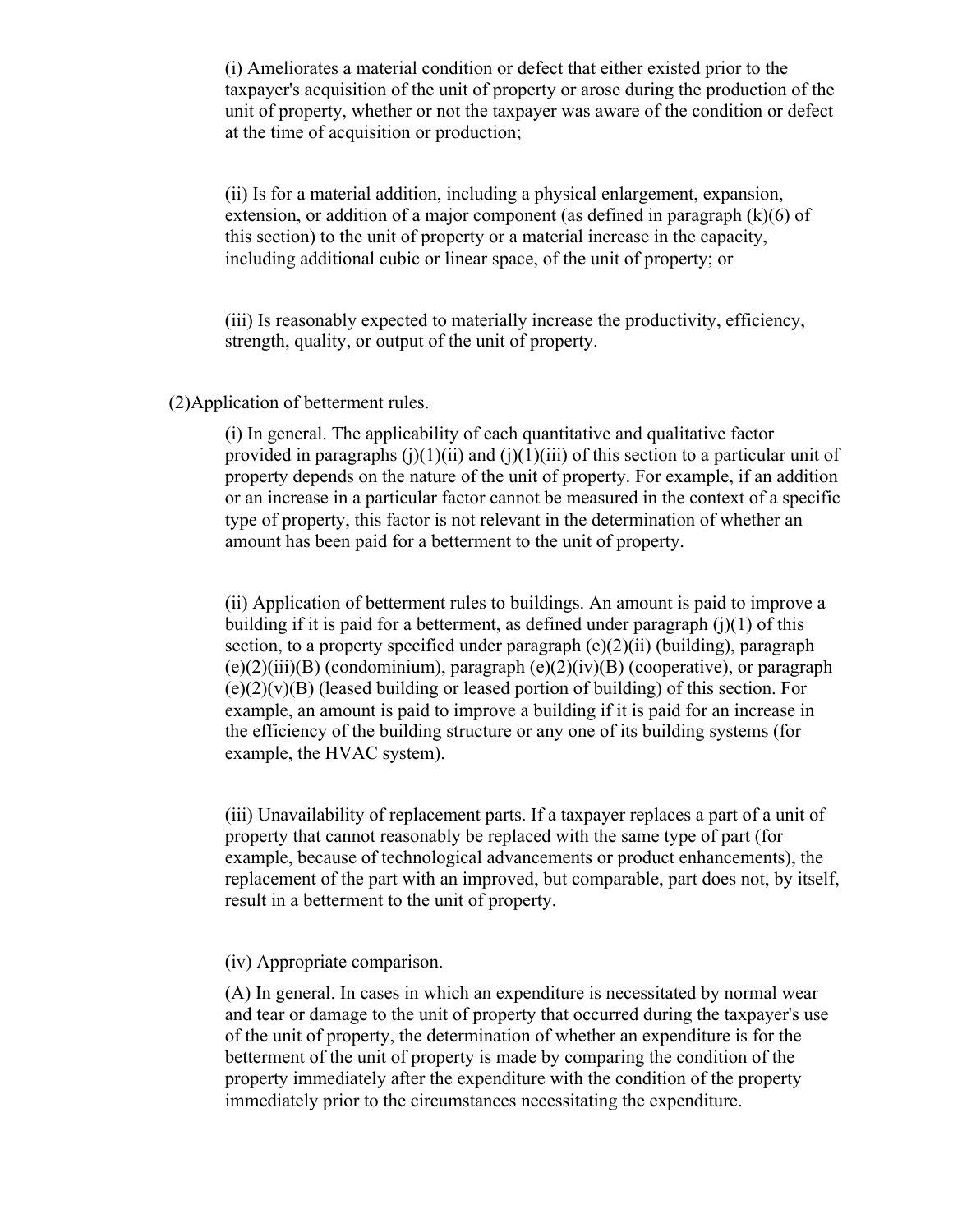(B) Normal wear and tear. If the expenditure is made to correct the effects of normal wear and tear to the unit of property that occurred during the taxpayer's use of the unit of property, the condition of the property immediately prior to the circumstances necessitating the expenditure is the condition of the property after the last time the taxpayer corrected the effects of normal wear and tear (whether the amounts paid were for maintenance or improvements) or, if the taxpayer has not previously corrected the effects of normal wear and tear, the condition of the property when placed in service by the taxpayer.

(C) Damage to property. If the expenditure is made to correct damage to a unit of property that occurred during the taxpayer's use of the unit of property, the condition of the property immediately prior to the circumstances necessitating the expenditure is the condition of the property immediately prior to damage.

(3)Examples. The following examples illustrate the application of this paragraph (j) only and do not address whether capitalization is required under another provision of this section or another provision of the Internal Revenue Code (for example, section 263A). Unless otherwise provided, assume that the appropriate comparison in paragraph  $(i)(2)(iv)$  of this section is not applicable under the facts.

Example (1). Amelioration of pre-existing material condition or defect. In Year 1, A purchases a store located on a parcel of land that contains underground gasoline storage tanks left by prior occupants. Assume that the parcel of land is the unit of property. The tanks had leaked prior to A's purchase, causing soil contamination. A is not aware of the contamination at the time of purchase. In Year 2, A discovers the contamination and incurs costs to remediate the soil. The remediation costs are for a betterment to the land under paragraph  $(j)(1)(i)$  of this section because A incurred the costs to ameliorate a material condition or defect that existed prior to A's acquisition of the land.

Example (2). Not amelioration of pre-existing condition or defect. B owns an office building that was constructed with insulation that contained asbestos. The health dangers of asbestos were not widely known when the building was constructed. Several years after B places the building into service, B determines that certain areas of asbestoscontaining insulation have begun to deteriorate and could eventually pose a health risk to employees. Therefore, B pays an amount to remove the asbestos-containing insulation from the building structure and replace it with new insulation that is safer to employees, but no more efficient or effective than the asbestos insulation. Under paragraphs  $(e)(2)(ii)$ and  $(i)(2)(ii)$  of this section, an amount is paid to improve a building unit of property if the amount is paid for a betterment to the building structure or any building system. Although the asbestos is determined to be unsafe under certain circumstances, the presence of asbestos insulation in a building, by itself, is not a preexisting material condition or defect of the building structure under paragraph  $(i)(1)(i)$  of this section. In addition, the removal and replacement of the asbestos is not for a material addition to the building structure or a material increase in the capacity of the building structure under paragraphs (j)(1)(ii) and (j)(2)(iv) of this section as compared to the condition of the property prior to the deterioration of the insulation. Similarly, the removal and replacement of asbestos is not reasonably expected to materially increase the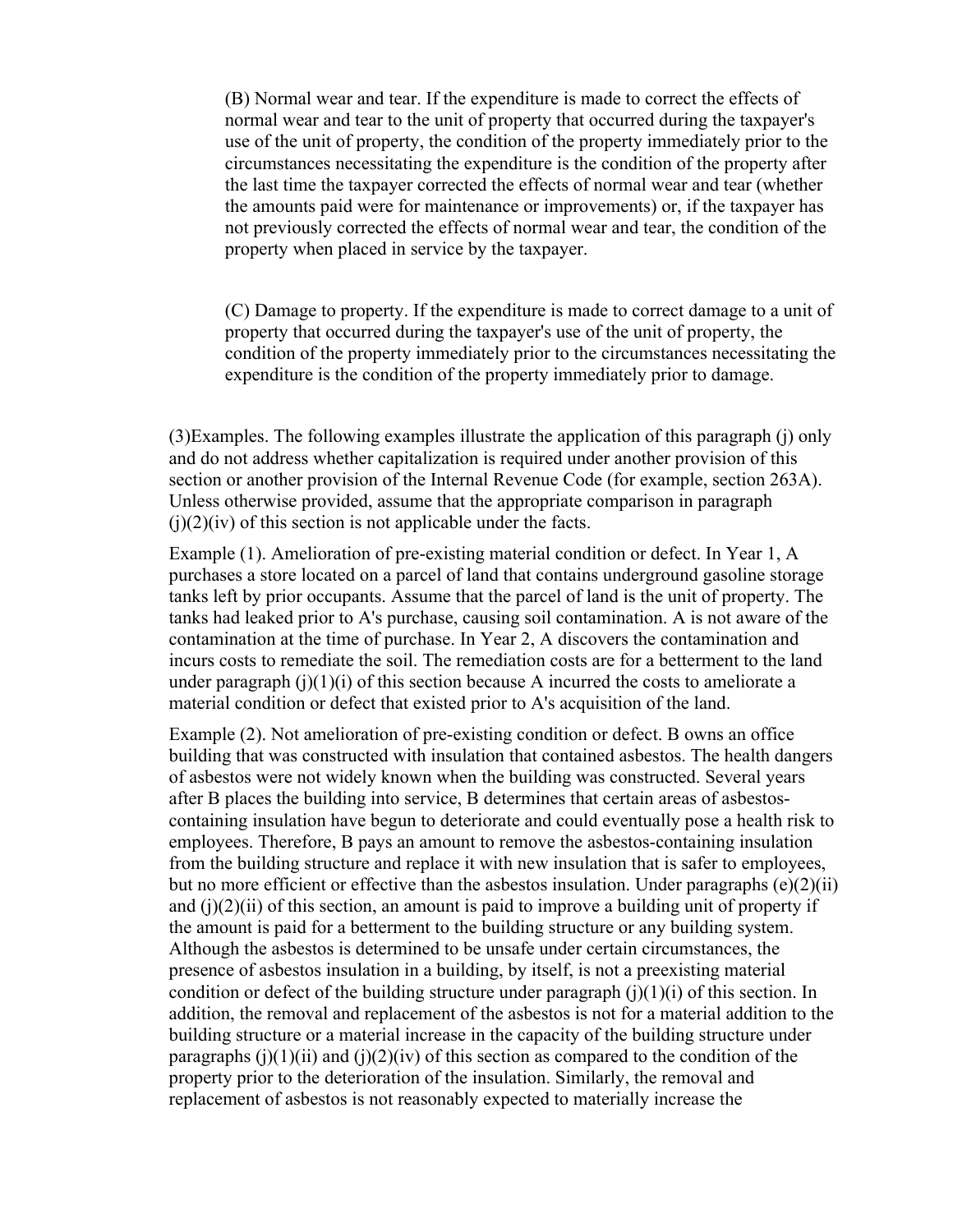productivity, efficiency, strength, quality, or output of the building structure under paragraphs (j)(1)(iii) and (j)(2)(iv) of this section as compared to the condition of the property prior to the deterioration of the insulation. Therefore, the amount paid to remove and replace the asbestos insulation is not for a betterment to the building structure or an improvement to the building under paragraph (j) of this section.

Example (3). Not amelioration of pre-existing material condition or defect.

(i) In January, Year 1, C purchased a used machine for use in its manufacturing operations. Assume that the machine is a unit of property and has a class life of 10 years. C placed the machine in service in January, Year 1 and at that time expected to perform manufacturer recommended scheduled maintenance on the machine every three years. The scheduled maintenance includes cleaning and oiling the machine, inspecting parts for defects, and replacing minor items, such as springs, bearings, and seals, with comparable and commercially available replacement parts. The scheduled maintenance does not include any material additions or materially increase the capacity, productivity, efficiency, strength, quality, or output of the machine. At the time C purchased the machine, it was approaching the end of a three-year scheduled maintenance period. As a result, in February, Year 1, C pays an amount to perform the manufacturer recommended scheduled maintenance to keep the machine in its ordinarily efficient operating condition.

(ii) The amount that C pays does not qualify under the routine maintenance safe harbor in paragraph (i) of this section, because the cost primarily results from the prior owner's use of the property and not the taxpayer's use. C acquired the machine just before it had received its three-year scheduled maintenance. Accordingly, the amount that C pays for the scheduled maintenance results from the prior owner's use of the property and ameliorates conditions or defects that existed prior to C's ownership of the machine. Nevertheless, considering the purpose and minor nature of the work performed, this amount does not ameliorate a material condition or defect in the machine under paragraph  $(i)(1)(i)$  of this section, is not for a material addition to or increase in capacity of the machine under paragraph  $(i)(1)(ii)$  of this section, and is not reasonably expected to materially increase the productivity, efficiency, strength, quality, or output of the machine under paragraph  $(i)(1)(iii)$  of this section. Therefore, C is not required to capitalize the amount paid for the scheduled maintenance as a betterment to the unit of property under this paragraph (j).

Example (4). Not amelioration of pre-existing material condition or defect. D purchases a used ice resurfacing machine for use in the operation of its ice skating rink. To comply with local regulations, D is required to routinely monitor the air quality in the ice skating rink. One week after D places the machine into service, during a routine air quality check, D discovers that the operation of the machine is adversely affecting the air quality in the skating rink. As a result, D pays an amount to inspect and retune the machine, which includes replacing minor components of the engine that had worn out prior to D's acquisition of the machine. Assume the resurfacing machine, including the engine, is the unit of property. The routine maintenance safe harbor in paragraph (i) of this section does not apply to the amounts paid, because the activities performed do not relate solely to the taxpayer's use of the machine. The amount that D pays to inspect, retune, and replace minor components of the ice resurfacing machine ameliorates a condition or defect that existed prior to D's acquisition of the equipment. Nevertheless, considering the purpose and minor nature of the work performed, this amount does not ameliorate a material condition or defect in the machine under paragraph  $(i)(1)(i)$  of this section. In addition,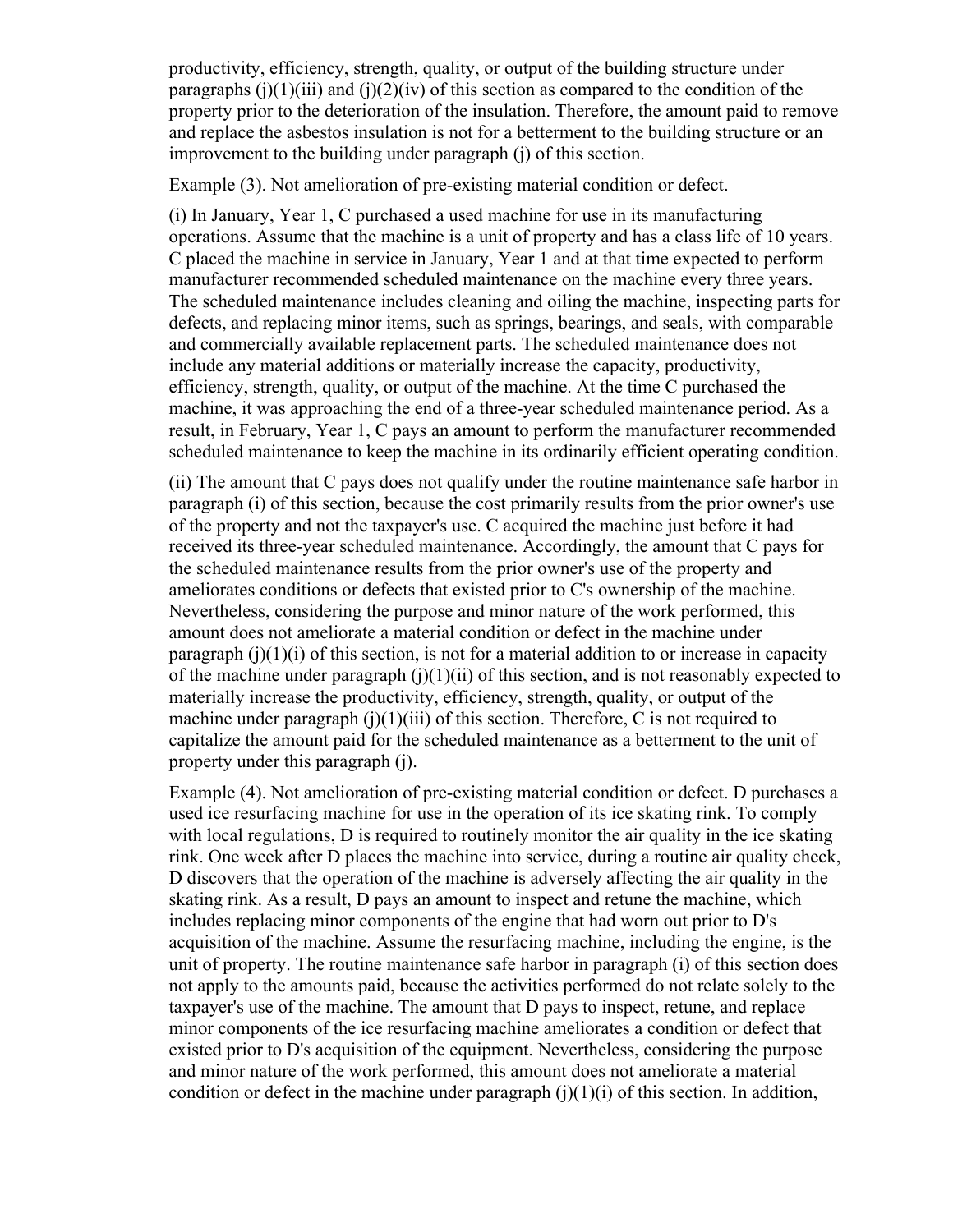the amount is not paid for a material addition to the machine or a material increase in the capacity of the machine under paragraph  $(i)(1)(ii)$  of this section. Also, the activities are not reasonably expected to materially increase the productivity, efficiency, strength, quality, or output of the machine under paragraph  $(j)(1)(iii)$  of this section. Therefore, D is not required to capitalize the amount paid to inspect, retune, and replace minor components of the machine as a betterment under this paragraph (j).

Example (5). Amelioration of material condition or defect.

(i) E acquires a building for use in its business of providing assisted living services. Before and after the purchase, the building functions as an assisted living facility. However, at the time of the purchase, E is aware that the building is in a condition that is below the standards that E requires for facilities used in its business. Immediately after the acquisition and during the following two years, while E continues to use the building as an assisted living facility, E pays amounts for extensive repairs and maintenance, and the acquisition of new property to bring the facility into the high-quality condition for which E's facilities are known. The work on E's building includes repairing damaged drywall, repainting, re-wallpapering, replacing windows, repairing and replacing doors, replacing and regrouting tile, repairing millwork, and repairing and replacing roofing materials. The work also involves the replacement of section 1245 property, including window treatments, furniture, and cabinets. The work that E performs affects only the building structure under paragraph  $(e)(2)(ii)(A)$  of this section and does not affect any of the building systems described in paragraph  $(e)(2)(ii)(B)$  of this section. Assume that each section 1245 property is a separate unit of property.

(ii) Under paragraphs  $(e)(2)(ii)$  and  $(i)(2)(ii)$  of this section, an amount is paid to improve a building unit of property if the amount is paid for a betterment to the building structure or any building system. Considering the purpose of the expenditure and the effect of the expenditures on the building structure, the amounts that E paid for repairs and maintenance to the building structure comprise a betterment to the building structure under paragraph  $(i)(1)(i)$  of this section because the amounts ameliorate material conditions that existed prior to E's acquisition of the building. Therefore, E must treat the amounts paid for the betterment to the building structure as an improvement to the building and must capitalize the amounts under paragraphs (j) and (d)(1) of this section. Moreover, E is required to capitalize the amounts paid to acquire and install each section 1245 property, including each window treatment, each item of furniture, and each cabinet, in accordance with  $\S1.263(a)-2(d)(1)$ .

Example (6). Not a betterment; building refresh.

(i) F owns a nationwide chain of retail stores that sell a wide variety of items. To maintain the appearance and functionality of its store buildings after several years of wear, F periodically pays amounts to refresh the look and layout of its stores. The work that F performs during a refresh consists of cosmetic and layout changes to the store's interiors and general repairs and maintenance to the store building to modernize the store buildings and reorganize the merchandise displays. The work to each store consists of replacing and reconfiguring display tables and racks to provide better exposure of the merchandise, making corresponding lighting relocations and flooring repairs, moving one wall to accommodate the reconfiguration of tables and racks, patching holes in walls, repainting the interior structure with a new color scheme to coordinate with new signage, replacing damaged ceiling tiles, cleaning and repairing wood flooring throughout the store building, and power washing building exteriors. The display tables and the racks all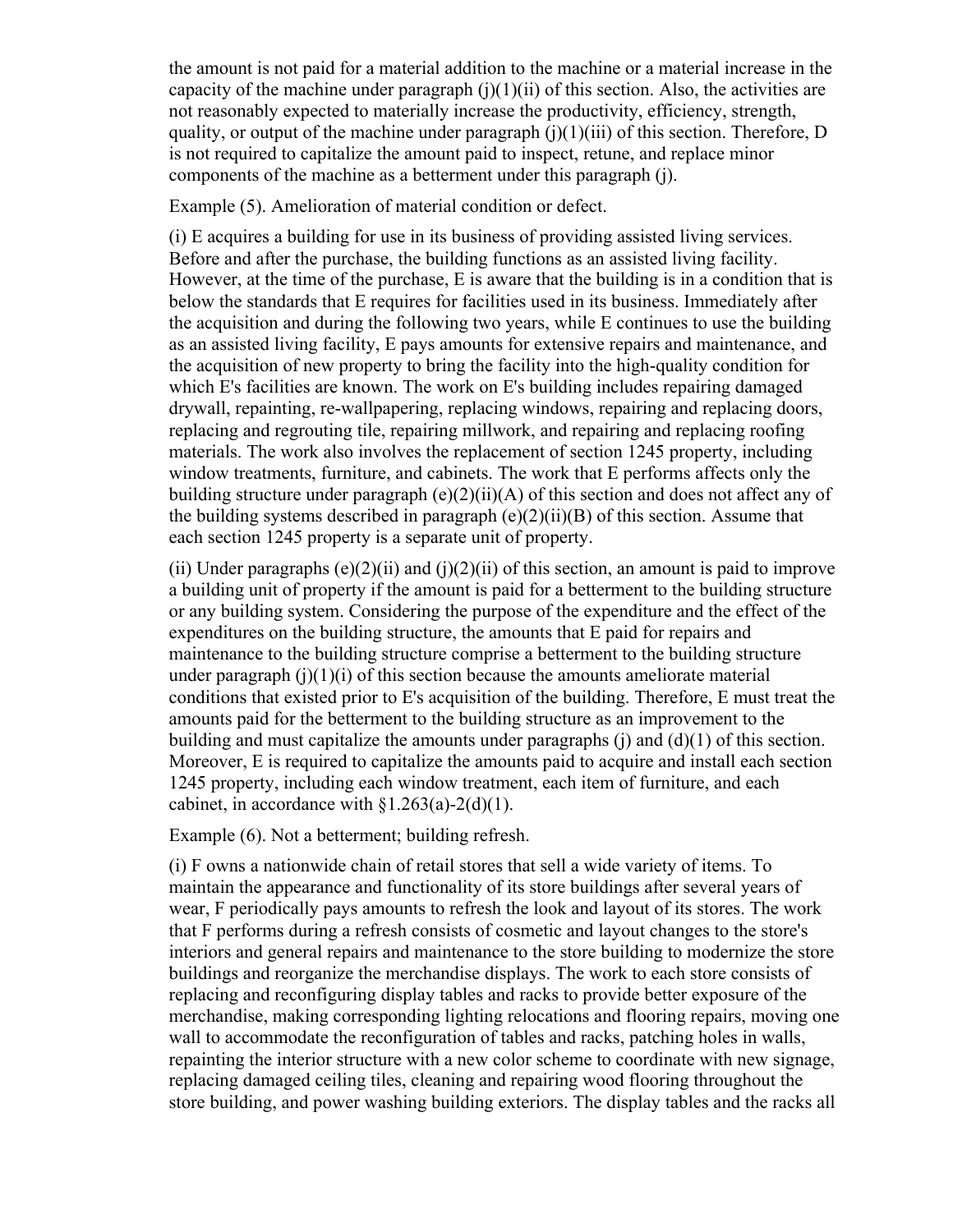constitute section 1245 property. F pays amounts to refresh 50 stores during the taxable year. Assume that each section 1245 property within each store is a separate unit of property. Finally, assume that the work does not ameliorate any material conditions or defects that existed when F acquired the store buildings or result in any material additions to the store buildings.

(ii) Under paragraphs  $(e)(2)(ii)$  and  $(i)(2)(ii)$  of this section, an amount is paid to improve a building unit of property if the amount is paid for a betterment to the building structure or any building system. Considering the facts and circumstances including the purpose of the expenditure, the physical nature of the work performed, and the effect of the expenditure on the buildings' structure and systems, the amounts paid for the refresh of each building are not for any material additions to, or material increases in the capacity of, the buildings' structure or systems as compared with the condition of the structure or systems after the previous refresh. Moreover, the amounts paid are not reasonably expected to materially increase the productivity, efficiency, strength, quality, or output of any building structure or system under as compared to the condition of the structures or systems after the previous refresh. Rather, the work performed keeps F's store buildings' structures and buildings' systems in their ordinarily efficient operating condition. Therefore, F is not required to treat the amounts paid for the refresh of its store buildings' structures and buildings' systems as betterments under paragraphs  $(i)(1)(ii)$ ,  $(i)(1)(iii)$ , and  $(i)(2)(iv)$  of this section. However, F is required to capitalize the amounts paid to acquire and install each section 1245 property in accordance with  $\S$  1.263(a)-2(d)(1).

Example (7). Building refresh; limited improvement.

(i) Assume the same facts as Example 6 except, in the course of the refresh to one of its store buildings, F also pays amounts to increase the building's storage space, add a second loading dock, and add a second overhead door. Specifically, at the same time F pays amounts to perform the refresh, F pays additional amounts to construct an addition to the back of the store building, including adding a new overhead door and loading dock to the building. The work also involves upgrades to the electrical system of the building, including the addition of a second service box with increased amperage and new wiring from the service box to provide lighting and power throughout the new space. Although it is performed at the same time, the construction of the additions does not affect, and is not otherwise related to, the refresh of the retail space.

(ii) Under paragraphs  $(e)(2)(ii)$  and  $(i)(2)(ii)$  of this section, an amount is paid to improve a building unit of property if the amount is paid for a betterment to the building structure or any building system. Under paragraph  $(j)(1)(ii)$  of this section, the amounts paid by F to add the storage space, loading dock, overhead door, and expand the electrical system are for betterments to F's building structure and to the electrical system because they are for material additions to, and a material increase in capacity of, the structure and the electrical system of F's store building. Accordingly, F must treat the amounts paid for these betterments as improvements to the building unit of property and capitalize these amounts under paragraphs  $(d)(1)$  and  $(i)$  of this section. However, for the reasons discussed in Example 6, F is not required to treat the amounts paid for the refresh of its store building structure and systems as a betterments under paragraph (j)(1) of this section. In addition, F is not required under paragraph  $(g)(1)$  of this section to capitalize the refresh costs described in Example 6 because these costs do not directly benefit and are not incurred by reason of the additions to the building structure and electrical system.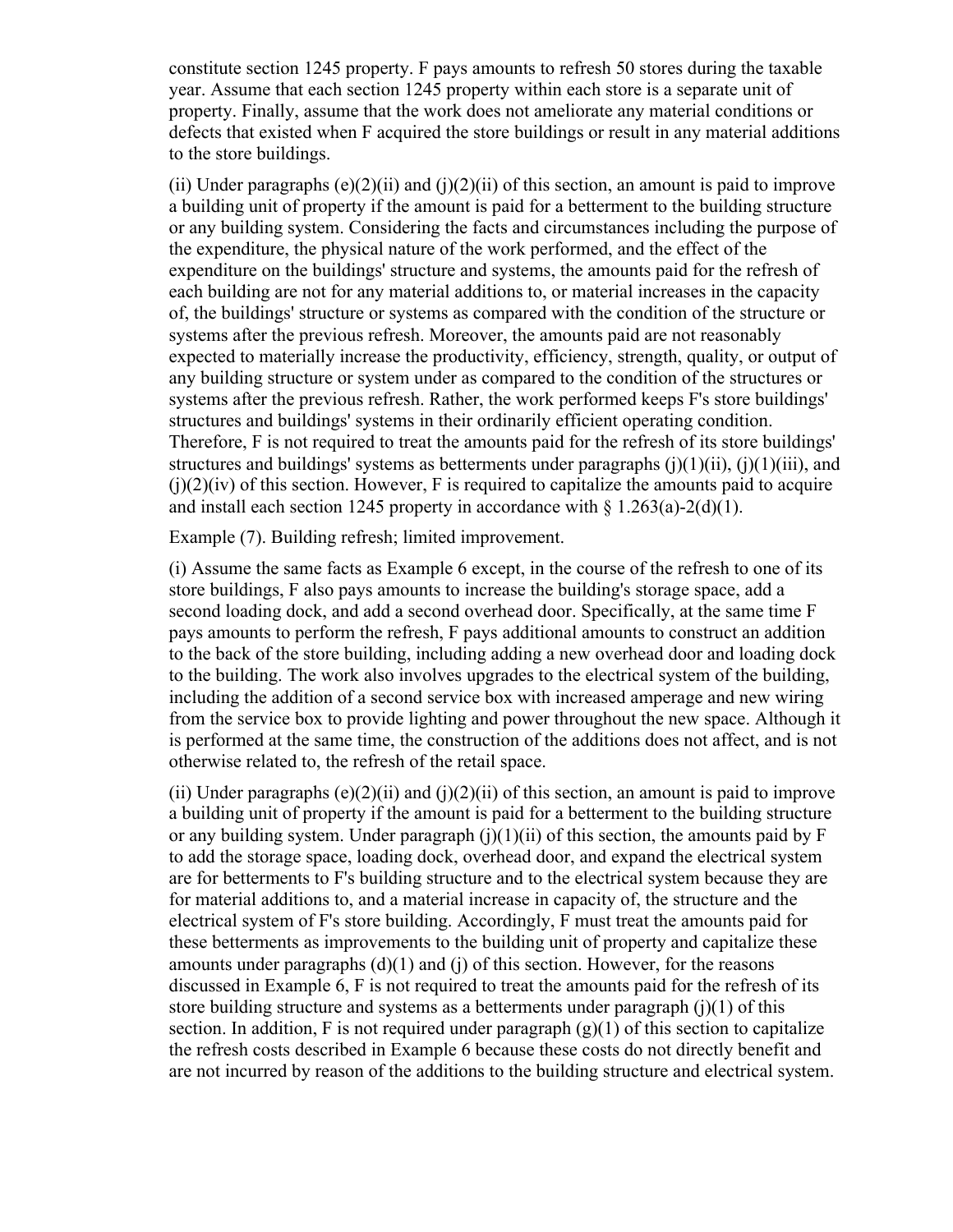As in Example 6, F is required to capitalize the amounts paid to acquire and install each section 1245 property in accordance with  $\S 1.263(a)-2(d)(1)$ .

Example (8). Betterment; building remodel.

(i) G owns a large chain of retail stores that sell a variety of items. G determines that due to changes in the retail market, it can no longer compete in its current store class and decides to upgrade its stores to offer higher end products to a different type of customer. To offer these products and attract different types of customers, G must substantially remodel its stores. Thus, G pays amounts to remodel its stores by performing work on the buildings' structures and systems as defined under paragraphs (e)(2)(ii)(A) and  $(e)(2)(ii)(B)$  of this section. This work includes replacing large parts of the exterior walls with windows, replacing the escalators with a monumental staircase, adding a new glass enclosed elevator, rebuilding the interior and exterior facades, replacing vinyl floors with ceramic flooring, replacing ceiling tiles with acoustical tiles, and removing and rebuilding walls to move changing rooms and create specialty departments. The work also includes upgrades to increase the capacity of the buildings' electrical system to accommodate the structural changes and the addition of new section 1245 property, such as new product information kiosks and point of sale systems. The work to the electrical system also involves the installation of new more efficient and mood enhancing lighting fixtures. In addition, the work includes remodeling all bathrooms by replacing contractorgrade plumbing fixtures with designer-grade fixtures that conserve water and energy. Finally, G also pays amounts to clean debris resulting from construction during the remodel, patch holes in walls that were made to upgrade the electrical system, repaint existing walls with a new color scheme to match the new interior construction, and to power wash building exteriors to enhance the new exterior facade.

(ii) Under paragraphs  $(e)(2)(ii)$  and  $(i)(2)(ii)$  of this section, an amount is paid to improve a building unit of property if the amount is paid for a betterment to the building structure or any building system. Considering the facts and circumstances, including the purpose of the expenditure, the physical nature of the work performed, and the effect of the work on the buildings' structures and buildings' systems, the amounts that G pays for the remodeling of its stores result in betterments to the buildings' structures and several of its systems under paragraph (j) of this section. Specifically, the amounts paid to replace large parts of the exterior walls with windows, replace the escalators with a monumental staircase, add a new elevator, rebuild the interior and exterior facades, replace vinyl floors with ceramic flooring, replace the ceiling tiles with acoustical tiles, and to remove and rebuild walls are for material additions, that is the addition of major components, to the building structure under paragraph  $(i)(1)(ii)$  of this section and are reasonably expected to increase the quality of the building structure under paragraph  $(i)(1)(iii)$  of this section. Similarly, the amounts paid to upgrade the electrical system are to materially increase the capacity of the electrical system under paragraph  $(i)(1)(ii)$  of this section and are reasonably expected to increase the quality of this system under paragraph  $(i)(1)(iii)$ of this section. In addition, the amounts paid to remodel the bathrooms with higher grade and more resource-efficient materials are reasonably expected to increase the efficiency and quality of the plumbing system under paragraph  $(i)(1)(iii)$  of this section. Finally, the amounts paid to clean debris, patch and repaint existing walls with a new color scheme, and to power wash building exteriors, while not betterments by themselves, directly benefitted and were incurred by reason of the improvements to G's store buildings' structures and electrical systems under paragraph  $(g)(1)$  of this section. Therefore, G must treat the amounts paid for betterments to the store buildings' structures and systems,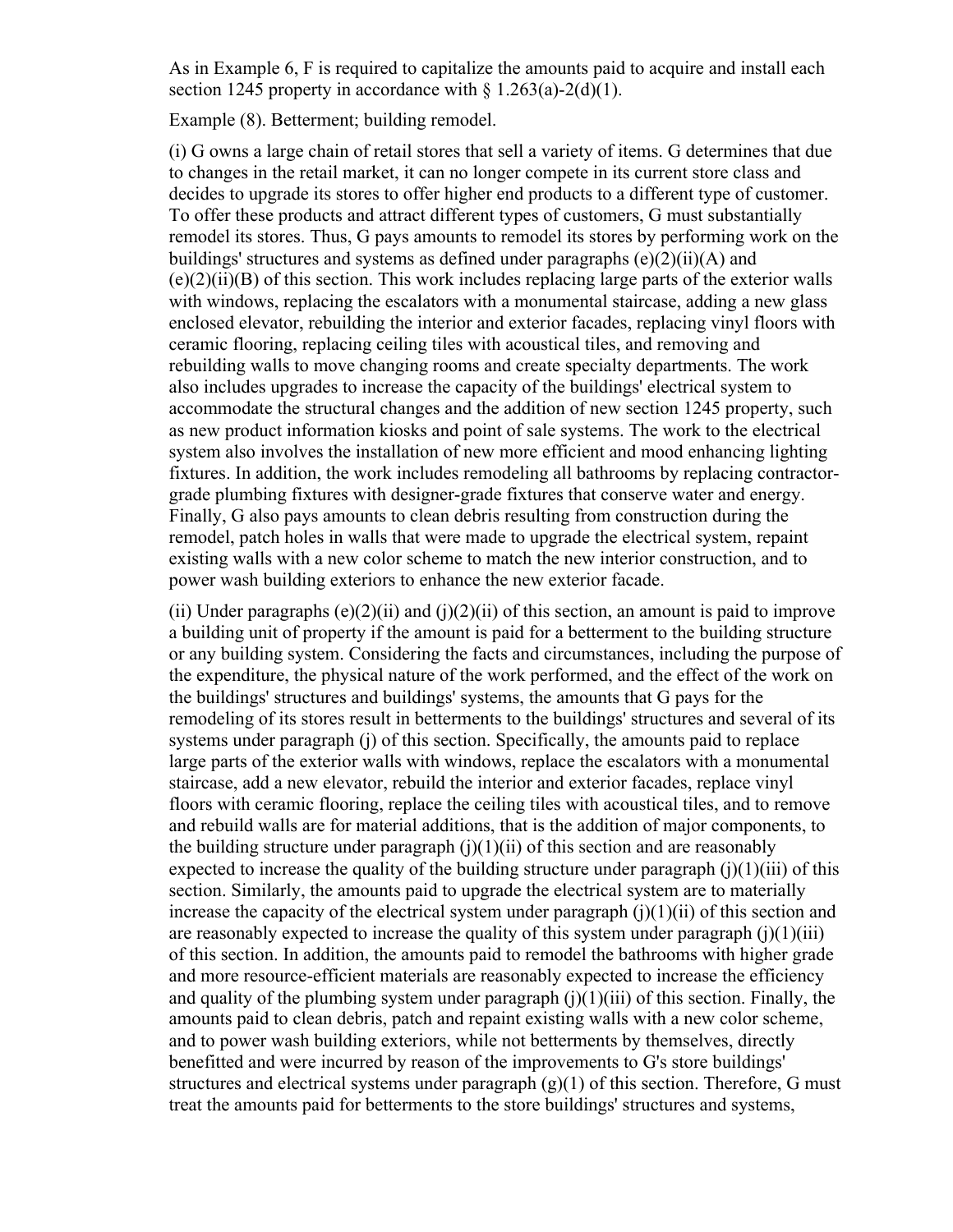including the costs of cleaning, patching, repairing, and power washing the building, as improvements to G's buildings and must capitalize these amounts under paragraphs (d)(1) and (j) of this section. Moreover, G is required to capitalize the amounts paid to acquire and install each section 1245 property in accordance with  $\S1.263(a)-2(d)(1)$ . For the treatment of amounts paid to remove components of property, see paragraph (g)(2) of this section.

Example (9). Not betterment; relocation and reinstallation of personal property. In Year 1, H purchases new cash registers for use in its retail store located in leased space in a shopping mall. Assume that each cash register is a unit of property as determined under paragraph (e)(3) of this section. In Year 1, H capitalizes the costs of acquiring and installing the new cash registers under  $\frac{1.263(a)-2(d)(1)}{1}$ . In Year 3, H's lease expires, and H decides to relocate its retail store to a different building. In addition to various other costs, H pays \$5,000 to move the cash registers and \$1,000 to reinstall them in the new store. The cash registers are used for the same purpose and in the same manner that they were used in the former location. The amounts that H pays to move and reinstall the cash registers into its new store do not result in a betterment to the cash registers under paragraph (j) of this section.

Example (10). Betterment; relocation and reinstallation of equipment. J operates a manufacturing facility in Building A, which contains various machines that J uses in its manufacturing business. J decides to expand part of its operations by relocating a machine to Building B to reconfigure the machine with additional components. Assume that the machine is a single unit of property under paragraph  $(e)(3)$  of this section. J pays amounts to disassemble the machine, to move the machine to the new location, and to reinstall the machine in a new configuration with additional components. Assume that the reinstallation, including the reconfiguration and the addition of components, is for an increase in capacity of the machine, and therefore is for a betterment to the machine under paragraph  $(i)(1)(ii)$  of this section. Accordingly, J must capitalize the costs of reinstalling the machine as an improvement to the machine under paragraphs (j) and  $(d)(1)$  of this section. J is also required to capitalize the costs of disassembling and moving the machine to Building B because these costs directly benefit and are incurred by reason of the improvement to the machine under paragraph  $(g)(1)$  of this section.

Example (11). Betterment; regulatory requirement. K owns a building that it uses in its business. In Year 1, City C passes an ordinance setting higher safety standards for buildings because of the hazardous conditions caused by earthquakes. To comply with the ordinance, K pays an amount to add expansion bolts to its building structure. These bolts anchor the wooden framing of K's building to its cement foundation, providing additional structural support and resistance to seismic forces, making the building more resistant to damage from lateral movement. Under paragraphs  $(e)(2)(ii)$  and  $(i)(2)(ii)$  of this section, an amount is paid to improve a building unit of property if the amount is paid for a betterment to the building structure or any building system. The framing and foundation are part of the building structure as defined in paragraph  $(e)(2)(ii)(A)$  of this section. Prior to the ordinance, the old building was in good condition but did not meet City C's new requirements for earthquake resistance. The amount paid by K for the addition of the expansion bolts met City C's new requirement, but also materially increased the strength of the building structure under paragraph  $(i)(1)(iii)$  of this section. Under paragraph  $(g)(4)$  of this section, City C's new requirement that K's building meet certain safety standards to continue to operate is not relevant in determining whether the amount paid improved the building.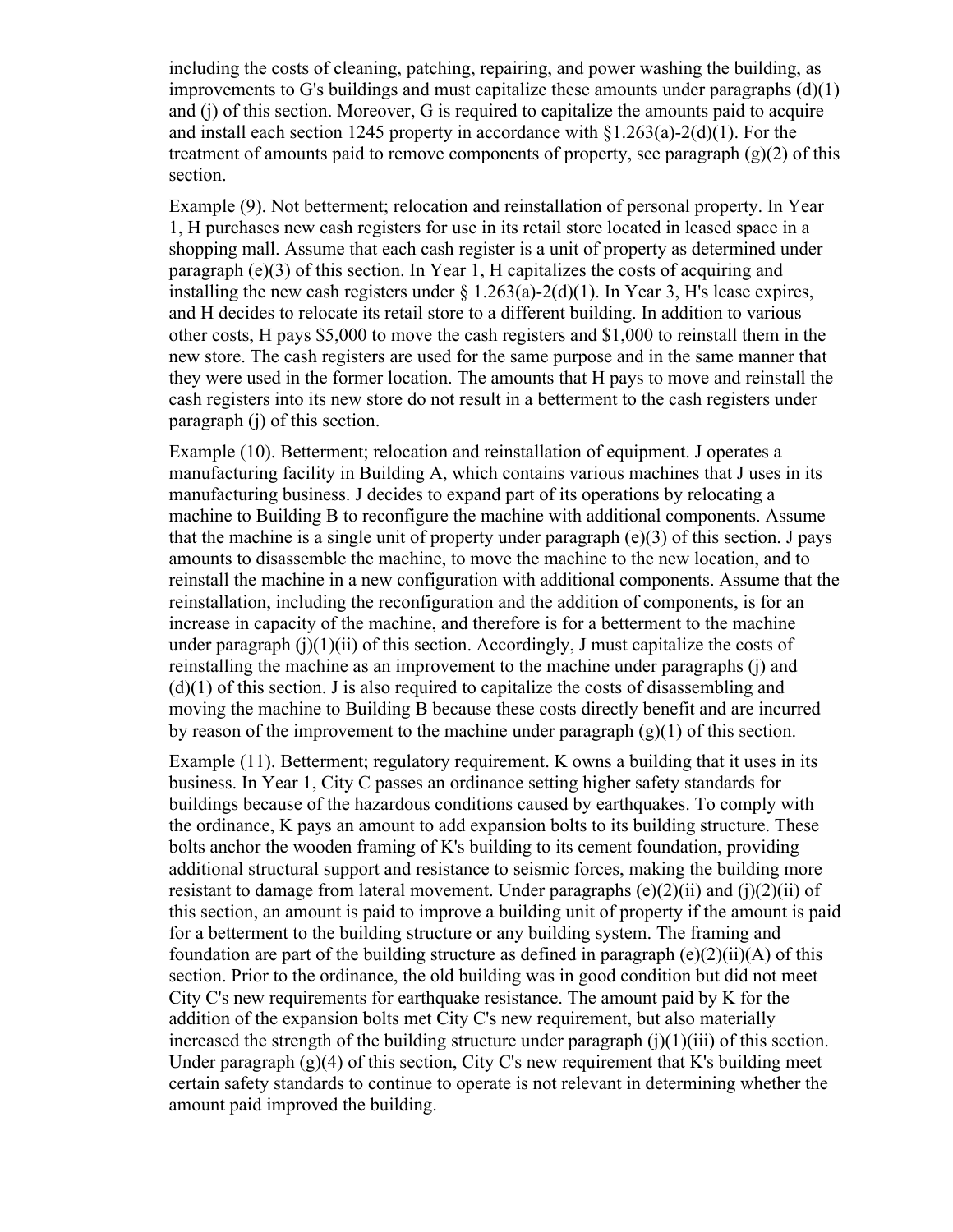Example (12). Not a betterment; regulatory requirement. L owns a meat processing plant. After operating the plant for many years, L discovers that oil is seeping through the concrete walls of the plant. Federal inspectors advise L that it must correct the seepage problem or shut down its plant. To correct the problem, L pays an amount to add a concrete lining to the walls from the floor to a height of about four feet and also to add concrete to the floor of the plant. Under paragraphs  $(e)(2)(ii)$  and  $(i)(2)(ii)$  of this section, an amount is paid to improve a building unit of property if the amount is paid for a betterment to the building structure or any building system. The walls are part of the building structure as defined in paragraph  $(e)(2)(ii)(A)$  of this section. The condition necessitating the expenditure was the seepage of the oil into the plant. Prior to the seepage, the walls did not leak and were functioning for their intended use. L is not required to treat the amount paid as a betterment under paragraphs  $(j)(1)(ii)$  and  $(j)(2)(iv)$ of this section because it is not paid for a material addition to, or a material increase in the capacity of, the building's structure as compared to the condition of the structure prior to the seepage of oil. Moreover, the amount paid is not reasonably expected to materially increase the productivity, efficiency, strength, quality, or output of the building structure under paragraphs (j)(1)(iii) and (j)(2)(iv) as compared to the condition of the structure prior to the seepage of the oil Therefore, L is not required to treat the amount paid to correct the seepage as a betterment to the building under paragraph  $(d)(1)$  or  $(i)$  of this section. The federal inspectors' requirement that L correct the seepage to continue operating the plant is not relevant in determining whether the amount paid improves the plant.

Example (13). Not a betterment; new roof membrane. M owns a building that it uses for its retail business. Over time, the waterproof membrane (top layer) on the roof of M's building begins to wear, and M began to experience water seepage and leaks throughout its retail premises. To eliminate the problems, a contractor recommends that M put a new rubber membrane on the worn membrane. Accordingly, M pays the contractor to add the new membrane. The new membrane is comparable to the worn membrane when it was originally placed in service by the taxpayer. Under paragraphs  $(e)(2)(ii)$  and  $(i)(2)(ii)$  of this section, an amount is paid to improve a building unit of property if the amount is paid for a betterment to the building structure or any building system. The roof is part of the building structure under paragraph  $(e)(2)(ii)(A)$  of this section. The condition necessitating the expenditure was the normal wear of M's roof. Under paragraph  $(i)(2)(iv)$ of this section, to determine whether the amounts are for a betterment, the condition of the building structure after the expenditure must be compared to the condition of the structure when M placed the building into service because M has not previously corrected the effects of normal wear and tear. Under these facts, the amount paid to add the new membrane to the roof is not for a material addition or a material increase in the capacity of the building structure under paragraph  $(j)(1)(ii)$  of this section as compared to the condition of the structure when it was placed in service. Moreover, the new membrane is not reasonably expected to materially increase the productivity, efficiency, strength, quality, or output of the building structure under paragraph  $(i)(1)(iii)$  of this section as compared to the condition of the building structure when it was placed in service. Therefore, M is not required to treat the amount paid to add the new membrane as a betterment to the building under paragraph  $(d)(1)$  or  $(i)$  of this section.

Example (14). Material increase in capacity; building. N owns a factory building with a storage area on the second floor. N pays an amount to reinforce the columns and girders supporting the second floor to permit storage of supplies with a gross weight 50 percent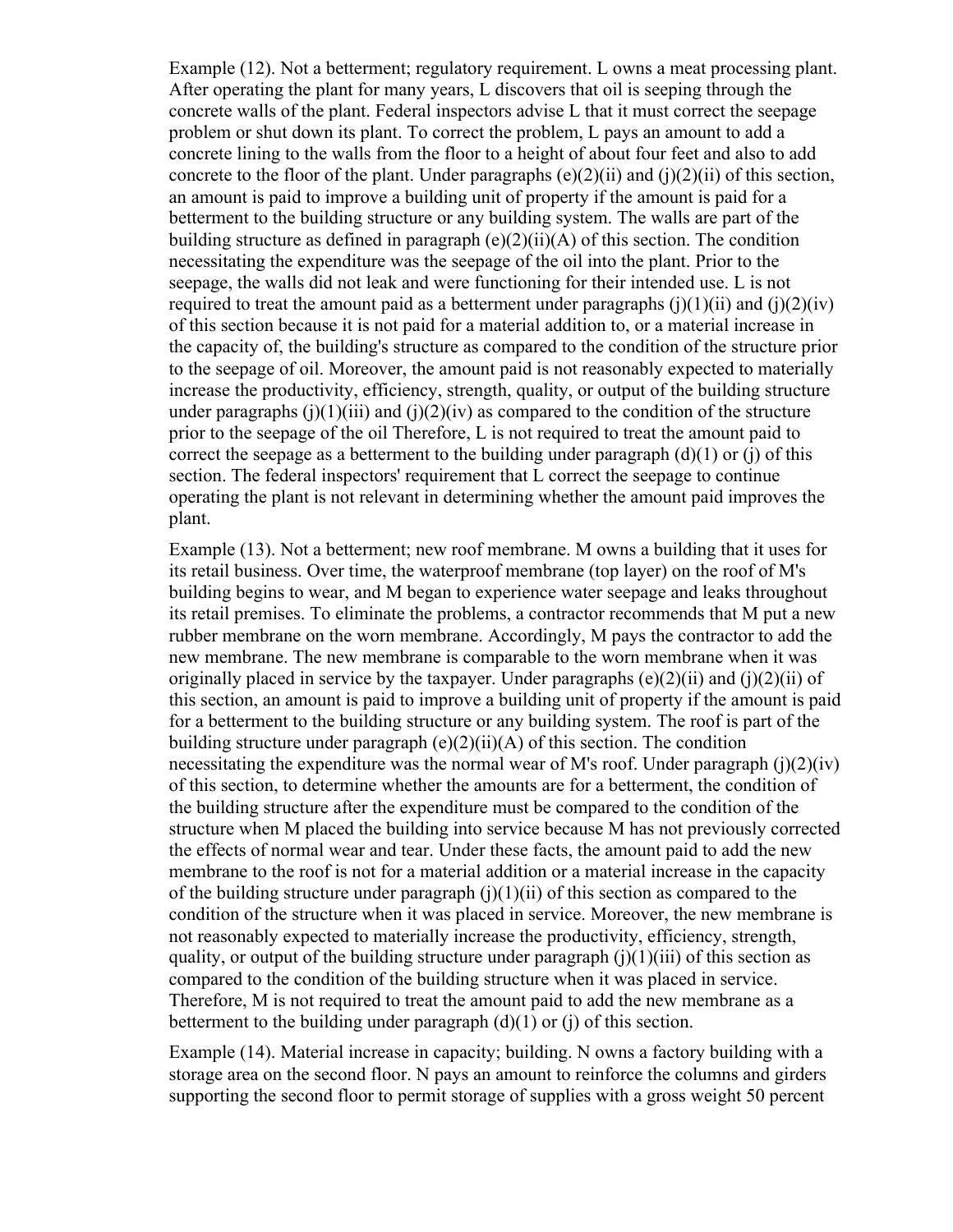greater than the previous load-carrying capacity of the storage area. Under paragraphs  $(e)(2)(ii)$  and  $(i)(2)(ii)$  of this section, an amount is paid to improve a building unit of property if the amount is paid for a betterment to the building structure or any building system. The columns and girders are part of the building structure defined under paragraph  $(e)(2)(ii)(A)$  of this section. N must treat the amount paid to reinforce the columns and girders as a betterment under paragraphs  $(i)(1)(ii)$  and  $(i)(1)(iii)$  of this section because it materially increases the load-carrying capacity and the strength of the building structure. Therefore, N must capitalize this amount as an improvement to the building under paragraphs  $(d)(1)$  and  $(i)$  of this section.

Example (15). Material increase in capacity; channel. O owns harbor facilities consisting of a slip for the loading and unloading of barges and a channel leading from the slip to the river. At the time of purchase, the channel was 150 feet wide, 1,000 feet long, and 10 feet deep. Several years after purchasing the harbor facilities, to allow for ingress and egress and for the unloading of larger barges, O decides to deepen the channel to a depth of 20 feet. O pays a contractor to dredge the channel to 20 feet. Assume the channel is the unit of property. O must capitalize the amounts paid for the dredging as an improvement to the channel because they are for a material increase in the capacity of the unit of property under paragraph  $(i)(1)(ii)$  of this section.

Example (16). Not a material increase in capacity; channel. Assume the same facts as in Example 15, except that the channel was susceptible to siltation and, after dredging to 20 feet, the channel depth had been reduced to 18 feet. O pays a contractor to redredge the channel to a depth of 20 feet. The expenditure was necessitated by the siltation of the channel. Both prior to the siltation and after the redredging, the depth of the channel was 20 feet. Applying the comparison rule under paragraph  $(j)(2)(iv)$  of this section, the amounts paid by O to redredge the channel are not for a betterment under paragraph  $(i)(1)(ii)$  of this section because they are not for a material addition to, or a material increase in the capacity of, the unit of property as compared to the condition of the property prior to the siltation. Similarly, these amounts are not for a betterment under paragraph  $(i)(1)(iii)$  of this section because the amounts are not reasonably expected to increase the productivity, efficiency, strength, quality, or output of the unit of property as compared to the condition of the property before the siltation. Therefore, O is not required to capitalize these amounts as improvement under paragraphs  $(d)(1)$  and  $(i)$  of this section.

Example (17). Material increase in capacity; channel. Assume the same facts as in Example 16 except that after the redredging, there is more siltation, and the channel depth is reduced back to 18 feet. In addition, to allow for additional ingress and egress and for the unloading of even larger barges, O decides to deepen the channel to a depth of 25 feet. O pays a contractor to redredge the channel to 25 feet. O must capitalize the amounts paid for the dredging as an improvement to the channel because the amounts are for a material increase in the capacity of the unit of property under paragraph  $(i)(1)(ii)$  of this section as compared to condition of the unit of property before the siltation. As part of this improvement, O is also required to capitalize the portion of the redredge costs allocable to restoring the depth lost to the siltation because, under paragraph  $(g)(1)(i)$  of this section, these amounts directly benefit and are incurred by reason of the improvement to the unit of property.

Example (18). Not a material increase in capacity; building. P owns a building used in its trade or business. The first floor has a drop-ceiling. To fully expose windows on the first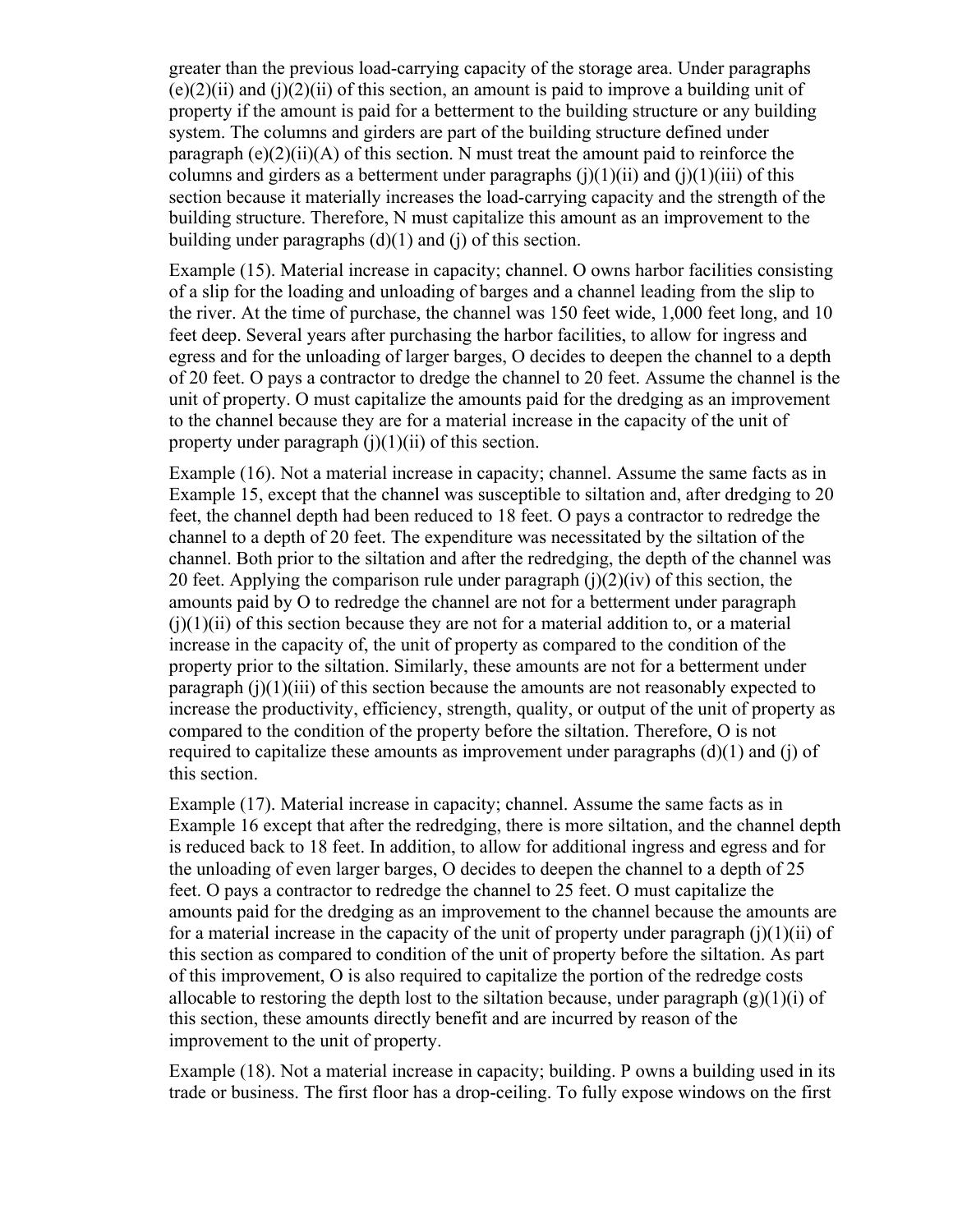floor, P pays an amount to remove the drop-ceiling and repaint the original ceiling. Under paragraphs  $(e)(2)(ii)$  and  $(i)(2)(ii)$  of this section, an amount is paid to improve a building unit of property if the amount is paid for a betterment to the building structure or any building system. The ceiling is part of the building structure as defined under paragraph  $(e)(2)(ii)$ (A) of this section. P is not required to treat the amount paid to remove the dropceiling as a betterment to the building because it was not for a material addition or material increase in the capacity of the building structure under paragraph  $(i)(1)(ii)$  of this section and it was not reasonably expected to materially increase to the efficiency, strength, or quality of the building structure under paragraph  $(j)(1)(iii)$  of this section. In addition, under paragraph  $(i)(2)(i)$  of this section, because the effect on productivity and output of the building structure cannot be measured in this context, these factors are not relevant in determining whether there is a betterment to the building structure.

Example (19). Material increase in capacity; building. Q owns a building that it uses in its retail business. The building contains one floor of retail space with very high ceilings. Q pays an amount to add a stairway and a mezzanine for the purposes of adding additional selling space within its building. Under paragraphs  $(e)(2)(ii)$  and  $(i)(2)(ii)$  of this section, an amount is paid to improve a building unit of property if the amount is paid for a betterment to the building structure or any building system. The stairway and the mezzanine are part of the building structure as defined under paragraph  $(e)(2)(ii)(A)$  of this section. Q is required to treat the amount paid to add the stairway and mezzanine as a betterment because it is for a material addition to, and an increase in the capacity of, the building structure under paragraph  $(j)(1)(ii)$  of this section. Therefore, Q must capitalize this amount as an improvement to the building unit of property under paragraphs  $(d)(1)$ and (j) of this section.

Example (20). Not material increase in efficiency; HVAC system. R owns an office building that it uses to provide services to customers. The building contains an HVAC system that incorporates 10 roof-mounted units that provide heating and air conditioning for different parts of the building. The HVAC system also consists of controls for the entire system and duct work that distributes the heated or cooled air to the various spaces in the building's interior. After many years of use of the HVAC system, R begins to experience climate control problems in various offices throughout the office building and consults with a contractor to determine the cause. The contractor recommends that R replace two of the roof-mounted units. R pays an amount to replace the two specified units. The two new units are expected to eliminate the climate control problems and to be 10 percent more energy efficient than the replaced units in their original condition. No work is performed on the other roof-mounted heating/cooling units, the duct work, or the controls. Under paragraphs (e)(2)(ii) and (j)(2)(ii) of this section, an amount is paid to improve a building unit of property if the amount is paid for a betterment to the building structure or any building system. The HVAC system, including the two-roof mounted units, is a building system under paragraph  $(e)(2)(ii)(B)(1)$  of this section. The replacement of the two roof-mounted units is not a material addition to or a material increase in the capacity of the HVAC system under paragraphs  $(i)(1)(ii)$  and  $(i)(3)(ii)$  of this section as compared to the condition of the system prior to the climate control problems. In addition, given the 10 percent efficiency increase in two units of the entire HVAC system, the replacement is not expected to materially increase the productivity, efficiency, strength, quality, or output of the HVAC system under paragraphs  $(i)(1)(iii)$ and  $(i)(2)(iv)$  of this section as compared to the condition of the system prior to the climate control problems. Therefore, R is not required to capitalize the amounts paid for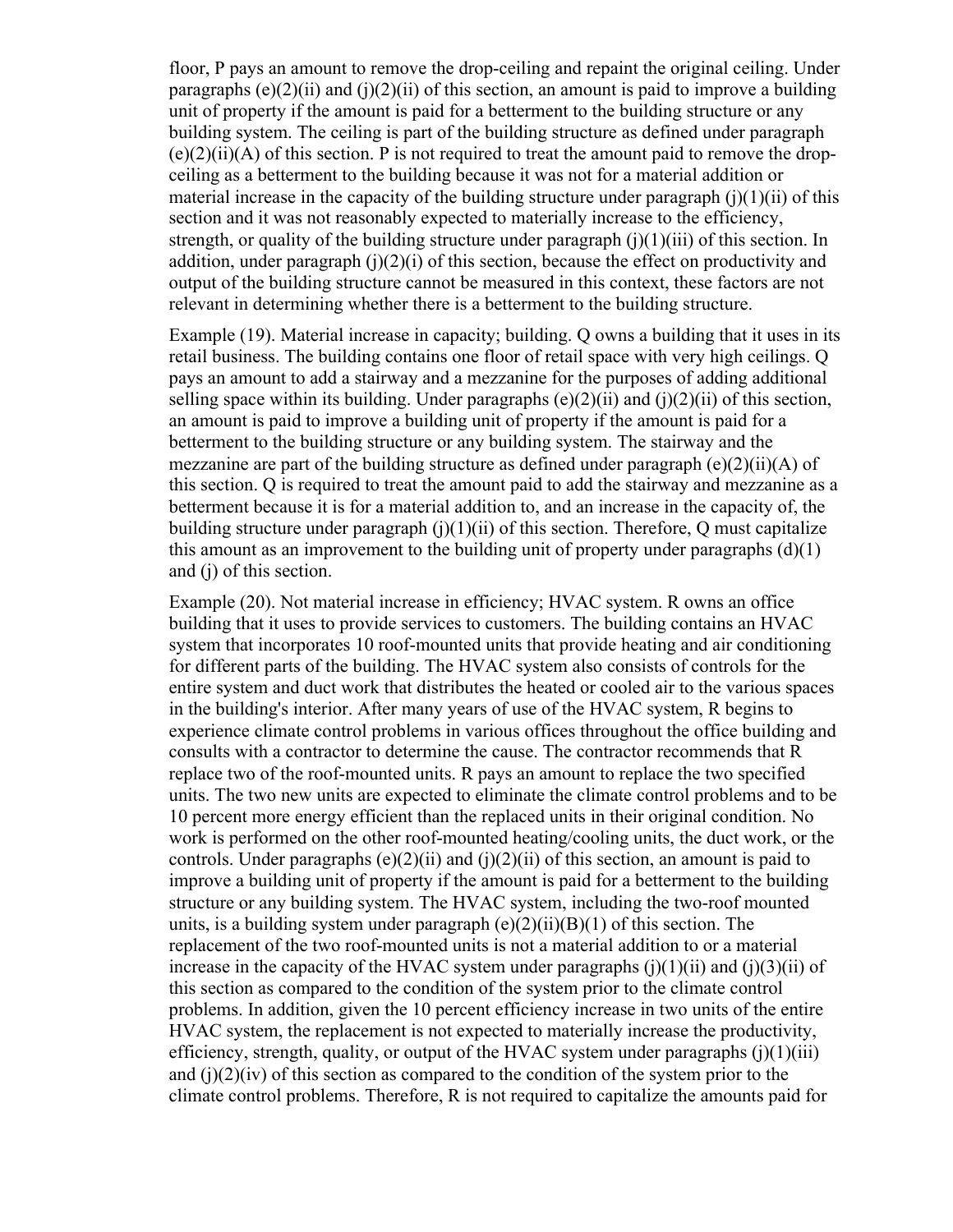these replacements as betterments to the building unit of property under paragraphs (d)(1) and (j) of this section.

Example (21). Material increase in efficiency; building. S owns a building that it uses in its service business. S conducts an energy assessment and determines that it could significantly reduce its energy costs by adding insulation to its building. S pays an insulation contractor to apply a combination of loose-fill, spray foam, and blanket insulation throughout S's building structure, including within the attic, walls, and crawl spaces. S reasonably expects the new insulation to make the building more energy efficient because the contractor indicated that the new insulation would reduce its annual energy and power costs by approximately 50 percent of its annual costs during the last five years. Under paragraphs  $(e)(2)(ii)$  and  $(i)(2)(ii)$  of this section, an amount is paid to improve a building if the amount is paid for a betterment to the building structure or any building system. Therefore, under paragraphs  $(d)(1)$  and  $(i)$  of this section, S must capitalize as a betterment the amount paid to add the insulation because the insulation is reasonably expected to materially increase the efficiency of the building structure under paragraph  $(i)(1)(iii)$  of this section.

Example (22). Material addition; building. T owns and operates a restaurant, which provides a variety of prepared foods to its customers. To better accommodate its customers and increase customer traffic, T decides to add a drive-through service area. As a result, T pays amounts to partition an area within its restaurant for a drive-through service counter, to construct a service window with necessary security features, to build an overhang for vehicles, and to construct a drive-up menu board. Assume that the driveup menu board is section 1245 property that is a separate unit of property under paragraph (e)(3) of this section. Under paragraphs (e)(2)(ii) and (j)(2)(ii) of this section, an amount is paid to improve a building unit of property if the amount is paid for a betterment to the building structure or any building system. The amounts paid for the partition, service window and overhang are betterments to the building structure because they comprise a material addition (that is, a physical expansion, extension, and addition of a major component) to the building structure under paragraph  $(i)(1)(ii)$  of this section. Accordingly, T must capitalize as an improvement the amounts paid to add the partition, drive-through window, and overhang under paragraphs  $(d)(1)$  and  $(i)$  of this section. T is also required to capitalize the amounts paid to acquire and install each section 1245 property in accordance with  $\{1.263(a)-2(d)(1)\}\$ .

Example (23). Costs incurred during betterment. U owns a building that it uses in its service business. To accommodate new employees and equipment, U pays amounts to increase the load capacity of its electrical system by adding a second electrical panel with additional circuits and adding wiring and outlets throughout the electrical system of its building. To complete the upgrades to the electrical system, the contractor makes several holes in walls. As a result, U also incurs costs to patch the holes and repaint several walls. Under paragraphs (e)(2)(ii) and (j)(2)(ii) of this section, an amount is paid to improve a building unit of property if the amount is paid for a betterment to the building structure or any building system. The amounts paid to upgrade the panel and wiring are for betterments to U's electrical system because they increase the capacity of the electrical system under paragraph  $(i)(1)(ii)$  of this section and increase the strength and output of the electrical system under paragraph  $(i)(1)(iii)$  of this section. Accordingly, U is required to capitalize the costs of the upgrade to the electrical system as an improvement to the building unit of property under paragraphs  $(d)(1)$  and  $(i)$  of this section. Moreover, under paragraph  $(g)(1)$  of this section, U is required to capitalize the amounts paid to patch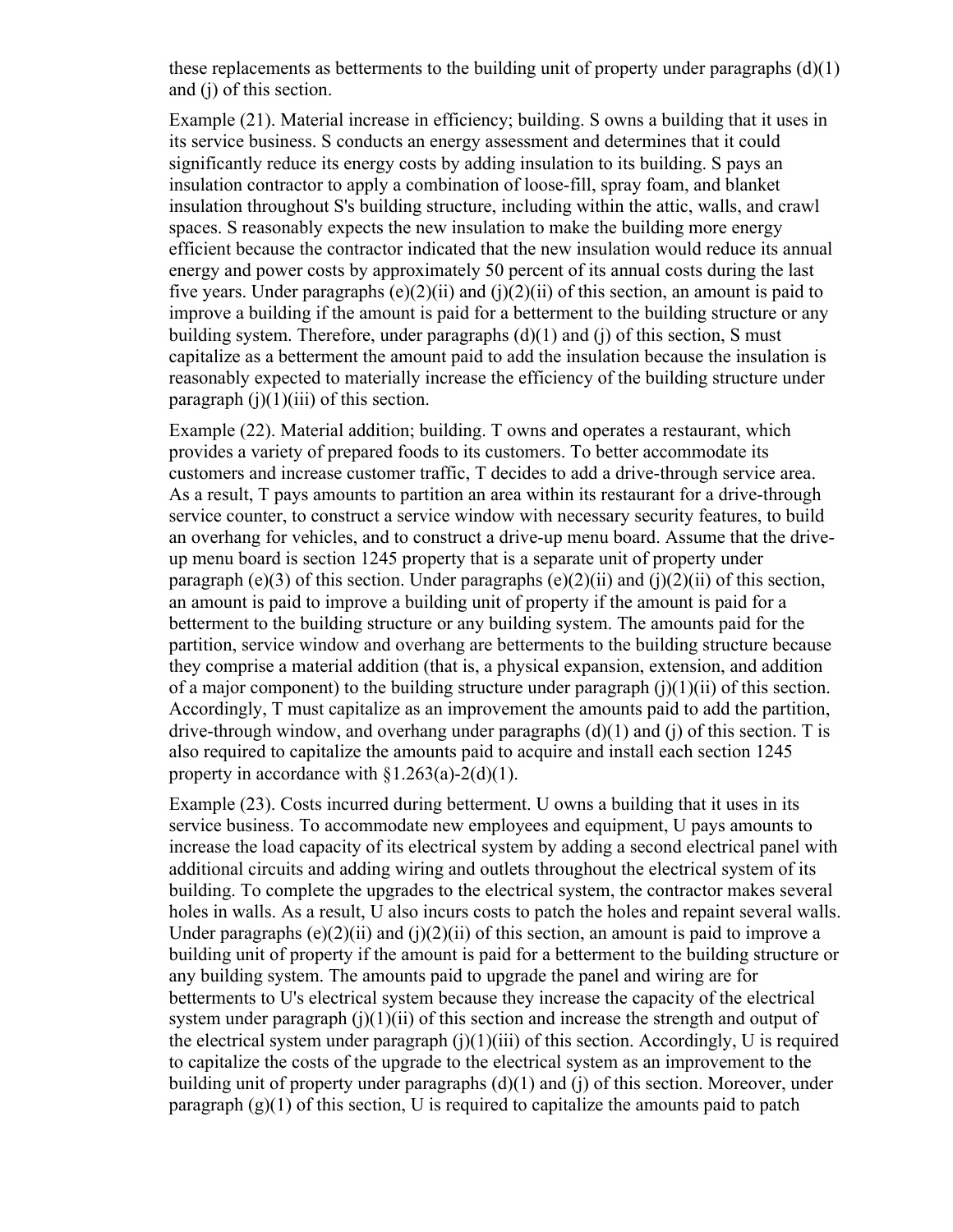holes and repaint several walls in its building because these costs directly benefit and are incurred by reason of the improvement to U's building unit of property.

(k)Capitalization of restorations.

(1)In general. A taxpayer must capitalize as an improvement an amount paid to restore a unit of property, including an amount paid to make good the exhaustion for which an allowance is or has been made. An amount restores a unit of property only if it-

(i) Is for the replacement of a component of a unit of property for which the taxpayer has properly deducted a loss for that component, other than a casualty loss under §1.165-7;

(ii) Is for the replacement of a component of a unit of property for which the taxpayer has properly taken into account the adjusted basis of the component in realizing gain or loss resulting from the sale or exchange of the component;

(iii) Is for the restoration of damage to a unit of property for which the taxpayer is required to take a basis adjustment as a result of a casualty loss under section 165, or relating to a casualty event described in section 165, subject to the limitation in paragraph  $(k)(4)$  of this section;

(iv) Returns the unit of property to its ordinarily efficient operating condition if the property has deteriorated to a state of disrepair and is no longer functional for its intended use;

(v) Results in the rebuilding of the unit of property to a like-new condition as determined under paragraph  $(k)(5)$  of this section after the end of its class life as defined in paragraph (i)(4) of this section; or

(vi) Is for the replacement of a part or combination of parts that comprise a major component or a substantial structural part of a unit of property as determined under paragraph  $(k)(6)$  of this section.

(2)Application of restorations to buildings. An amount is paid to improve a building if it is paid to restore, as defined under paragraph  $(k)(1)$  of this section, a property specified under paragraph  $(e)(2)(ii)$  (building), paragraph  $(e)(2)(iii)$  (condominium), paragraph  $(e)(2)(iv)(B)$  (cooperative), or paragraph  $(e)(2)(v)(B)$  (leased building or portion of building) of this section. For example, an amount is paid to improve a building if it is paid for the replacement of a part or combination of parts that comprise a major component or substantial structural part of the building structure or any one of its building systems (for example, the HVAC system). See paragraph (k)(6) of this section.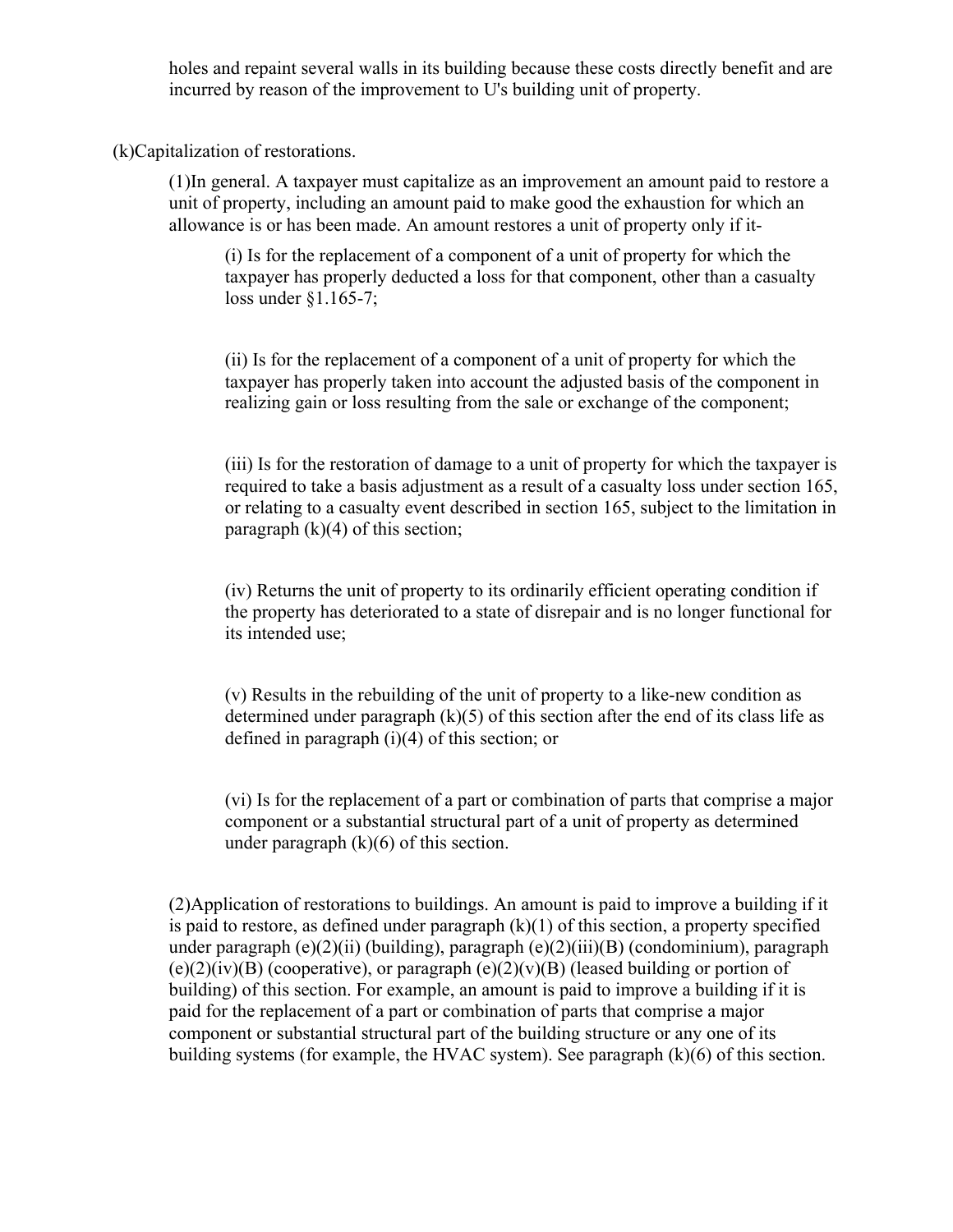(3)Exception for losses based on salvage value. A taxpayer is not required to treat as a restoration amounts paid under paragraph  $(k)(1)(i)$  or paragraph  $(k)(1)(ii)$  of this section if the unit of property has been fully depreciated and the loss is attributable only to remaining salvage value as computed for federal income tax purposes.

(4)Restoration of damage from casualty.

(i) Limitation. For purposes of paragraph  $(k)(1)(iii)$  of this section, the amount paid for restoration of damage to the unit of property that must be capitalized under this paragraph (k) is limited to the excess (if any) of-

(A) The amount prescribed by §1.1011-1 as the adjusted basis of the single, identifiable property (under  $\S1.167-7(b)(2)(i)$ ) for determining the loss allowable on account of the casualty, over

(B) The amount paid for restoration of damage to the unit of property under paragraph  $(k)(1)(iii)$  of this section that also constitutes an improvement under any other provision of paragraph  $(k)(1)$  of this section.

(ii) Amounts in excess of limitation. The amounts paid for restoration of damage to a unit of property as described in paragraph  $(k)(1)(iii)$  of this section, but that exceed the limitation provided in paragraph  $(k)(4)(i)$  of this section, must be treated in accordance with the provisions of the Internal Revenue Code and regulations that are otherwise applicable. See, for example, §1.162-4 (repairs and maintenance); §1.263(a)-2 (costs to acquire and produce units of property); and §1.263(a)-3 (costs to improve units of property).

(5)Rebuild to like-new condition. For purposes of paragraph  $(k)(1)(v)$  of this section, a unit of property is rebuilt to a like-new condition if it is brought to the status of new, rebuilt, remanufactured, or a similar status under the terms of any federal regulatory guideline or the manufacturer's original specifications. Generally, a comprehensive maintenance program, even though substantial, does not return a unit of property to a like-new condition.

(6)Replacement of a major component or a substantial structural part.

(i) In general. To determine whether an amount is for the replacement of a part or a combination of parts that comprise a major component or a substantial structural part of the unit of property under paragraph  $(k)(1)(vi)$  of this section, it is appropriate to consider all the facts and circumstances. These facts and circumstances include the quantitative and qualitative significance of the part or combination of parts in relation to the unit of property.

(A) Major component. A major component is a part or combination of parts that performs a discrete and critical function in the operation of the unit of property. An incidental component of the unit of property, even though such component performs a discrete and critical function in the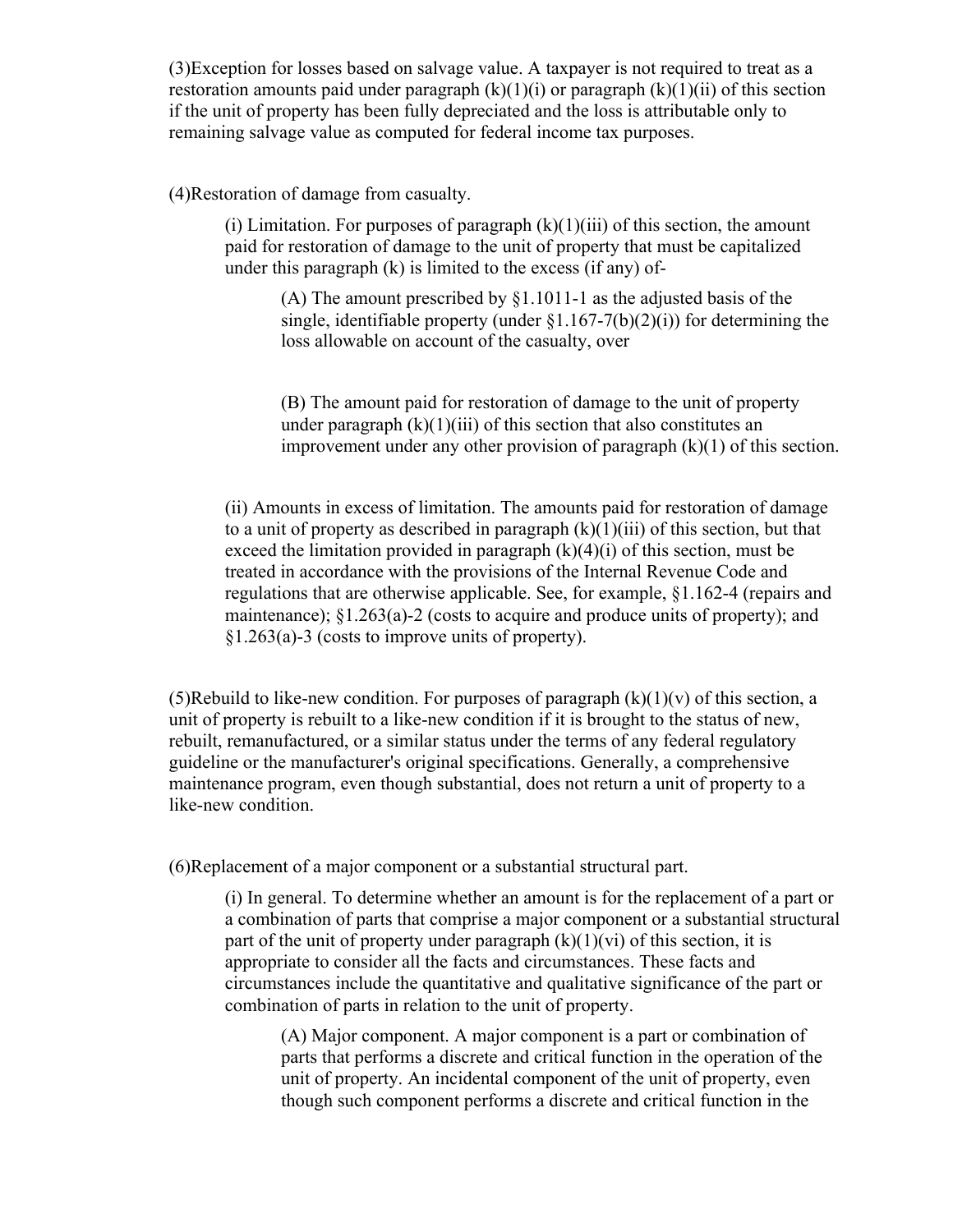operation of the unit of property, generally will not, by itself, constitute a major component.

(B) Substantial structural part. A substantial structural part is a part or combination of parts that comprises a large portion of the physical structure of the unit of property.

(ii) Major components and substantial structural parts of buildings. In the case of a building, an amount is for the replacement of a major component or a substantial structural part of the building unit of property if-

(A) The replacement includes a part or combination of parts that comprise a major component (as defined in paragraph  $(k)(6)(i)(A)$  of this section), or a significant portion of a major component, of any of the properties designated in paragraph  $(e)(2)(ii)$  (building), paragraph  $(e)(2)(iii)(B)$ (condominium), paragraph  $(e)(2)(iv)(B)$  (cooperative), or paragraph  $(e)(2)(v)(B)$  (leased building or leased portion of a building) of this section; or

(B) The replacement includes a part or combination of parts that comprises a large portion of the physical structure of any of the properties designated in paragraph  $(e)(2)(ii)$  (building), paragraph  $(e)(2)(iii)(B)$ (condominium), paragraph  $(e)(2)(iv)(B)$  (cooperative), or paragraph  $(e)(2)(v)(B)$  (leased building or portion of building) of this section.

(7)Examples. The following examples illustrate the application of this paragraph (k) only and do not address whether capitalization is required under another provision of this section or another provision of the Code (for example, section 263A). Unless otherwise stated, assume that the taxpayer has not properly deducted a loss for, nor taken into account the adjusted basis on a sale or exchange of, any unit of property, asset, or component of a unit of property that is replaced.

Example (1). Replacement of loss component. A owns a manufacturing building containing various types of manufacturing equipment. A does a cost segregation study of the manufacturing building and properly determines that a walk-in freezer in the manufacturing building is section 1245 property as defined in section 1245(a)(3). The freezer is not part of the building structure or the HVAC system under paragraph  $(e)(2)(i)$ or  $(e)(2)(ii)(B)(1)$  of this section. Several components of the walk-in freezer cease to function, and A decides to replace them. A abandons the old freezer components and properly recognizes a loss from the abandonment of the components. A replaces the abandoned freezer components with new components and incurs costs to acquire and install the new components. Under paragraph  $(k)(1)(i)$  of this section, A must capitalize the amounts paid to acquire and install the new freezer components because A replaced components for which it had properly deducted a loss.

Example (2). Replacement of sold component. Assume the same facts as in Example 1, except that A did not abandon the components but instead sold them to another party and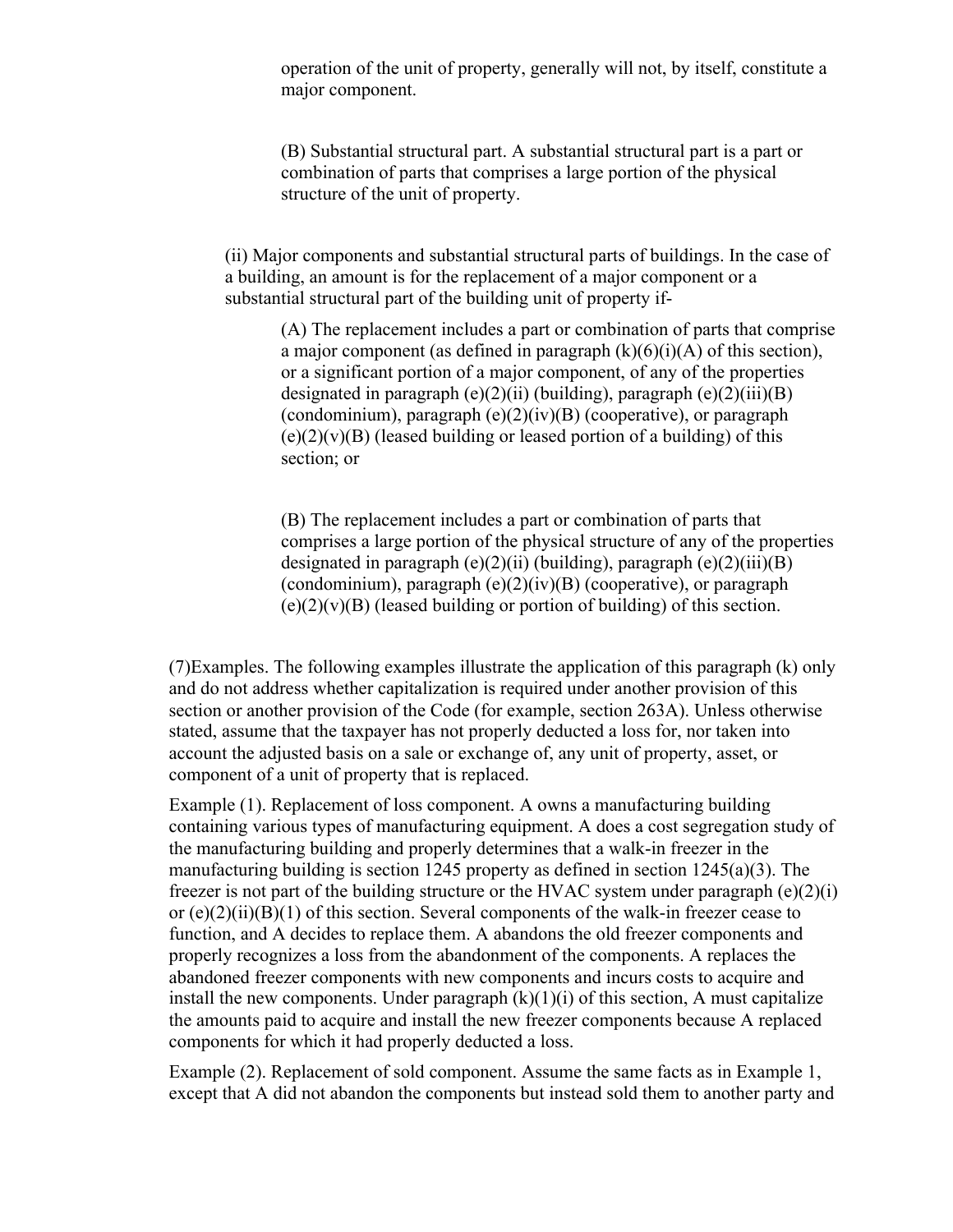properly recognized a loss on the sale. Under paragraph  $(k)(1)(ii)$  of this section, A must capitalize the amounts paid to acquire and install the new freezer components because A replaced components for which it had properly taken into account the adjusted basis of the components in realizing a loss from the sale of the components.

Example (3). Restoration after casualty loss. B owns an office building that it uses in its trade or business. A storm damages the office building at a time when the building has an adjusted basis of \$500,000. B deducts under section 165 a casualty loss in the amount of \$50,000, and properly reduces its basis in the office building to \$450,000. B hires a contractor to repair the damage to the building, including the repair of the building roof and the removal of debris from the building premises. B pays the contractor \$50,000 for the work. Under paragraph  $(k)(1)(iii)$  of this section, B must treat the \$50,000 amount paid to the contractor as a restoration of the building structure because B properly adjusted its basis in that amount as a result of a casualty loss under section 165, and the amount does not exceed the limit in paragraph (k)(4) of this section. Therefore, B must treat the amount paid as an improvement to the building unit of property and, under paragraph (d)(2) of this section, must capitalize the amount paid.

Example (4). Restoration after casualty event. Assume the same facts as in Example 3, except that B receives insurance proceeds of \$50,000 after the casualty to compensate for its loss. B cannot deduct a casualty loss under section 165 because its loss was compensated by insurance. However, B properly reduces its basis in the property by the amount of the insurance proceeds. Under paragraph  $(k)(1)(iii)$  of this section, B must treat the \$50,000 amount paid to the contractor as a restoration of the building structure because B has properly taken a basis adjustment relating to a casualty event described in section 165, and the amount does not exceed the limit in paragraph (k)(4) of this section. Therefore, B must treat the amount paid as an improvement to the building unit of property and, under paragraph  $(d)(2)$  of this section, must capitalize the amount paid.

Example (5). Restoration after casualty loss; limitation.

(i) C owns a building that it uses in its trade or business. A storm damages the building at a time when the building has an adjusted basis of \$500,000. C determines that the cost of restoring its property is \$750,000, deducts a casualty loss under section 165 in the amount of \$500,000, and properly reduces its basis in the building to \$0. C hires a contractor to repair the damage to the building and pays the contractor \$750,000 for the work. The work involves replacing the entire roof structure of the building at a cost of \$350,000 and pumping water from the building, cleaning debris from the interior and exterior, and replacing areas of damaged dry wall and flooring at a cost of \$400,000. Although resulting from the casualty event, the pumping, cleaning, and replacing damaged drywall and flooring, does not directly benefit and is not incurred by reason of the roof replacement.

(ii) Under paragraph  $(k)(1)(vi)$  of this section, C must capitalize as an improvement the \$350,000 amount paid to the contractor to replace the roof structure because the roof structure constitutes a major component and a substantial structural part of the building unit of property. In addition, under paragraphs  $(k)(1)(iii)$  and  $(k)(4)(i)$ , C must treat as a restoration the remaining costs, limited to the excess of the adjusted basis of the building over the amounts paid for the improvement under paragraph  $(k)(1)(vi)$ . Accordingly, C must treat as a restoration \$150,000 (\$500,000-\$350,000) of the \$400,000 paid for the portion of the costs related to repairing and cleaning the building structure under paragraph  $(k)(1)(iii)$  of this section. Thus, in addition to the \$350,000 to replace the roof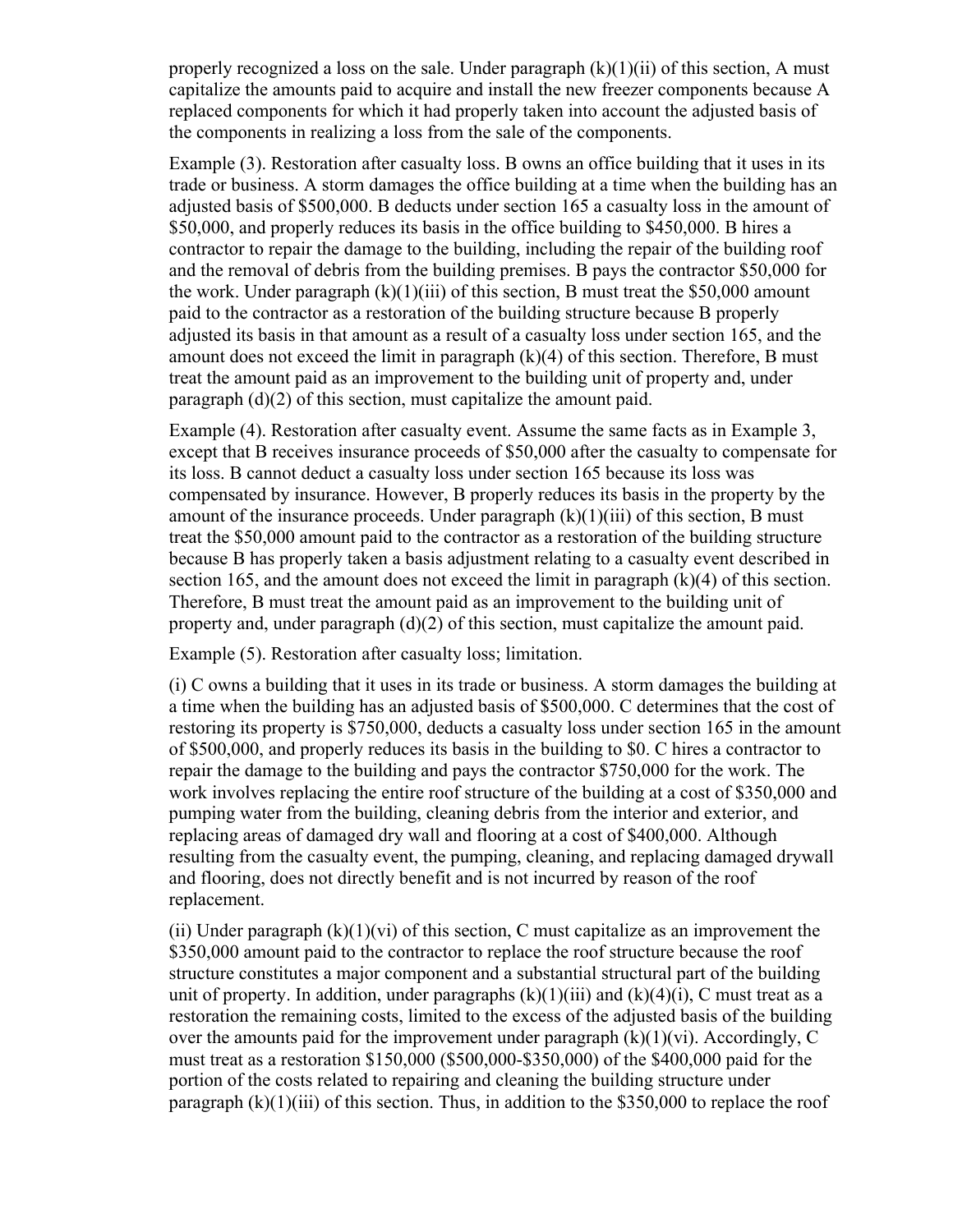structure, C must also capitalize the \$150,000 as an improvement to the building unit of property under paragraph  $(d)(2)$  of this section. C is not required to capitalize the remaining \$250,000 repair and cleaning costs under paragraph (k)(1)(iii) of this section.

Example (6). Restoration of property in a state of disrepair. D owns and operates a farm with several barns and outbuildings. D did not use or maintain one of the outbuildings on a regular basis, and the outbuilding fell into a state of disrepair. The outbuilding previously was used for storage but can no longer be used for that purpose because the building is not structurally sound. D decides to restore the outbuilding and pays an amount to shore up the walls and replace the siding. Under paragraphs  $(e)(2)(ii)$  and (k)(2) of this section, an amount is paid to improve a building if the amount is paid to restore the building structure or any building system. The walls and siding are part of the building structure under paragraph  $(e)(2)(ii)(A)$  of this section. Under paragraph  $(k)(1)(iv)$  of this section, D must treat the amount paid to shore up the walls and replace the siding as a restoration of the building structure because the amounts return the building structure to its ordinarily efficient operating condition after it had deteriorated to a state of disrepair and was no longer functional for its intended use. Therefore, D must treat the amount paid to shore up the walls and replace the siding as an improvement to the building unit of property and, under paragraph  $(d)(2)$  of this section, must capitalize the amount paid.

Example (7). Rebuild of property to like-new condition before end of class life. E is a Class I railroad that owns a fleet of freight cars. Assume the freight cars have a recovery period of 7 years under section 168(c) and a class life of 14 years. Every 8 to 10 years, E rebuilds its freight cars. Ten years after E places the freight car in service, E performs a rebuild to the manufacturer's original specification, which includes a complete disassembly, inspection, and reconditioning or replacement of components of the suspension and draft systems, trailer hitches, and other special equipment. E also modifies the car to upgrade various components to the latest engineering standards. The freight car is stripped to the frame, with all of its substantial components either reconditioned or replaced. The frame itself is the longest-lasting part of the car and is reconditioned. The walls of the freight car are replaced or are sandblasted and repainted. New wheels are installed on the car. All the remaining components of the car are restored before they are reassembled. At the end of the rebuild, the freight car has been restored to like-new condition under the manufacturer's specifications. Assume the freight car is the unit of property. E is not required to treat as an improvement and capitalize the amounts paid to rebuild the freight car under paragraph  $(k)(1)(v)$  of this section because, although the amounts paid restore the freight car to like-new condition, the amounts were not paid after the end of the class life of the freight car. However, paragraphs  $(k)(1)(vi)$  and  $(k)(6)$ of this section are applicable for determining whether any amounts must be capitalized because they are paid for the replacement of a major component or a substantial structural part of the unit of property.

Example (8). Rebuild of property to like-new condition after end of class life. Assume the same facts as in Example 7, except that E rebuilds the freight car 15 years after E places it in service. Under paragraph  $(k)(1)(v)$  of this section, E must treat as an improvement and capitalize the amounts paid to rebuild the freight car because the amounts paid restore the freight car to like-new condition after the end of the class life of the freight car.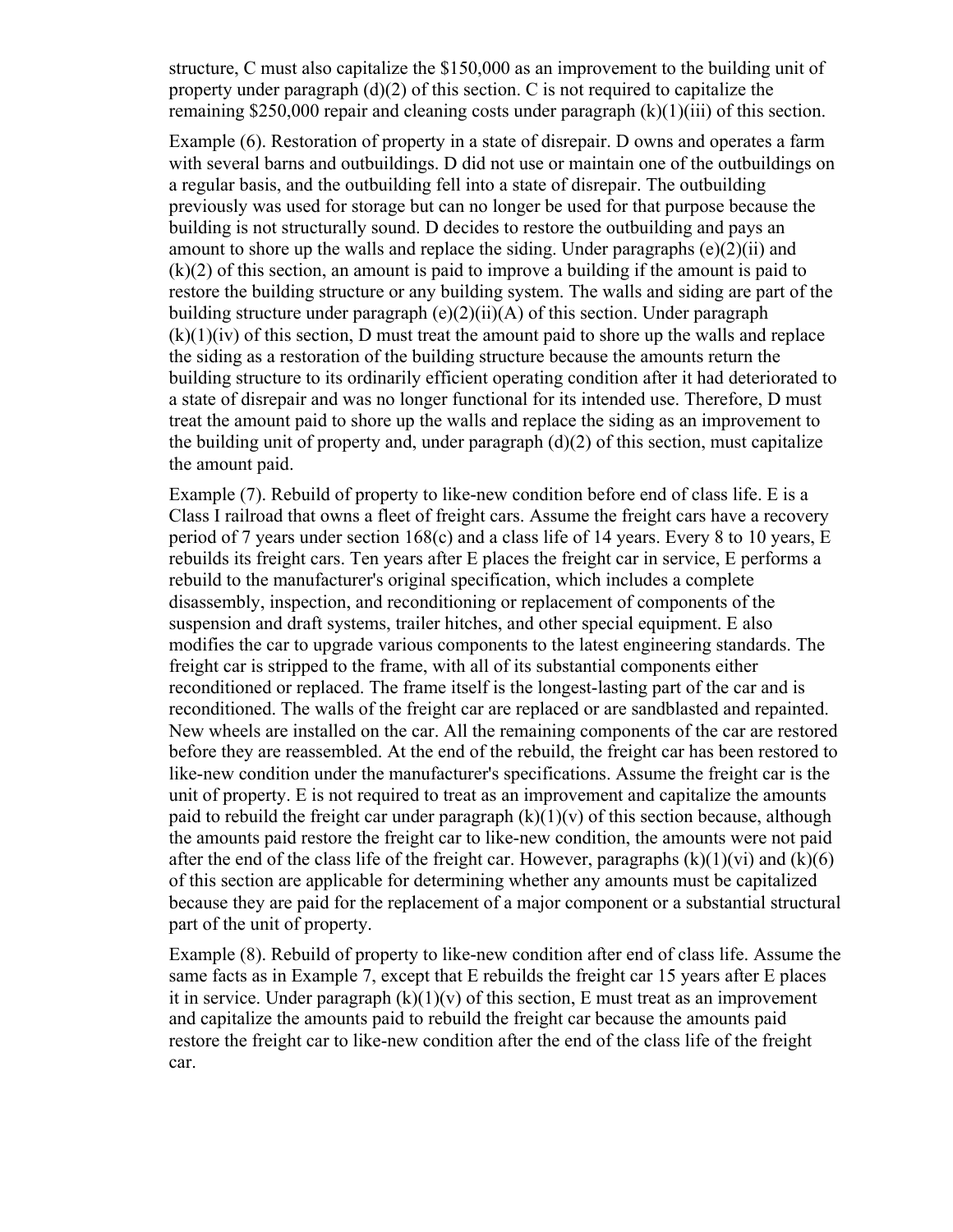Example (9). Not a rebuild to a like-new condition. F is a commercial airline engaged in the business of transporting freight and passengers. To conduct its business, F owns several aircraft. As a condition of maintaining its airworthiness certificates, F is required by the FAA to establish and adhere to a continuous maintenance program for each aircraft in its fleet. F performs heavy maintenance on its airframes every 8 to 10 years. In Year 1, F purchased an aircraft for \$15 million. In Year 16, F paid \$2 million for the labor and materials necessary to perform the second heavy maintenance visit on the airframe of an aircraft. To perform the heavy maintenance visit, F extensively disassembles the airframe, removing items such as engines, landing gear, cabin and passenger compartment seats, side and ceiling panels, baggage stowage bins, galleys, lavatories, floor boards, cargo loading systems, and flight control surfaces. As specified by F's maintenance manual for the aircraft, F then performs certain tasks on the disassembled airframe for the purpose of preventing deterioration of the inherent safety and reliability levels of the airframe. These tasks include lubrication and service, operational and visual checks, inspection and functional checks, reconditioning of minor parts and components, and removal, discard, and replacement of certain life-limited single cell parts, such as cartridges, canisters, cylinders, and disks. Reconditioning of parts includes burnishing corrosion, repairing cracks, dents, gouges, punctures, tightening or replacing loose or missing fasteners, replacing damaged seals, gaskets, or valves, and similar activities. In addition to the tasks described above, to comply with certain FAA airworthiness directives, F inspects specific skin locations, applies doublers over small areas where cracks were found, adds structural reinforcements, and replaces skin panels on a small section of the fuselage. However, the heavy maintenance does not include the replacement of any major components or substantial structural parts of the aircraft with new components. In addition, the heavy maintenance visit does not bring the aircraft to the status of new, rebuilt, remanufactured, or a similar status under FAA guidelines or the manufacturer's original specifications. After the heavy maintenance, the aircraft was reassembled. Assume the aircraft, including the engines, is a unit of property and has a class life of 12 years under section 168(c). Although the heavy maintenance is performed after the end of the class life of the aircraft, F is not required to treat the heavy maintenance as a restoration and improvement of the unit of property under paragraph  $(k)(1)(v)$  of this section because, although extensive, the amounts paid do not restore the aircraft to like-new condition. See also paragraph  $(i)(1)(iii)$  of this section for the application of the safe harbor for routine maintenance.

Example (10). Replacement of major component or substantial structural part; personal property. G is a common carrier that owns a fleet of petroleum hauling trucks. G pays amounts to replace the existing engine, cab, and petroleum tank with a new engine, cab, and tank. Assume the tractor of the truck (which includes the cab and the engine) is a single unit of property and that the trailer (which contains the petroleum tank) is a separate unit of property. The new engine and the cab each constitute a part or combination of parts that comprise a major component of G's tractor, because they perform a discrete and critical function in the operation of the tractor. In addition, the cab constitutes a part or combination of parts that comprise a substantial structural part of G's tractor. Therefore, the amounts paid for the replacement of the engine and the cab must be capitalized under paragraph  $(k)(1)(vi)$  of this section. Moreover, the new petroleum tank constitutes a part or combination of parts that comprise a major component and a substantial structural part of the trailer. Accordingly, the amounts paid for the replacement of the tank also must be capitalized under paragraph  $(k)(1)(vi)$  of this section.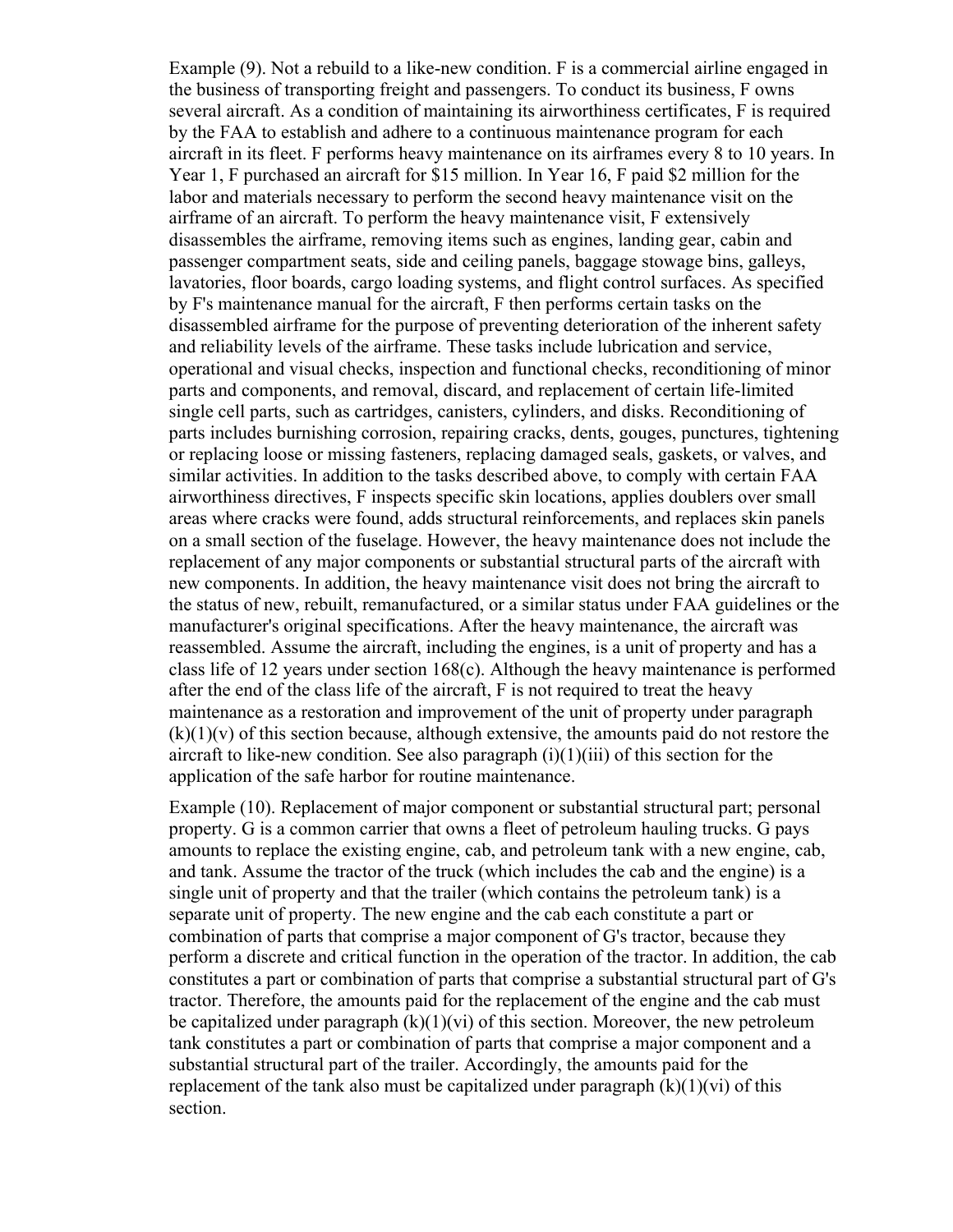Example (11). Repair performed during restoration. Assume the same facts as in Example 10, except that, at the same time the engine and cab of the tractor are replaced, G pays amounts to paint the cab of the tractor with its company logo and to fix a broken taillight on the tractor. The repair of the broken taillight and the painting of the cab generally are deductible expenses under §1.162-4. However, under paragraph  $(g)(1)(i)$  of this section, a taxpayer must capitalize all the direct costs of an improvement and all the indirect costs that directly benefit or are incurred by reason of an improvement. Repairs and maintenance that do not directly benefit or are not incurred by reason of an improvement are not required to be capitalized under section 263(a), regardless of whether they are made at the same time as an improvement. For the amounts paid to paint the logo on the cab, G's need to paint the logo arose from the replacement of the cab with a new cab. Therefore, under paragraph  $(g)(1)(i)$  of this section, G must capitalize the amounts paid to paint the cab as part of the improvement to the tractor because these amounts directly benefit and are incurred by reason of the restoration of the tractor. The amounts paid to repair the broken taillight are not for the replacement of a major component, do not directly benefit, and are not incurred by reason of the replacement of the cab or the engine under paragraph  $(g)(1)(i)$  of this section, even though the repair was performed at the same time as these replacements. Thus, G is not required to capitalize the amounts paid to repair the broken taillight.

Example (12). Related amounts to replace major component or substantial structural part; personal property.

(i) H owns a retail gasoline station, consisting of a paved area used for automobile access to the pumps and parking areas, a building used to market gasoline, and a canopy covering the gasoline pumps. The premises also consist of underground storage tanks (USTs) that are connected by piping to the pumps and are part of the gasoline pumping system used in the immediate retail sale of gas. The USTs are components of the gasoline pumping system. To comply with regulations issued by the Environmental Protection Agency, H is required to remove and replace leaking USTs. In Year 1, H hires a contractor to perform the removal and replacement, which consists of removing the old tanks and installing new tanks with leak detection systems. The removal of the old tanks includes removing the paving material covering the tanks, excavating a hole large enough to gain access to the old tanks, disconnecting any strapping and pipe connections to the old tanks, and lifting the old tanks out of the hole. Installation of the new tanks includes placement of a liner in the excavated hole, placement of the new tanks, installation of a leak detection system, installation of an overfill system, connection of the tanks to the pipes leading to the pumps, backfilling of the hole, and replacement of the paving. H also is required to pay a permit fee to the county to undertake the installation of the new tanks.

(ii) H pays the permit fee to the county on October 15, Year 1. On December 15, Year 1, the contractor completes the removal of the old USTs and bills H for the costs of removal. On January 15, Year 2, the contractor completes the installation of the new USTs and bills H for the remainder of the work. Assume that H computes its taxes on a calendar year basis and H's gasoline pumping system is the unit of property. Under paragraph  $(k)(1)(vi)$  of this section, H must capitalize the amounts paid to replace the USTs as a restoration to the gasoline pumping system because the USTs are parts or combinations of parts that comprise a major component and substantial structural part of the gasoline pumping system. Moreover, under paragraph  $(g)(2)$  of this section, H must capitalize the costs of removing the old USTs because H has not taken a loss on the disposition of the USTs, and the amounts to remove the USTs directly benefit and are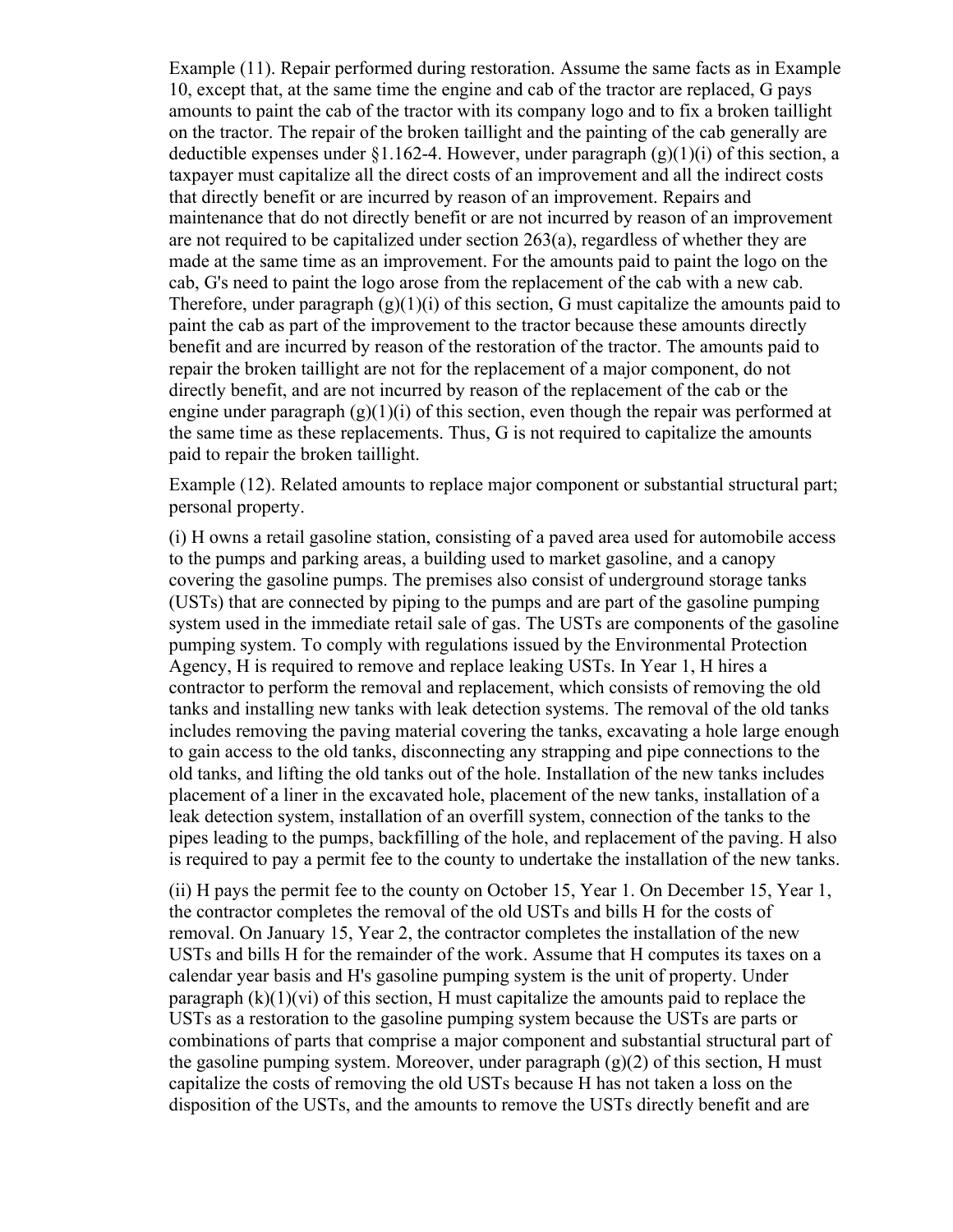incurred by reason of the restoration of, and improvement to, the gasoline pumping system. In addition, under paragraph  $(g)(1)$  of this section, H must capitalize the permit fees because they directly benefit and are incurred by reason of the improvement to the gasoline pumping system. Finally, under paragraph (g)(3) of this section, H must capitalize the related amounts paid to improve the gasoline pumping system, including the permit fees, the amount paid to remove the old USTs, and the amount paid to install the new USTs, even though the amounts were separately invoiced, paid to different parties, and incurred in different tax years.

Example (13). Not replacement of major component; incidental. J owns a machine shop in which it makes dies used by manufacturers. In Year 1, J purchased a drill press for use in its production process. In Year 3, J discovers that the power switch assembly, which controls the supply of electric power to the drill press, has become damaged and cannot operate. To correct this problem, J pays amounts to replace the power switch assembly with comparable and commercially available replacement parts. Assume that the drill press is a unit of property under paragraph (e) of this section and the power switch assembly is a small component of the drill press that may be removed and installed with relative ease. The power switch assembly is not a major component of the unit of property under paragraph  $(k)(6)(i)(A)$  of this section because, although the power assembly may affect the function of J's drill press by controlling the supply of electric power, the power assembly is an incidental component of the drill press. In addition, the power assembly is not a substantial structural part of J's drill press under paragraph  $(k)(6)(i)(B)$  of this section. Therefore, J is not required to capitalize the costs to replace the power switch assembly under paragraph  $(k)(1)(vi)$  of this section.

Example (14). Replacement of major component or substantial structural part; roof. K owns a manufacturing building. K discovers several leaks in the roof of the building and hires a contractor to inspect and fix the roof. The contractor discovers that a major portion of the decking has rotted and recommends the replacement of the entire roof. K pays the contractor to replace the entire roof, including the decking, insulation, asphalt, and various coatings. Under paragraphs  $(e)(2)(ii)$  and  $(k)(2)$  of this section, an amount is paid to improve a building if the amount is paid to restore the building structure or any building system. The roof is part of the building structure as defined under paragraph  $(e)(2)(ii)(A)$  of this section. Because the entire roof performs a discrete and critical function in the building structure, the roof comprises a major component of the building structure under paragraph  $(k)(6)(ii)(A)$  of this section. In addition, because the roof comprises a large portion of the physical structure of the building structure, the roof comprises a substantial structural part of the building structure under paragraph  $(k)(6)(ii)(B)$  of this section. Therefore, under either analysis, K must treat the amount paid to replace the roof as a restoration of the building under paragraphs  $(k)(1)(vi)$  and (k)(2) of this section and must capitalize the amount paid as an improvement under paragraph (d)(2) of this section.

Example (15). Not replacement of major component or substantial structural part; roof membrane. L owns a building in which it conducts its retail business. The roof decking over L's building is covered with a waterproof rubber membrane. Over time, the rubber membrane begins to wear, and L begins to experience leaks into its retail premises. However, the building is still functioning in L's business. To eliminate the problems, a contractor recommends that L replace the membrane on the roof with a new rubber membrane. Accordingly, L pays the contractor to strip the original membrane and replace it with a new rubber membrane. The new membrane is comparable to the original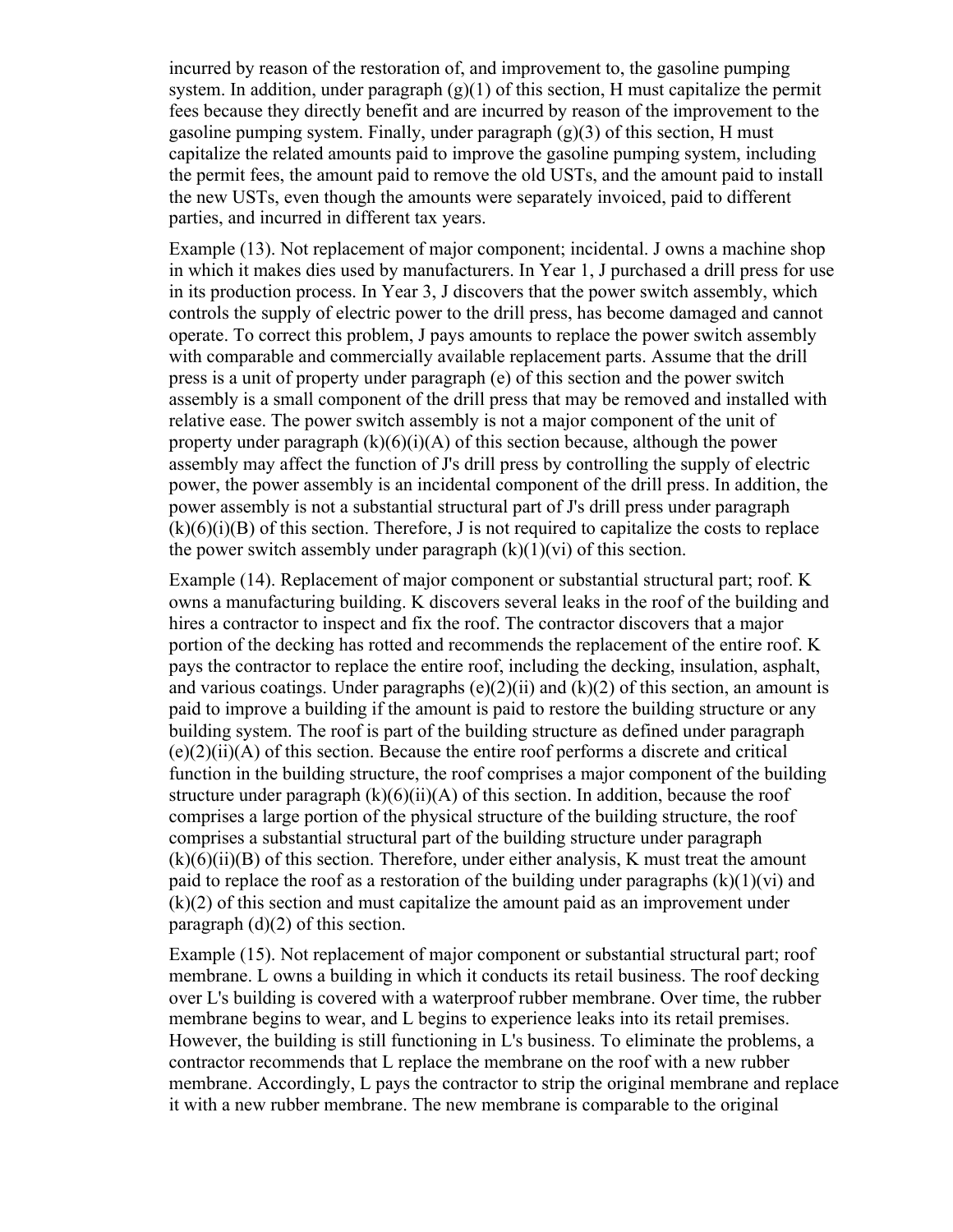membrane but corrects the leakage problems. Under paragraphs  $(e)(2)(ii)$  and  $(k)(2)$  of this section, an amount is paid to improve a building if the amount is paid to restore the building structure or any building system. The roof, including the membrane, is part of the building structure as defined under paragraph  $(e)(2)(ii)(A)$  of this section. Because the entire roof performs a discrete and critical function in the building structure, the roof comprises a major component of the building structure under paragraph  $(k)(6)(ii)(A)$  of this section. Although the replacement membrane may aid in the function of the building structure, it does not, by itself, comprise a significant portion of the roof major component under paragraph  $(k)(6)(ii)(A)$  of this section. In addition, the replacement membrane does not comprise a substantial structural part of L's building structure under paragraph  $(k)(6)(ii)(B)$  of this section. Therefore, L is not required to capitalize the amount paid to replace the membrane as a restoration of the building under paragraph  $(k)(1)(vi)$  of this section.

Example (16). Not a replacement of major component or substantial structural part; HVAC system. M owns a building in which it operates an office that provides medical services. The building contains one HVAC system, which is comprised of three furnaces, three air conditioning units, and duct work that runs throughout the building to distribute the hot or cold air throughout the building. One furnace in M's building breaks down, and M pays an amount to replace it with a new furnace. Under paragraphs  $(e)(2)(ii)$  and  $(k)(2)$ of this section, an amount is paid to improve a building if the amount is paid to restore the building structure or any building system. The HVAC system, including the furnaces, is a building system under paragraph  $(e)(2)(ii)(B)(1)$  of this section. As the parts that provide the heating function in the system, the three furnaces, together, perform a discrete and critical function in the operation of the HVAC system and are therefore a major component of the HVAC system under paragraph  $(k)(6)(i)(A)$  of this section. However, the single furnace is not a significant portion of this major component of the HVAC system under paragraph  $(k)(6)(ii)(A)$  of this section, or a substantial structural part of the HVAC system under paragraph  $(k)(6)(ii)(B)$  of this section. Therefore, M is not required to treat the amount paid to replace the furnace as a restoration of the building under paragraph  $(k)(1)(vi)$  of this section.

Example (17). Replacement of major component or substantial structural part; HVAC system. N owns a large office building in which it provides consulting services. The building contains one HVAC system, which is comprised of one chiller unit, one boiler, pumps, duct work, diffusers, air handlers, outside air intake, and a cooling tower. The chiller unit includes the compressor, evaporator, condenser, and expansion valve, and it functions to cool the water used to generate air conditioning throughout the building. N pays an amount to replace the chiller with a comparable unit. Under paragraphs  $(e)(2)(ii)$ and  $(k)(2)$  of this section, an amount is paid to improve a building if the amount is paid to restore the building structure or any building system. The HVAC system, including the chiller unit, is a building system under paragraph  $(e)(2)(ii)(B)(1)$  of this section. The chiller unit performs a discrete and critical function in the operation of the HVAC system because it provides the cooling mechanism for the entire system. Therefore, the chiller unit is a major component of the HVAC system under paragraph  $(k)(6)(ii)(A)$  of this section. Because the chiller unit comprises a major component of a building system, N must treat the amount paid to replace the chiller unit as a restoration to the building under paragraphs  $(k)(1)(vi)$  and  $(k)(2)$  of this section and must capitalize the amount paid as an improvement to the building under paragraph (d)(2) of this section.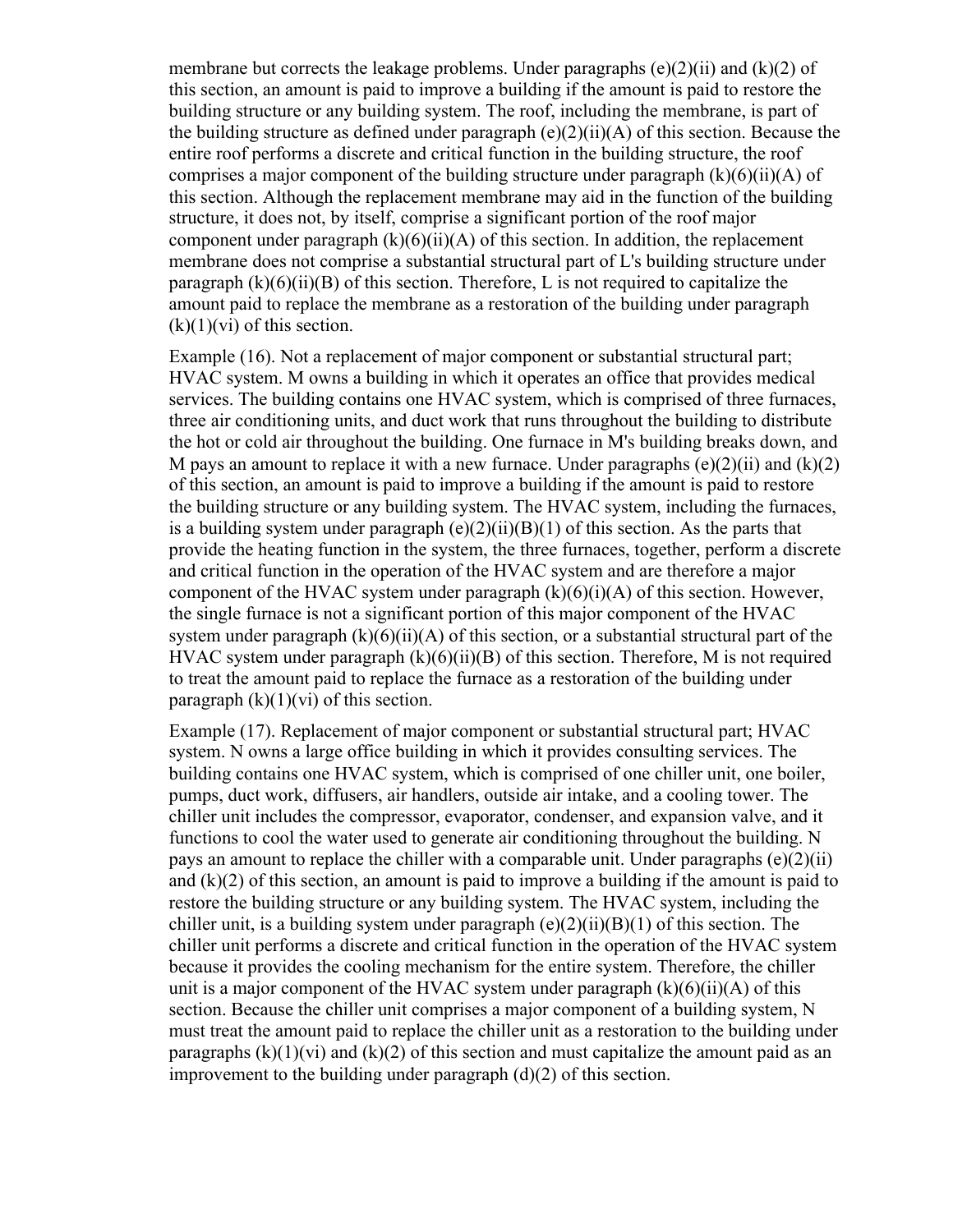Example (18). Not replacement of major component or substantial structural part; HVAC system. O owns an office building that it uses to provide services to customers. The building contains a HVAC system that incorporates ten roof-mounted units that provide heating and air conditioning for the building. The HVAC system also consists of controls for the entire system and duct work that distributes the heated or cooled air to the various spaces in the building's interior. O begins to experience climate control problems in various offices throughout the office building and consults with a contractor to determine the cause. The contractor recommends that O replace three of the roof-mounted heating and cooling units. O pays an amount to replace the three specified units. No work is performed on the other roof-mounted heating and cooling units, the duct work, or the controls. Under paragraphs  $(e)(2)(ii)$  and  $(k)(2)$  of this section, an amount is paid to improve a building if the amount restores the building structure or any building system. The HVAC system, including the 10 roof-mounted heating and cooling units, is a building system under paragraph  $(e)(2)(ii)(B)(1)$  of this section. As the components that generate the heat and the air conditioning in the HVAC system, the 10 roof-mounted units, together, perform a discrete and critical function in the operation of the HVAC system and, therefore, are a major component of the HVAC system under paragraph  $(k)(6)(ii)(A)$  of this section. The three roof-mounted heating and cooling units are not a significant portion of a major component of the HVAC system under  $(k)(6)(ii)(A)$  of this section, or a substantial structural part of the HVAC system, under paragraph  $(k)(6)(ii)(B)$  of this section. Accordingly, O is not required to treat the amount paid to replace the three roof-mounted heating and cooling units as a restoration of the building under paragraph  $(k)(1)(iv)$  of this section.

Example (19). Replacement of major component or substantial structural part; fire protection system. P owns a building that it uses to operate its business. P pays an amount to replace the sprinkler system in the building with a new sprinkler system. Under paragraphs  $(e)(2)(ii)$  and  $(k)(2)$  of this section, an amount is paid to improve a building if the amount restores the building structure or any building system. The fire protection and alarm system, including the sprinkler system, is a building system under paragraph  $(e)(2)(ii)(B)(6)$  of this section. As the component that provides the fire suppression mechanism in the system, the sprinkler system performs a discrete and critical function in the operation of the fire protection and alarm system and is therefore a major component of the system under paragraph  $(k)(6)(ii)(A)$  of this section. Because the sprinkler system comprises a major component of a building system, P must treat the amount paid to replace the sprinkler system as restoration to the building unit of property under paragraphs  $(k)(1)(vi)$  and  $(k)(2)$  of this section and must capitalize the amount paid as an improvement to the building under paragraph (d)(2) of this section.

Example (20). Replacement of major component or substantial structural part; electrical system. Q owns a building that it uses to operate its business. Q pays an amount to replace the wiring throughout the building with new wiring that meets building code requirements. Under paragraphs  $(e)(2)(ii)$  and  $(k)(2)$  of this section, an amount is paid to improve a building if the amount restores the building structure or any building system. The electrical system, including the wiring, is a building system under paragraph  $(e)(2)(ii)(B)(3)$  of this section. As the component that distributes the electricity throughout the system, the wiring performs a discrete and critical function in the operation of the electrical system under paragraph  $(k)(6)(ii)(A)$  of this section. The wiring also comprises a large portion of the physical structure of the electrical system under paragraph  $(k)(6)(ii)(B)$  of this section. Because the wiring comprises a major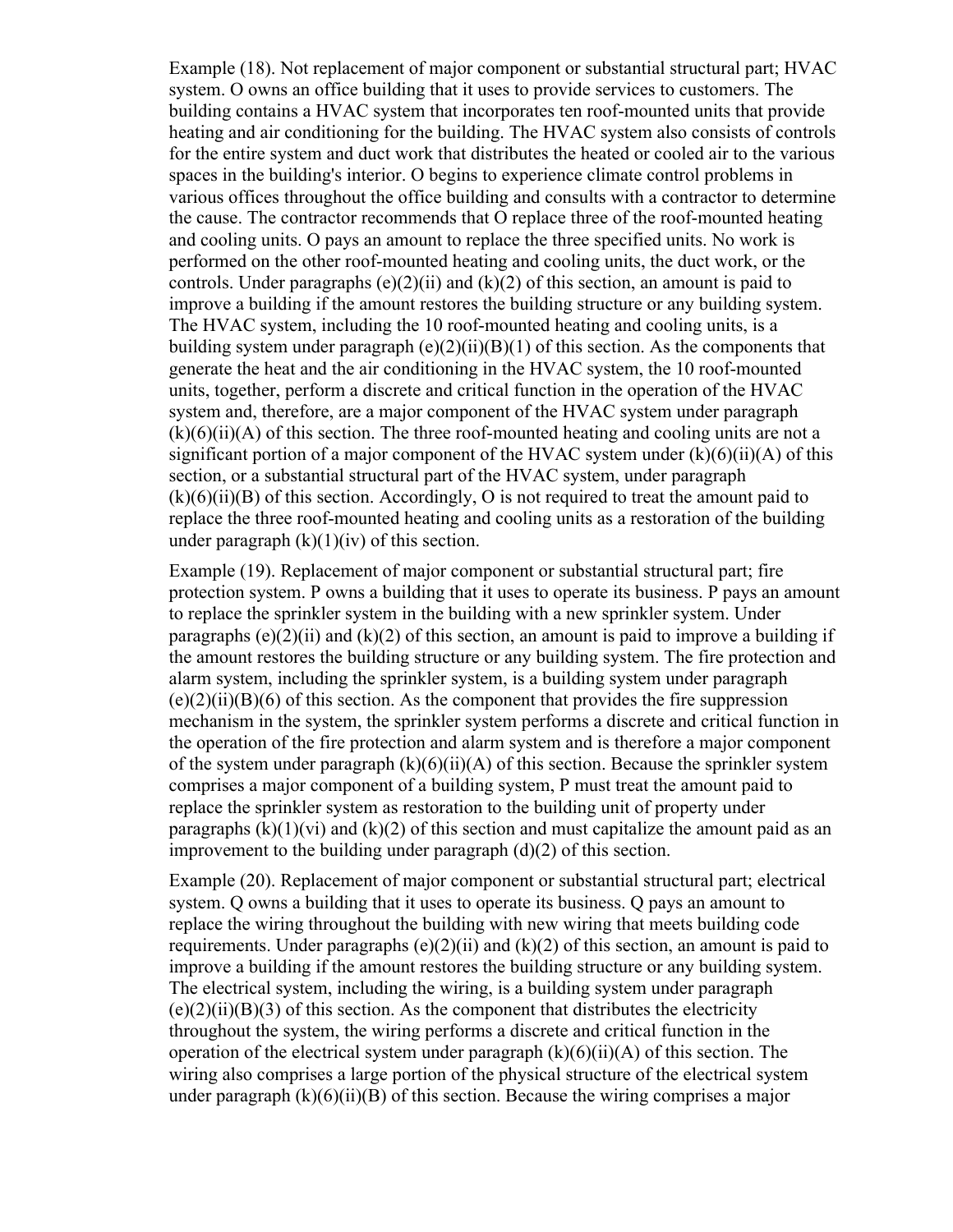component and a substantial structural part of a building system, Q must treat the amount paid to replace the wiring as a restoration to the building under paragraphs  $(k)(1)(vi)$  and (k)(2) of this section and must capitalize the amount paid as an improvement to the building under paragraph  $(d)(2)$  of this section.

Example (21). Not a replacement of major component or substantial structural part; electrical system. R owns a building that it uses to operate its business. R pays an amount to replace 30 percent of the wiring throughout the building with new wiring that meets building code requirements. Under paragraphs (e)(2)(ii) and (k)(2) of this section, an amount is paid to improve a building if the amount restores the building structure or any building system. The electrical system, including the wiring, is a building system under paragraph (e)(2)(ii)(B)(3) of this section. All the wiring in the building comprises a major component because it performs a discrete and critical function in the operation of the electrical system. However, the portion of the wiring that was replaced is not a significant portion of the wiring major component under paragraph  $(k)(6)(ii)(A)$  of this section, nor does it comprise a substantial structural part of the electrical system under paragraph  $(k)(6)(ii)(B)$  of this section. Therefore, under paragraph  $(k)(6)$  of this section, the replacement of 30 percent of the wiring is not the replacement of a major component or substantial structural part of the building, and R is not required to treat the amount paid to replace 30 percent of the wiring as a restoration to the building under paragraph  $(k)(1)(iv)$ of this section.

Example (22). Replacement of major component or substantial structural part; plumbing system. S owns a building in which it conducts a retail business. The retail building has three floors. The retail building has men's and women's restrooms on two of the three floors. S decides to update the restrooms by paying an amount to replace the plumbing fixtures in all of the restrooms, including all the toilets and sinks, with modern style plumbing fixtures of similar quality and function. S does not replace the pipes connecting the fixtures to the building's plumbing system. Under paragraphs  $(e)(2)(ii)$  and  $(k)(2)$  of this section, an amount is paid to improve a building if the amount restores the building structure or any building system. The plumbing system, including the plumbing fixtures, is a building system under paragraph (e)(2)(ii)(B)(2) of this section. All the toilets together perform a discrete and critical function in the operation of the plumbing system, and all the sinks, together, also perform a discrete and critical function in the operation of the plumbing system. Therefore, under paragraph  $(k)(6)(ii)(A)$  of this section, all the toilets comprise a major component of the plumbing system, and all the sinks comprise a major component of the plumbing system. Accordingly, S must treat the amount paid to replace all of the toilets and all of the sinks as a restoration of the building under paragraphs  $(k)(1)(vi)$  and  $(k)(2)$  of this section and must capitalize the amount paid as an improvement to the building under paragraph (d)(2) of this section.

Example (23). Not replacement of major component or substantial structural part; plumbing system. Assume the same facts as Example 22 except that S does not update all the bathroom fixtures. Instead, S only pays an amount to replace 8 of the total of 20 sinks located in the various restrooms. The 8 replaced sinks, by themselves, do not comprise a significant portion of a major component (the 20 sinks) of the plumbing system under paragraph  $(k)(6)(ii)(A)$  of this section nor do they comprise a large portion of the physical structure of the plumbing system under paragraph  $(k)(6)(ii)(B)$  of this section. Therefore, under paragraph  $(k)(6)$  of this section, the replacement of the eight sinks does not constitute the replacement of a major component or substantial structural part of the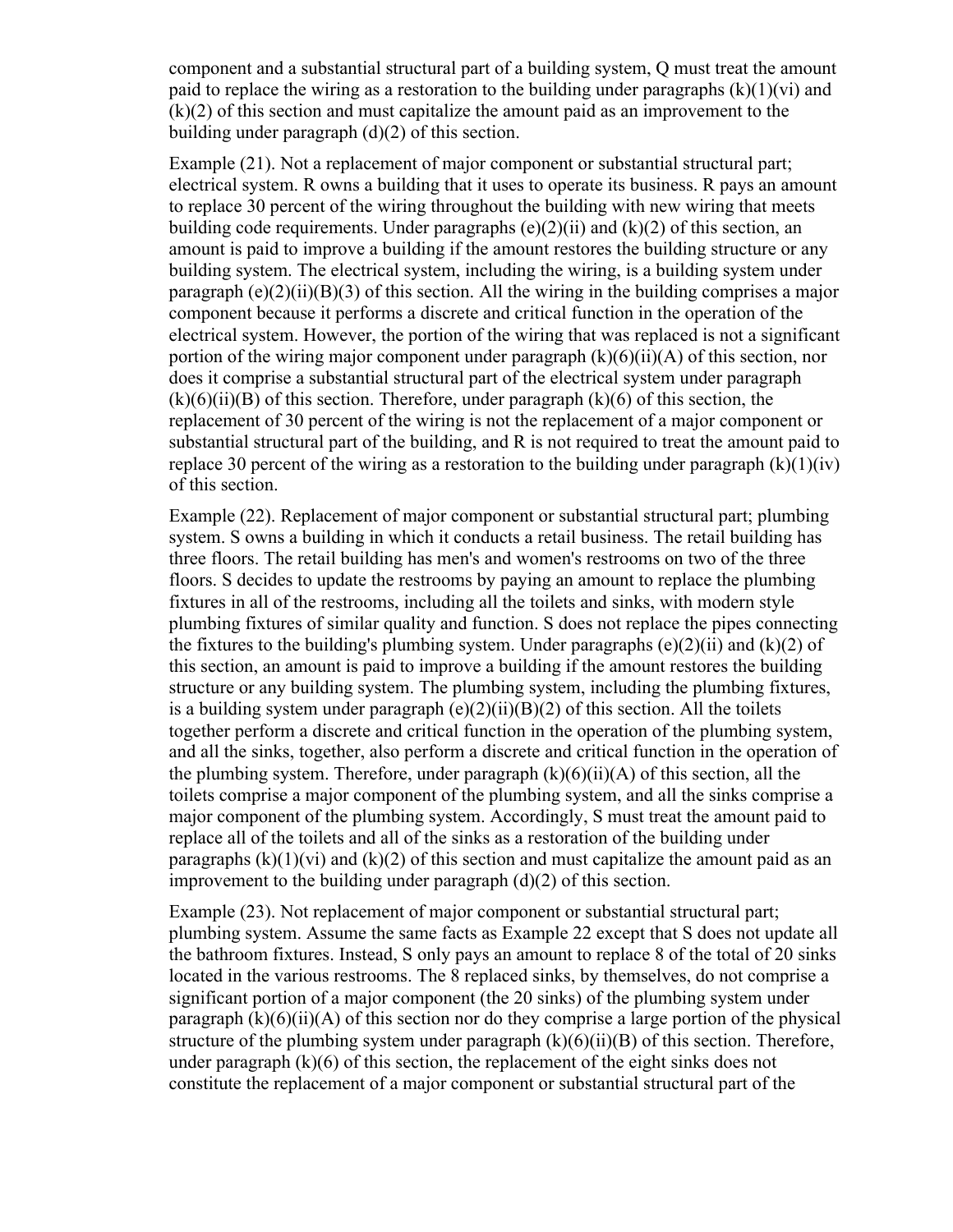building, and S is not required to treat the amount paid to replace the eight sinks as a restoration of a building under paragraph  $(k)(1)(iv)$  of this section.

Example (24). Replacement of major component or substantial structural part; plumbing system.

(i) T owns and operates a hotel building. T decides that, to attract customers and to remain competitive, it needs to update the guest rooms in its facility. Accordingly, T pays amounts to replace the bathtubs, toilets, and sinks, and to repair, repaint, and retile the bathroom walls and floors, which is necessitated by the installation of the new plumbing components. The replacement bathtubs, toilets, sinks, and tile are new and in a different style, but are similar in function and quality to the replaced items. T also pays amounts to replace certain section 1245 property, such as the guest room furniture, carpeting, drapes, table lamps, and partition walls separating the bathroom area. T completes this work on two floors at a time, closing those floors and leaving the rest of the hotel open for business. In Year 1, T pays amounts to perform the updates for 4 of the 20 hotel room floors and expects to complete the renovation of the remaining rooms over the next two years.

(ii) Under paragraphs (e)(2)(ii) and (k)(2) of this section, an amount is paid to improve a building if the amount restores the building structure or any building system. The plumbing system, including the bathtubs, toilets, and sinks, is a building system under paragraph  $(e)(2)(ii)(B)(2)$  of this section. All the bathtubs, together, all the toilets, together, and all the sinks together in the hotel building perform discrete and critical functions in the operation of the plumbing system under paragraph  $(k)(6)(ii)(A)$  of this section and comprise a large portion of the physical structure of the plumbing system under paragraph  $(k)(6)(ii)(B)$  of this section. Therefore, under paragraph  $(k)(6)(ii)$  of this section, these plumbing components comprise major components and substantial structural parts of the plumbing system, and T must treat the amount paid to replace these plumbing components as a restoration of, and improvement to, the building under paragraphs  $(k)(1)(vi)$  and  $(k)(2)$  of this section. In addition, under paragraph  $(g)(1)(i)$  of this section, T must treat the costs of repairing, repainting, and retiling the bathroom walls and floors as improvement costs because these costs directly benefit and are incurred by reason of the improvement to the building. Further, under paragraph  $(g)(3)$  of this section, T must treat the costs incurred in Years 1, 2, and 3 for the bathroom remodeling as improvement costs, even though they are incurred over a period of several taxable years, because they are related amounts paid to improve the building unit of property. Accordingly, under paragraph  $(d)(2)$  of this section, T must treat all the amounts it incurs to update its hotel restrooms as an improvement to the hotel building and capitalize these amounts. In addition, under  $\S1.263(a)$ -2 of the regulations, T must capitalize the amounts paid to acquire and install each section 1245 property.

Example (25). Not replacement of major component or substantial structural part; windows. U owns a large office building that it uses to provide office space for employees that manage U's operations. The building has 300 exterior windows that represent 25 percent of the total surface area of the building. In Year 1, U pays an amount to replace 100 of the exterior windows that had become damaged. At the time of these replacements, U has no plans to replace any other windows in the near future. Under paragraphs  $(e)(2)(ii)$  and  $(k)(2)$  of this section, an amount is paid to improve a building if the amount restores the building structure or any building system. The exterior windows are part of the building structure as defined under paragraph  $(e)(2)(ii)(A)$  of this section.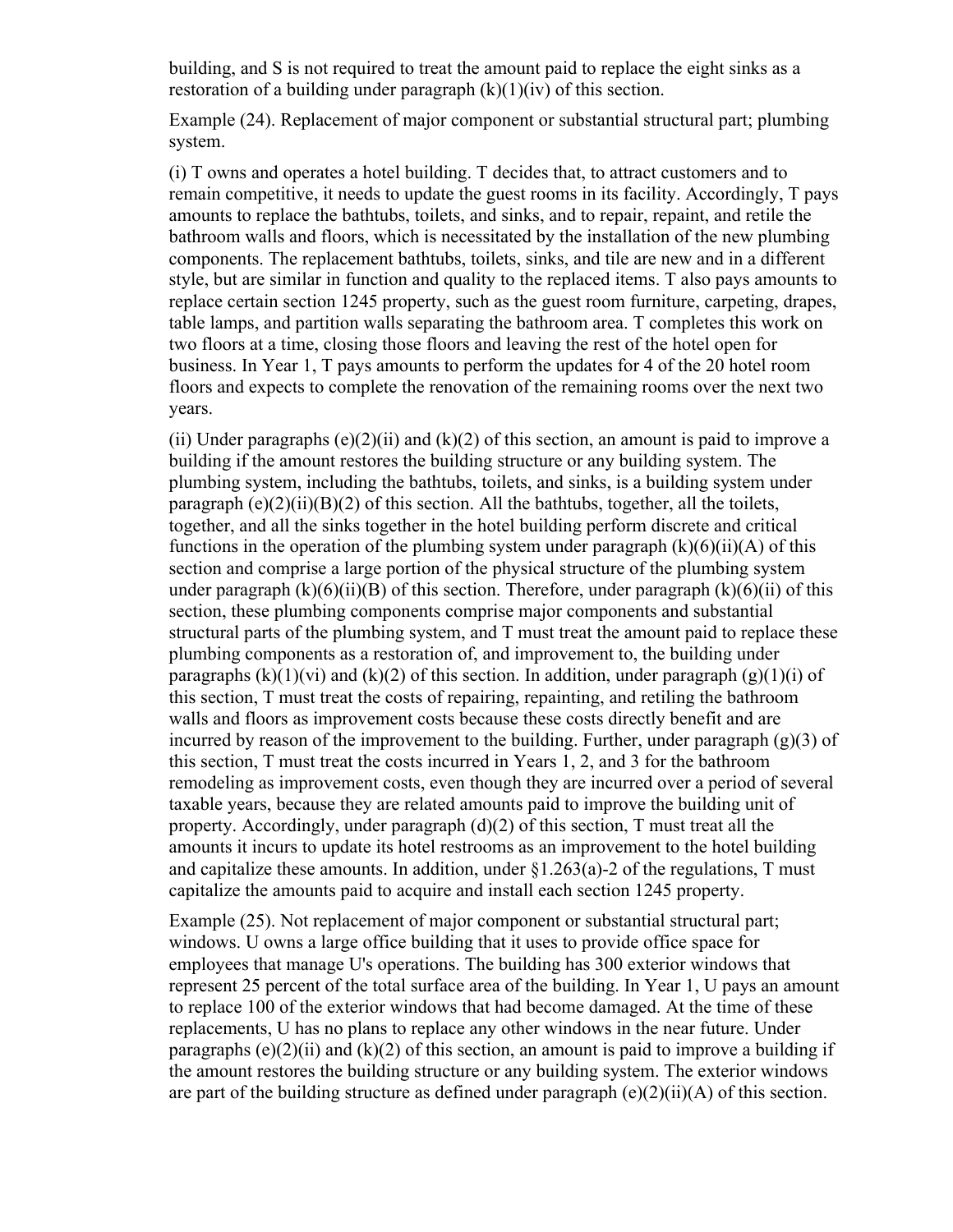The 300 exterior windows perform a discrete and critical function in the operation of the building structure and are, therefore, a major component of the building structure under paragraph  $(k)(6)(i)(A)$  of this section. However, the 100 windows do not comprise a significant portion of this major component of the building structure under paragraph  $(k)(6)(ii)(A)$  of this section or a substantial structural part of the building structure under paragraph  $(k)(6)(ii)(B)$  of this section. Therefore, under paragraph  $(k)(6)$  of this section, the replacement of the 100 windows does not constitute the replacement of a major component or substantial structural part of the building, and U is not required to treat the amount paid to replace the 100 windows as restoration of the building under paragraph  $(k)(1)(iv)$  of this section.

Example (26). Replacement of major component; windows. Assume the same facts as Example 25, except that that U replaces 200 of the 300 windows on the building. The 300 exterior windows perform a discrete and critical function in the operation of the building structure and are, therefore, a major component of the building structure under paragraph  $(k)(6)(i)(A)$  of this section. The 200 windows comprise a significant portion of this major component of the building structure under paragraph  $(k)(6)(ii)(A)$  of this section. Therefore, under paragraph (k)(6) of this section, the replacement of the 200 windows comprise the replacement of a major component of the building structure. Accordingly, U must treat the amount paid to replace the 200 windows as a restoration of the building under paragraphs  $(k)(1)(vi)$  and  $(k)(2)$  of this section and must capitalize the amount paid as an improvement to the building under paragraph (d)(2) of this section.

Example (27). Replacement of substantial structural part; windows. Assume the same facts as Example 25, except that the building is a modern design and the 300 windows represent 90 percent of the total surface area of the building. U replaces 100 of the 300 windows on the building. The 300 exterior windows perform a discrete and critical function in the operation of the building structure and are, therefore, a major component of the building structure under paragraph  $(k)(6)(i)(A)$  of this section. The 100 windows do not comprise a significant portion of this major component of the building structure under paragraph  $(k)(6)(ii)(A)$  of this section, however, they do comprise a substantial structural part of the building structure under paragraph  $(k)(6)(ii)(B)$  of this section. Therefore, under paragraph (k)(6) of this section, the replacement of the 100 windows comprise the replacement of a substantial structural part of the building structure. Accordingly, U must treat the amount paid to replace the 100 windows as a restoration of the building unit of property under paragraphs  $(k)(1)(vi)$  and  $(k)(2)$  of this section and must capitalize the amount paid as an improvement to the building under paragraph (d)(2) of this section.

Example (28). Not replacement of major component or substantial structural part; floors. V owns and operates a hotel building. V decides to refresh the appearance of the hotel lobby by replacing the floors in the lobby. The hotel lobby comprises less than 10 percent of the square footage of the entire hotel building. V pays an amount to replace the wood flooring in the lobby with new wood flooring of a similar quality. V did not replace any other flooring in the building. Assume that the wood flooring constitutes section 1250 property. Under paragraphs  $(e)(2)(ii)$  and  $(k)(2)$  of this section, an amount is paid to improve a building if the amount restores the building structure or any building system. The wood flooring is part of the building structure under paragraph (e)(2)(ii)(A) of this section. All the floors in the hotel building comprise a major component of the building structure because they perform a discrete and critical function in the operation of the building structure. However, the lobby floors are not a significant portion of a major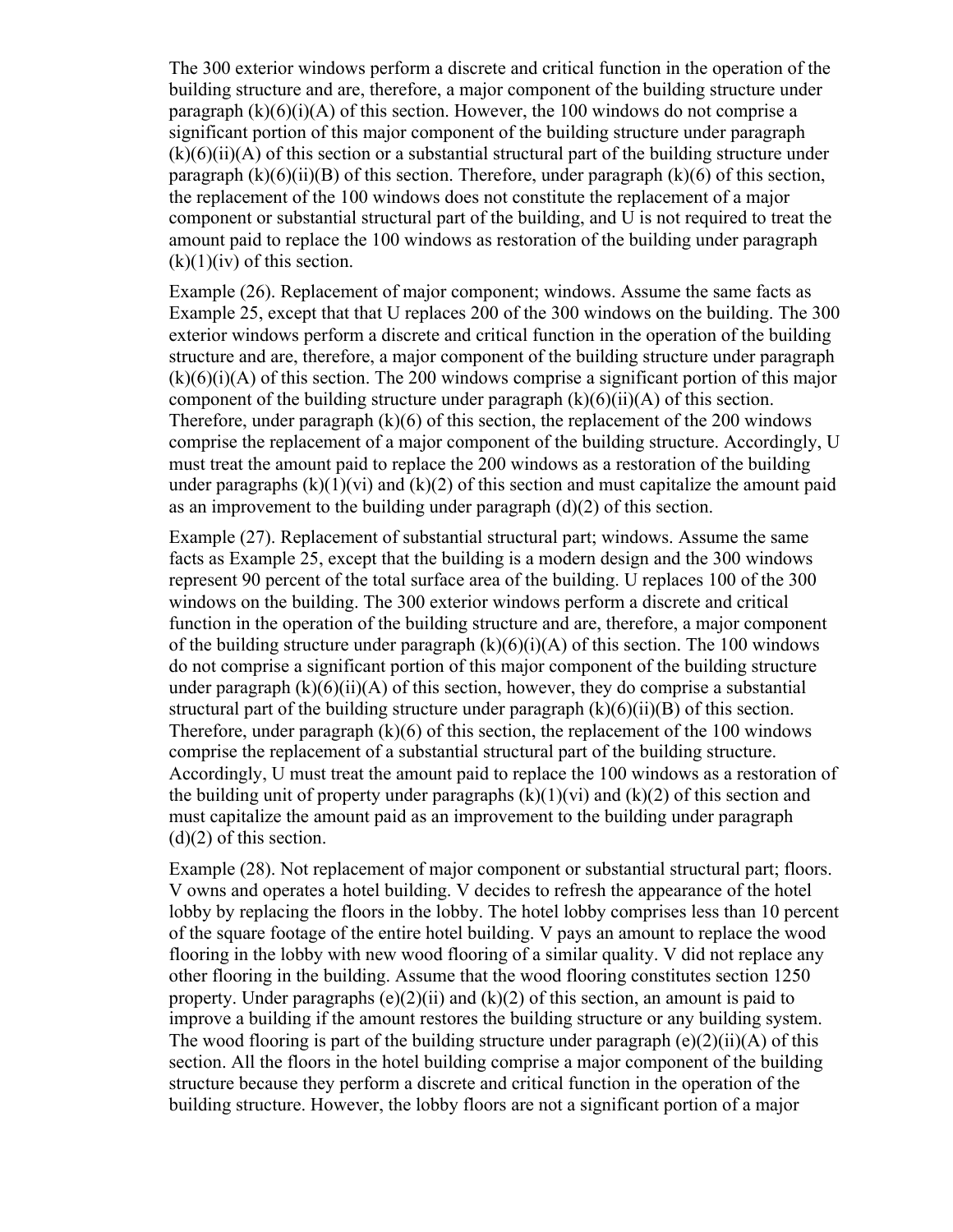component (that is, all the floors) under paragraph  $(k)(6)(ii)(A)$  of this section, nor do the lobby floors comprise a substantial structural part of the building structure under paragraph  $(k)(6)(ii)(B)$  of this section. Therefore, under paragraph  $(k)(6)$  of this section, the replacement of the lobby floors is not the replacement of a major component or substantial structural part of the building unit of property, and V is not required to treat the amount paid for the replacement of the lobby floors as a restoration to the building under paragraph  $(k)(1)(iv)$  of this section.

Example (29). Replacement of major component or substantial structural part; floors. Assume the same facts as Example 28, except that V decides to refresh the appearance of all the public areas of the hotel building by replacing all the floors in the public areas. To that end, V pays an amount to replace all the wood floors in all the public areas of the hotel building with new wood floors. The public areas include the lobby, the hallways, the meeting rooms, the ballrooms, and other public rooms throughout the hotel interiors. The public areas comprise approximately 40 percent of the square footage of the entire hotel building. All the floors in the hotel building comprise a major component of the building structure because they perform a discrete and critical function in the operation of the building structure. The floors in all the public areas of the hotel comprise a significant portion of a major component (that is, all the building floors) of the building structure. Therefore, under paragraph  $(k)(6)(ii)(A)$  of this section, the replacement of all the public area floors constitutes the replacement of a major component of the building structure. Accordingly, V must treat the amount paid to replace the public area floors as a restoration of the building unit of property under paragraphs  $(k)(1)(vi)$  and  $(k)(2)$  of this section and must capitalize the amounts as an improvement to the building under paragraph  $(d)(2)$  of this section.

Example (30). Replacement with no disposition.

(i) X owns an office building with four elevators serving all floors in the building. X replaces one of the elevators. The elevator is a structural component of the office building. X chooses to apply §1.168(i)-8 to taxable years beginning on or after January 1, 2012, and before the applicability date of the final regulations. In accordance with §  $1.168(i) - 8(c)(4)(ii)(A)$ , the office building (including its structural components) is the asset for tax disposition purposes. X does not treat the structural components of the office building as assets under Prop. Reg. §1.168(i)-8(c)(4)(iii) (September 19, 2013). X also does not make the partial disposition election provided under  $\S1.168(i)$ - $\S(1)$  for the elevator. Thus, the retirement of the replaced elevator is not a disposition under section 168, and no loss is taken into account for purposes of paragraph  $(k)(1)(i)$  of this section.

(ii) Under paragraphs  $(e)(2)(ii)$  and  $(k)(2)$  of this section, an amount is paid to improve a building if the amount restores the building structure or any building system. The elevator system, including all four elevators, is a building system under paragraph  $(e)(2)(ii)(B)(5)$ of this section. The replacement elevator does not perform a discrete and critical function in the operation of elevator system under paragraph  $(k)(6)(ii)(A)$  of this section nor does it comprise a large portion of the physical structure of the elevator system under paragraph  $(k)(6)(ii)(B)$  of this section. Therefore, under paragraph  $(k)(6)$  of this section, the replacement elevator does not constitute the replacement of a major component or substantial structural part of the elevator system. Accordingly, X is not required to treat the amount paid to replace the elevator as a restoration to the building under either paragraph  $(k)(1)(i)$  or paragraph  $(k)(1)(vi)$  of this section.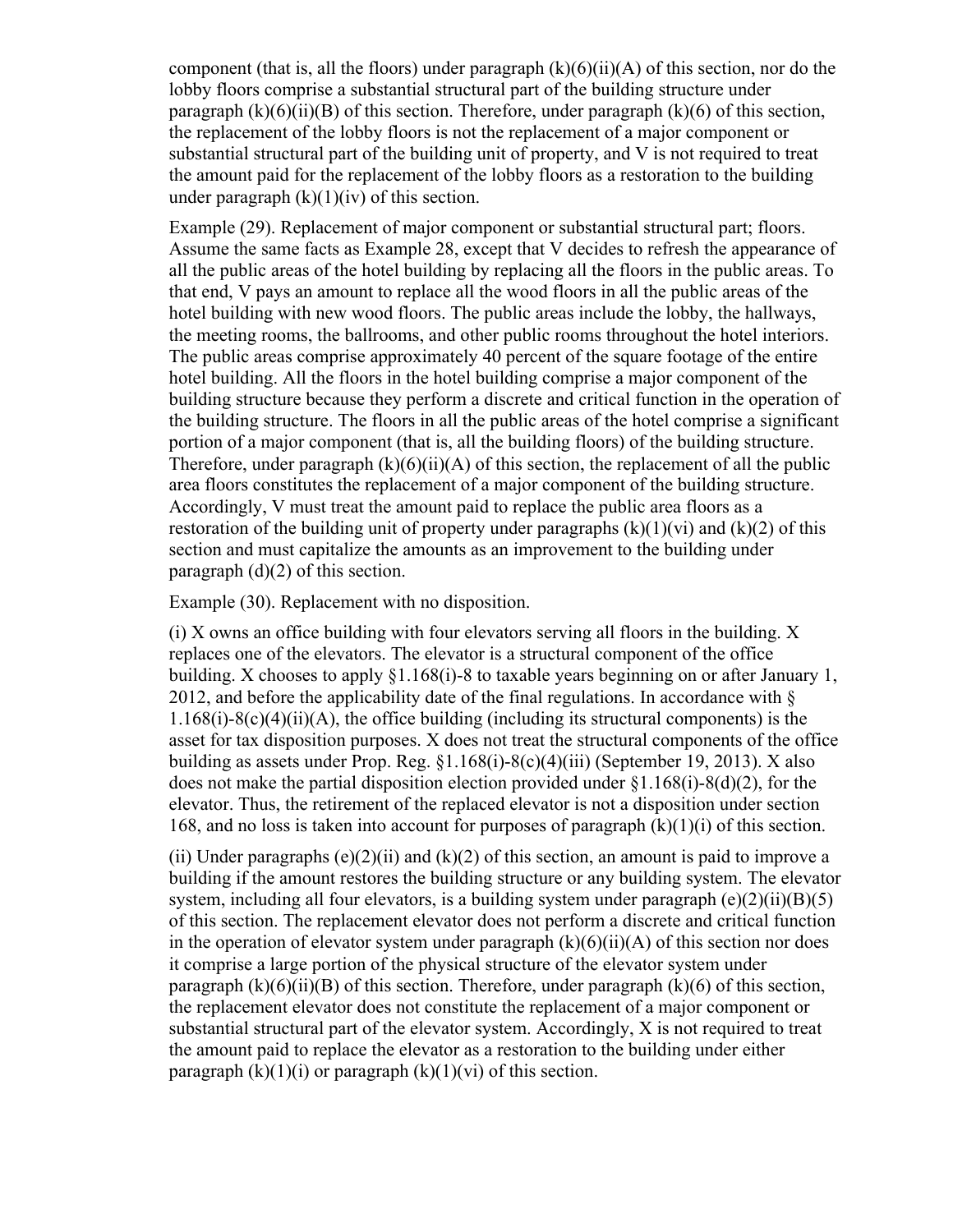Example (31). Replacement with disposition. The facts are the same as in Example 30, except X makes the partial disposition election provided under paragraph §1.168(i)- 8(d)(2), for the elevator. Although the office building (including its structural components) is the asset for disposition purposes, the result of X making the partial disposition election for the elevator is that the retirement of the replaced elevator is a disposition. Thus, depreciation for the retired elevator ceases at the time of its retirement (taking into account the applicable convention), and X recognizes a loss upon this retirement. Accordingly, X must treat the amount paid to replace the elevator as a restoration of the building under paragraphs  $(k)(1)(i)$  and  $(k)(2)$  of this section and must capitalize the amount paid as an improvement to the building under paragraph  $(d)(2)$  of this section. In addition, the replacement elevator is treated as a separate asset for tax disposition purposes pursuant to  $\S1.168(i)$ - $S(c)(4)(ii)(D)$ , and for depreciation purposes pursuant to section  $168(i)(6)$ .

(l)Capitalization of amounts to adapt property to a new or different use.

(1)In general. A taxpayer must capitalize as an improvement an amount paid to adapt a unit of property to a new or different use. In general, an amount is paid to adapt a unit of property to a new or different use if the adaptation is not consistent with the taxpayer's ordinary use of the unit of property at the time originally placed in service by the taxpayer.

(2)Application of adaption rule to buildings. In the case of a building, an amount is paid to improve a building if it is paid to adapt to a new or different use a property specified under paragraph (e)(2)(ii) (building), paragraph (e)(2)(iii)(B) (condominium), paragraph  $(e)(2)(iv)(B)$  (cooperative), or paragraph  $(e)(2)(v)(B)$  (leased building or leased portion of building) of this section. For example, an amount is paid to improve a building if it is paid to adapt the building structure or any one of its buildings systems to a new or different use.

(3)Examples. The following examples illustrate the application of this paragraph (l) only and do not address whether capitalization is required under another provision of this section or under another provision of the Code (for example, section 263A). Unless otherwise stated, assume that the taxpayer has not properly deducted a loss for any unit of property, asset, or component of a unit of property that is removed and replaced.

Example (1). New or different use; change in building use. A is a manufacturer and owns a manufacturing building that it has used for manufacturing since Year 1, when A placed it in service. In Year 30, A pays an amount to convert its manufacturing building into a showroom for its business. To convert the facility, A removes and replaces various structural components to provide a better layout for the showroom and its offices. A also repaints the building interiors as part of the conversion. When building materials are removed and replaced, A uses comparable and commercially available replacement materials. Under paragraphs  $(l)(2)$  and  $(e)(2)(ii)$  of this section, an amount is paid to improve A's manufacturing building if the amount adapts the building structure or any designated building system to a new or different use. Under paragraph (l)(1) of this section, the amount paid to convert the manufacturing building into a showroom adapts the building structure to a new or different use because the conversion to a showroom is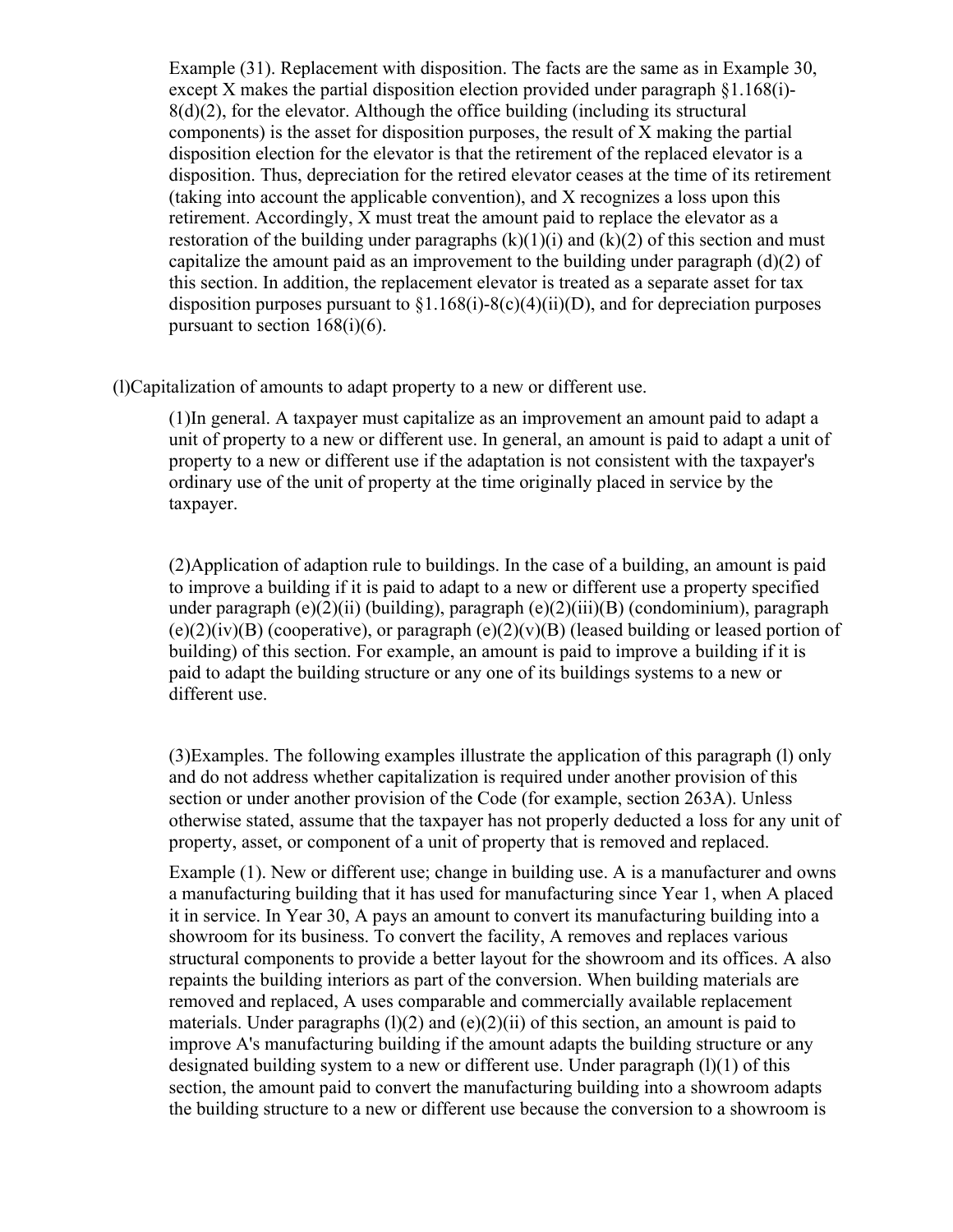not consistent with A's ordinary use of the building structure at the time it was placed in service. Therefore, A must capitalize the amount paid to convert the building into a showroom as an improvement to the building under paragraphs  $(d)(3)$  and  $(l)$  of this section.

Example (2). Not a new or different use; leased building. B owns and leases out space in a building consisting of twenty retail spaces. The space was designed to be reconfigured; that is, adjoining spaces could be combined into one space. One of the tenants expands its occupancy by leasing two adjoining retail spaces. To facilitate the new lease, B pays an amount to remove the walls between the three retail spaces. Assume that the walls between spaces are part of the building and its structural components. Under paragraphs  $(1)(2)$  and  $(e)(2)(ii)$  of this section, an amount is paid to improve B's building if it adapts the building structure or any of the building systems to a new or different use. Under paragraph (l)(1) of this section, the amount paid to convert three retail spaces into one larger space for an existing tenant does not adapt B's building structure to a new or different use because the combination of retail spaces is consistent with B's intended, ordinary use of the building structure. Therefore, the amount paid by B to remove the walls does not improve the building under paragraph (1) of this section and is not required to be capitalized under paragraph  $(d)(3)$  of this section.

Example (3). Not a new or different use; preparing building for sale. C owns a building consisting of twenty retail spaces. C decides to sell the building. In anticipation of selling the building, C pays an amount to repaint the interior walls and to refinish the hardwood floors. Under paragraphs  $(1)(2)$  and  $(e)(2)(ii)$  of this section, an amount is paid to improve C's building to a new or different use if it adapts the building structure or any of the building systems to a new or different use. Preparing the building for sale does not constitute a new or different use for the building structure under paragraph  $(1)(1)$  of this section. Therefore, the amount paid by C to prepare the building structure for sale does not improve the building under paragraph (l) of this section and is not required to be capitalized under paragraph (d)(3) of this section.

Example (4). New or different use; land. D owns a parcel of land on which it previously operated a manufacturing facility. Assume that the land is the unit of property. During the course of D's operation of the manufacturing facility, the land became contaminated with wastes from its manufacturing processes. D discontinues manufacturing operations at the site and decides to develop the property for residential housing. In anticipation of building residential property, D pays an amount to remediate the contamination caused by D's manufacturing process. In addition, D pays an amount to regrade the land so that it can be used for residential purposes. Amounts that D pays to clean up wastes do not adapt the land to a new or different use, regardless of the extent to which the land was cleaned, because this cleanup merely returns the land to the condition it was in before the land was contaminated in D's operations. Therefore, D is not required to capitalize the amount paid for the cleanup under paragraph  $(1)(1)$  of this section. However, the amount paid to regrade the land so that it can be used for residential purposes adapts the land to a new or different use that is inconsistent with D's intended ordinary use of the property at the time it was placed in service. Accordingly, the amounts paid to regrade the land must be capitalized as improvements to the land under paragraphs (d)(3) and (l) of this section.

Example (5). New or different use; part of building.

(i) E owns a building in which it operates a retail drug store. The store consists of a pharmacy for filling medication prescriptions and various departments where customers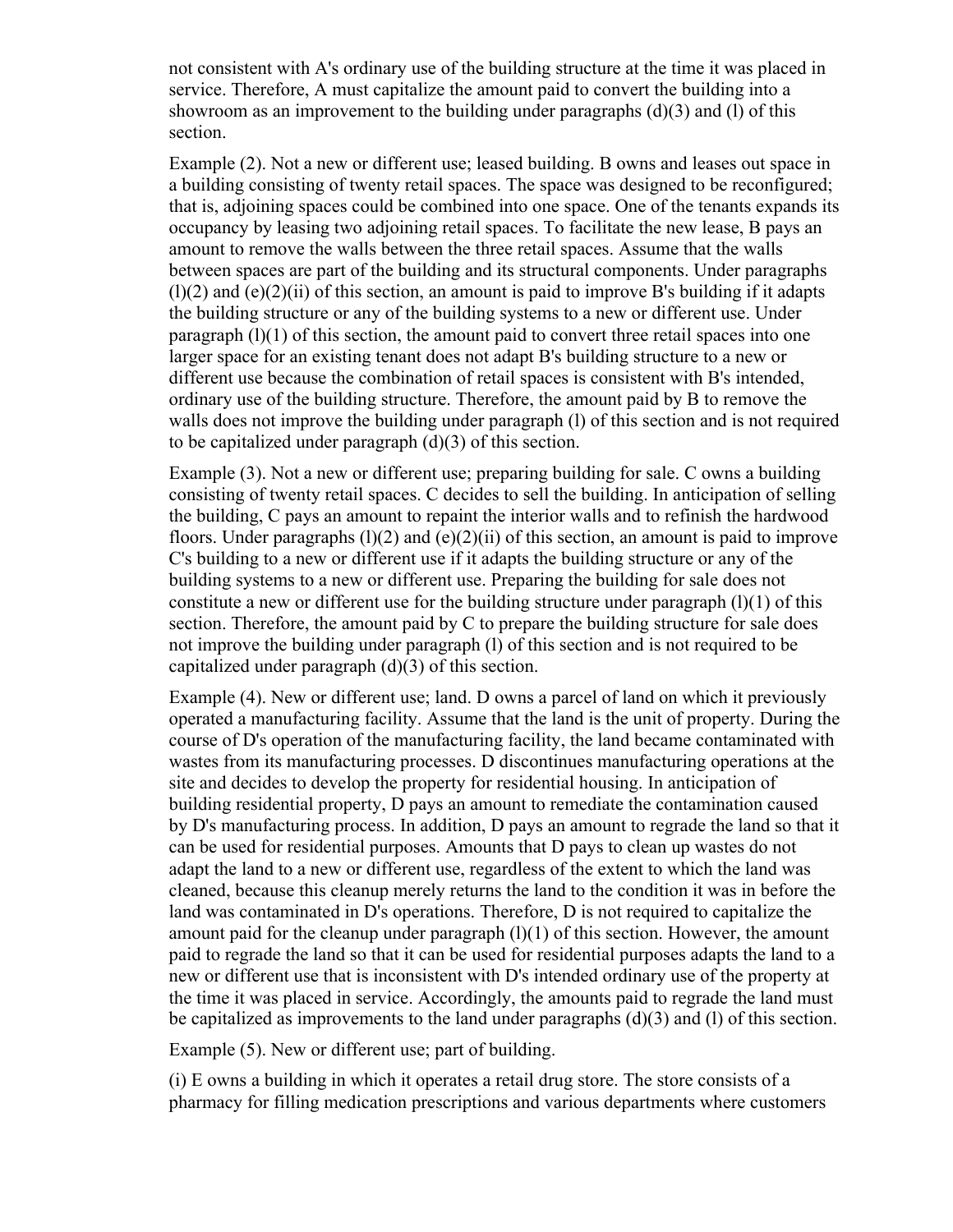can purchase food, toiletries, home goods, school supplies, cards, over-the-counter medications, and other similar items. E decides to create a walk-in medical clinic where nurse practitioners and physicians' assistants diagnose, treat, and write prescriptions for common illnesses and injuries, administer common vaccinations, conduct physicals and wellness screenings, and provide routine lab tests and services for common chronic conditions. To create the clinic, E pays amounts to reconfigure the pharmacy building. E incurs costs to build new walls creating an examination room, lab room, reception area, and waiting area. E installs additional plumbing, electrical wiring, and outlets to support the lab. E also acquires section 1245 property, such as computers, furniture, and equipment necessary for the new clinic. E treats the amounts paid for those units of property as costs of acquiring new units of property under §1.263(a)-2.

(ii) Under paragraphs  $(l)(2)$  and  $(e)(2)(ii)$  of this section, an amount is paid to improve E's building if it adapts the building structure or any of the building systems to a new or different use. Under paragraph  $(l)(1)$  of this section, the amount paid to convert part of the retail drug store building structure into a medical clinic adapts the building structure to a new and different use, because the use of the building structure to provide clinical medical services is not consistent with E's intended ordinary use of the building structure at the time it was placed in service. Similarly, the amounts paid to add to the plumbing system and the electrical systems to support the new medical services is not consistent with E's intended ordinary use of these systems when the systems were placed in service. Therefore, E must treat the amount paid for the conversion of the building structure, plumbing system, and electrical system as an improvement to the building and capitalize the amount under paragraphs (d)(3) and (l) of this section.

Example (6). Not a new or different use; part of building.

(i) F owns a building in which it operates a grocery store. The grocery store includes various departments for fresh produce, frozen foods, fresh meats, dairy products, toiletries, and over-the-counter medicines. The grocery store also includes separate counters for deli meats, prepared foods, and baked goods, often made to order. To better accommodate its customers' shopping needs, F decides to add a sushi bar where customers can order freshly prepared sushi from the counter for take-home or to eat at the counter. To create the sushi bar, F pays amounts to add a sushi counter and chairs, add additional wiring and outlets to support the counter, and install additional pipes and a sink, to provide for the safe handling of the food. F also pays amounts to replace flooring and wall coverings in the sushi bar area with decorative coverings to reflect more appropriate décor. Assume the sushi counter and chairs are section 1245 property, and F treats the amounts paid for those units of property as costs of acquiring new units of property under  $\S$  1.263(a)-2.

(ii) Under paragraphs  $(l)(2)$  and  $(e)(2)(ii)$  of this section, an amount is paid to improve F's building if it adapts the building structure or any of the building systems to a new or different use. Under paragraph  $(1)(1)$  of this section, the amount paid to convert a part of F's retail grocery into a sushi bar area does not adapt F's building structure, plumbing system, or electrical system to a new or different use, because the sale of sushi is consistent with F's intended, ordinary use of the building structure and these systems in its grocery sales business, which includes selling food to its customers at various specialized counters. Accordingly, the amount paid by F to replace the wall and floor finishes, add wiring, and add plumbing to create the sushi bar space does not improve the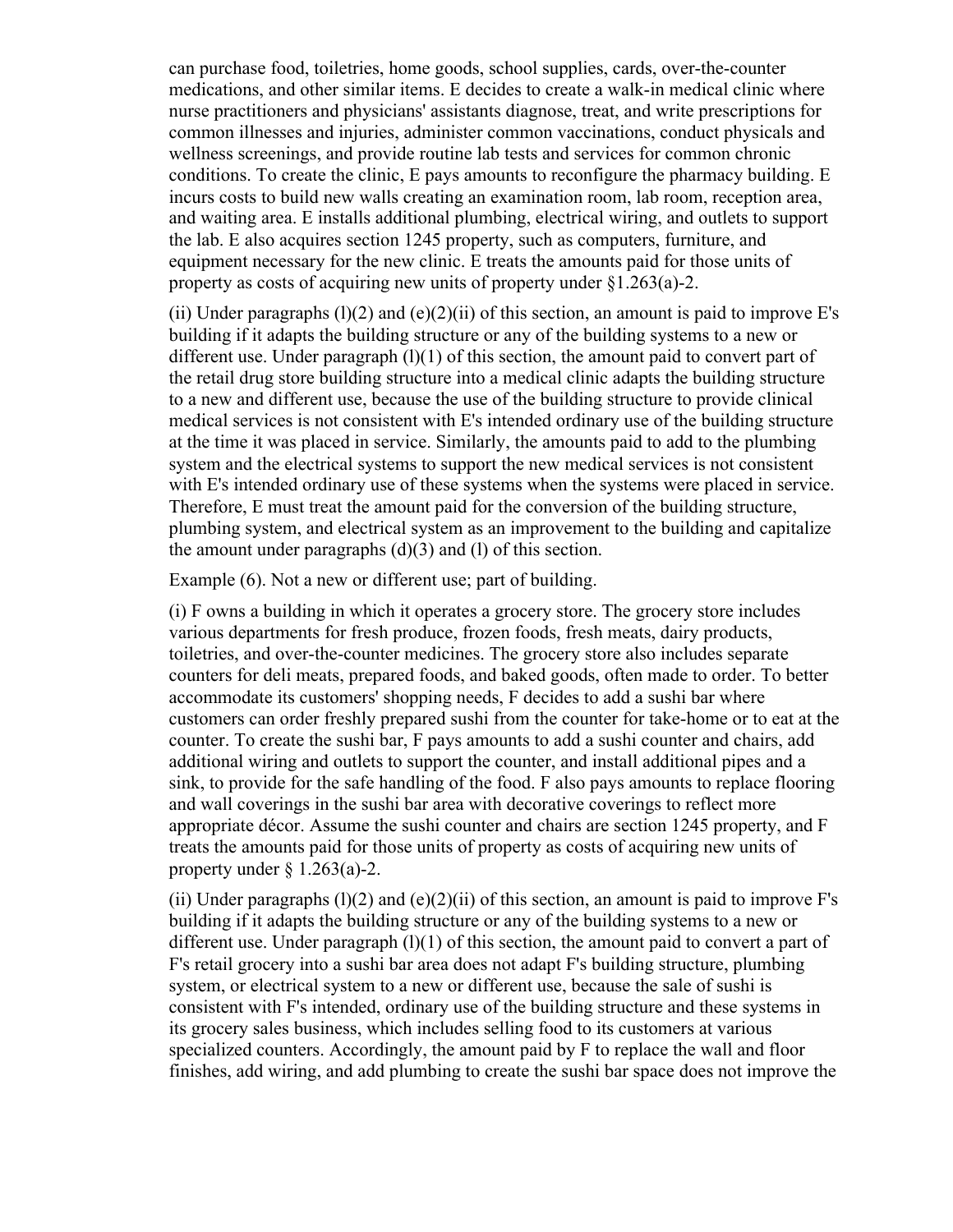building unit of property under paragraph (l) of this section and is not required to be capitalized under paragraph (d)(3) of this section.

Example (7). Not a new or different use; part of building.

(i) G owns a hospital with various departments dedicated to the provision of clinical medical care. To better accommodate its patients' needs, G decides to modify the emergency room space to provide both emergency care and outpatient surgery. To modify the space, G pays amounts to move interior walls, add additional wiring and outlets, replace floor tiles and doors, and repaint the walls. To complete the outpatient surgery center, G also pays amounts to install miscellaneous medical equipment necessary for the provision of surgical services. Assume the medical equipment is section 1245 property, and G treats the amounts paid for those units of property as costs of acquiring new units of property under §1.263(a)-2.

(ii) Under paragraphs  $(1)(2)$  and  $(e)(2)(ii)$  of this section, an amount is paid to improve G's building if it adapts the building structure or any of the building systems to a new or different use. Under paragraph  $(l)(1)$  of this section, the amount paid to convert part of G's emergency room into an outpatient surgery center does not adapt G's building structure or electrical system to a new or different use, because the provision of outpatient surgery is consistent with G's intended, ordinary use of the building structure and these systems in its clinical medical care business. Accordingly, the amounts paid by G to relocate interior walls, add additional wiring and outlets, replace floor tiles and doors, and repaint the walls to create outpatient surgery space do not improve the building under paragraph (l) of this section and are not required to be capitalized under paragraph (d)(3) of this section.

(m)Optional regulatory accounting method.

(1)In general. This paragraph (m) provides an optional simplified method (the regulatory accounting method) for regulated taxpayers to determine whether amounts paid to repair, maintain, or improve tangible property are to be treated as deductible expenses or capital expenditures. A taxpayer that uses the regulatory accounting method described in paragraph (m)(3) of this section must use that method for property subject to regulatory accounting instead of determining whether amounts paid to repair, maintain, or improve property are capital expenditures or deductible expenses under the general principles of sections 162(a), 212, and 263(a). Thus, the capitalization rules in paragraph (d) (and the routine maintenance safe harbor described in paragraph (i)) of this section do not apply to amounts paid to repair, maintain, or improve property subject to regulatory accounting by taxpayers that use the regulatory accounting method under this paragraph (m).

(2)Eligibility for regulatory accounting method. A taxpayer that is engaged in a trade or business in a regulated industry is a regulated taxpayer and may use the regulatory accounting method under this paragraph (m). For purposes of this paragraph (m), a taxpayer is in a regulated industry only if the taxpayer is subject to the regulatory accounting rules of the Federal Energy Regulatory Commission (FERC), the Federal Communications Commission (FCC), or the Surface Transportation Board (STB).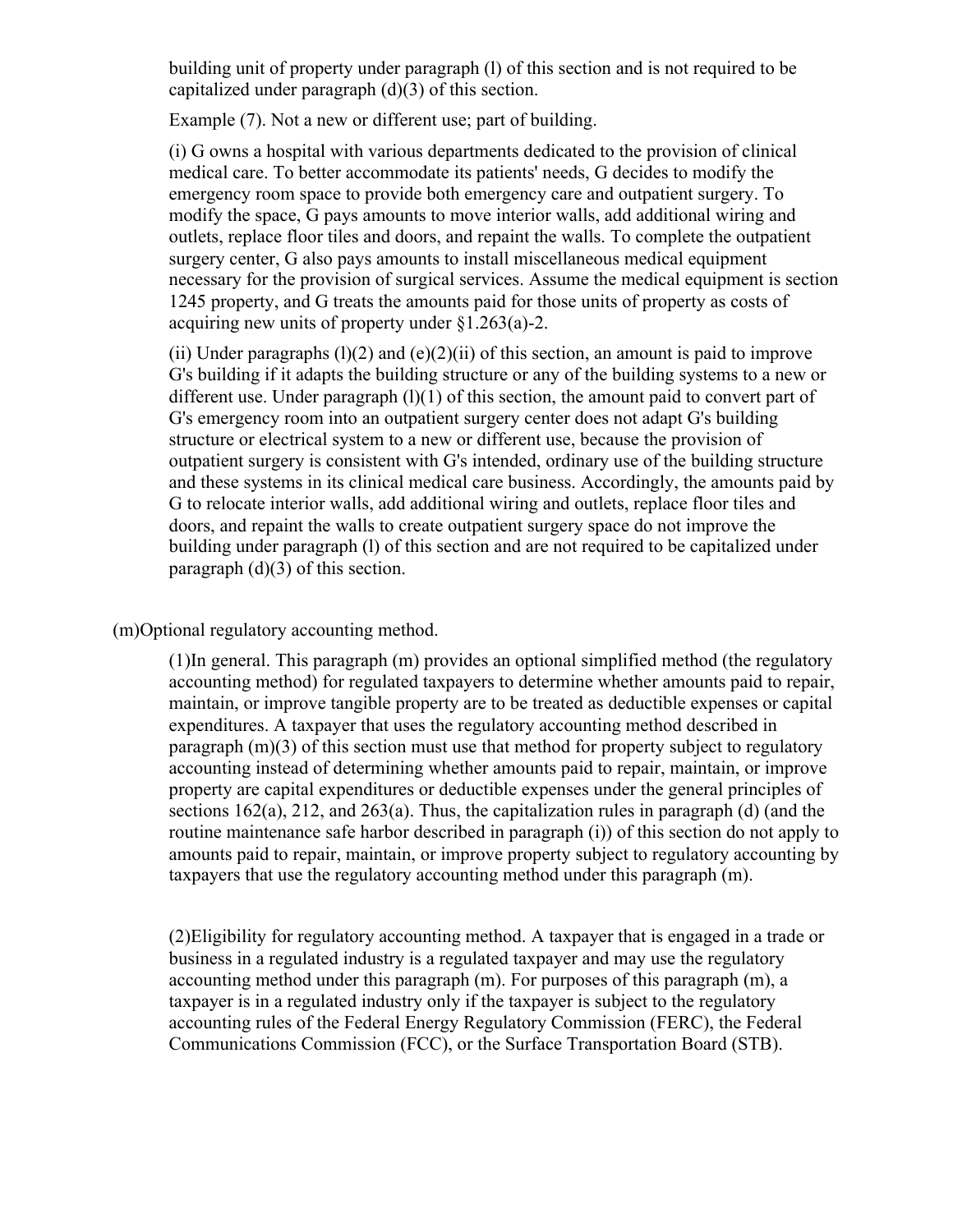(3)Description of regulatory accounting method. Under the regulatory accounting method, a taxpayer must follow the method of accounting for regulatory accounting purposes that it is required to follow for FERC, FCC, or STB (whichever is applicable) in determining whether an amount paid repairs, maintains, or improves property under this section. Therefore, a taxpayer must capitalize for Federal income tax purposes an amount paid that is capitalized as an improvement for regulatory accounting purposes. A taxpayer may not capitalize for Federal income tax purposes under this section an amount paid that is not capitalized as an improvement for regulatory accounting purposes. A taxpayer that uses the regulatory accounting method must use that method for all of its tangible property that is subject to regulatory accounting rules. The method does not apply to tangible property that is not subject to regulatory accounting rules. The method also does not apply to property for the taxable years in which the taxpayer elected to apply the repair allowance under  $\S1.167(a)$ -11(d)(2). The regulatory accounting method is a method of accounting under section 446(a).

(4)Examples. The following examples illustrate the application of this paragraph (m):

Example (1). Taxpayer subject to regulatory accounting rules of FERC. W is an electric utility company that operates a power plant that generates electricity and that owns and operates network assets to transmit and distribute the electricity to its customers. W is subject to the regulatory accounting rules of FERC, and W uses the regulatory accounting method under paragraph (m) of this section. W does not capitalize on its books and records for regulatory accounting purposes the cost of repairs and maintenance performed on its turbines or its network assets. Under the regulatory accounting method, W may not capitalize for Federal income tax purposes amounts paid for repairs performed on its turbines or its network assets.

Example (2). Taxpayer not subject to regulatory accounting rules of FERC. X is an electric utility company that operates a power plant to generate electricity. X previously was subject to the regulatory accounting rules of FERC, but currently X is not required to use FERC's regulatory accounting rules. X cannot use the regulatory accounting method provided in this paragraph (m).

Example (3). Taxpayer subject to regulatory accounting rules of FCC. Y is a telecommunications company that is subject to the regulatory accounting rules of the FCC. Y uses the regulatory accounting method under this paragraph (m). Y's assets include a telephone central office switching center, which contains numerous switches and various switching equipment. Y capitalizes on its books and records for regulatory accounting purposes the cost of replacing each switch. Under the regulatory accounting method, Y is required to capitalize for Federal income tax purposes amounts paid to replace each switch.

Example (4). Taxpayer subject to regulatory accounting rules of STB. Z is a Class I railroad that is subject to the regulatory accounting rules of the STB. Z uses the regulatory accounting method under this paragraph (m). Z capitalizes on its books and records for regulatory accounting purposes the cost of locomotive rebuilds.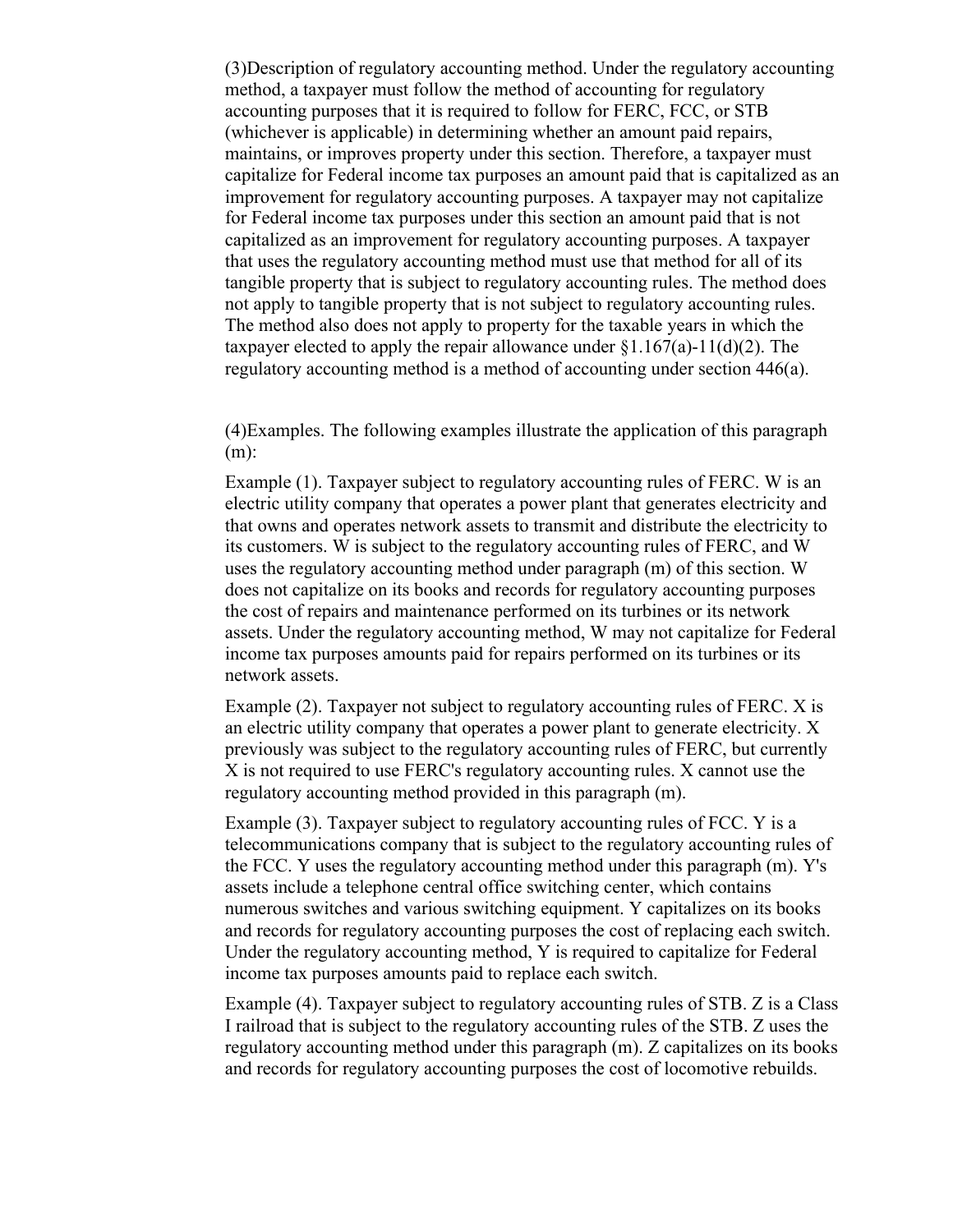Under the regulatory accounting method, Z is required to capitalize for Federal income tax purposes amounts paid to rebuild its locomotives.

(n)Election to capitalize repair and maintenance costs.

(1)In general. A taxpayer may elect to treat amounts paid during the taxable year for repair and maintenance (as defined under §1.162-4) to tangible property as amounts paid to improve that property under this section and as an asset subject to the allowance for depreciation if the taxpayer incurs these amounts in carrying on the taxpayer's trade or business and if the taxpayer treats these amounts as capital expenditures on its books and records regularly used in computing income ("books and records"). A taxpayer that elects to apply this paragraph (n) in a taxable year must apply this paragraph to all amounts paid for repair and maintenance to tangible property that it treats as capital expenditures on its books and records in that taxable year. Any amounts for which this election is made shall not be treated as amounts paid for repair or maintenance under §1.162-4.

(2)Time and manner of election. A taxpayer makes this election under this paragraph (n) by attaching a statement to the taxpayer's timely filed original Federal tax return (including extensions) for the taxable year in which the taxpayer pays amounts described under paragraph (n)(1) of this paragraph. Sections 301.9100-1 through 301.9100-3 of this chapter provide the rules governing extensions of the time to make regulatory elections. The statement must be titled "Section 1.263(a)-3(n) Election" and include the taxpayer's name, address, taxpayer identification number, and a statement that the taxpayer is making the election to capitalize repair and maintenance costs under  $\S1.263(a)-3(n)$ . In the case of a consolidated group filing a consolidated income tax return, the election is made for each member of the consolidated group by the common parent, and the statement must also include the names and taxpayer identification numbers of each member for which the election is made. In the case of an S corporation or a partnership, the election is made by the S corporation or partnership and not by the shareholders or partners. A taxpayer making this election for a taxable year must treat any amounts paid for repairs and maintenance during the taxable year that are capitalized on the taxpayer's books and records as improvements to tangible property. The taxpayer must begin to depreciate the cost of such improvements amounts when they are placed in service by the taxpayer under the applicable provisions of the Code and regulations. An election may not be made through the filing of an application for change in accounting method or, before obtaining the Commissioner's consent to make a late election, by filing an amended Federal tax return. The time and manner of electing to capitalize repair and maintenance costs under this paragraph (n) may be modified through guidance of general applicability (see  $\S 601.601(d)(2)$  and 601.602 of this chapter).

(3)Exception. This paragraph (n) does not apply to amounts paid for repairs or maintenance of rotable or temporary spare parts to which the taxpayer applies the optional method of accounting for rotable and temporary spare parts under §1.162-3(e).

(4)Examples. The following examples illustrate the application of this paragraph (n): Example (1). Election to capitalize routine maintenance on non-rotable part.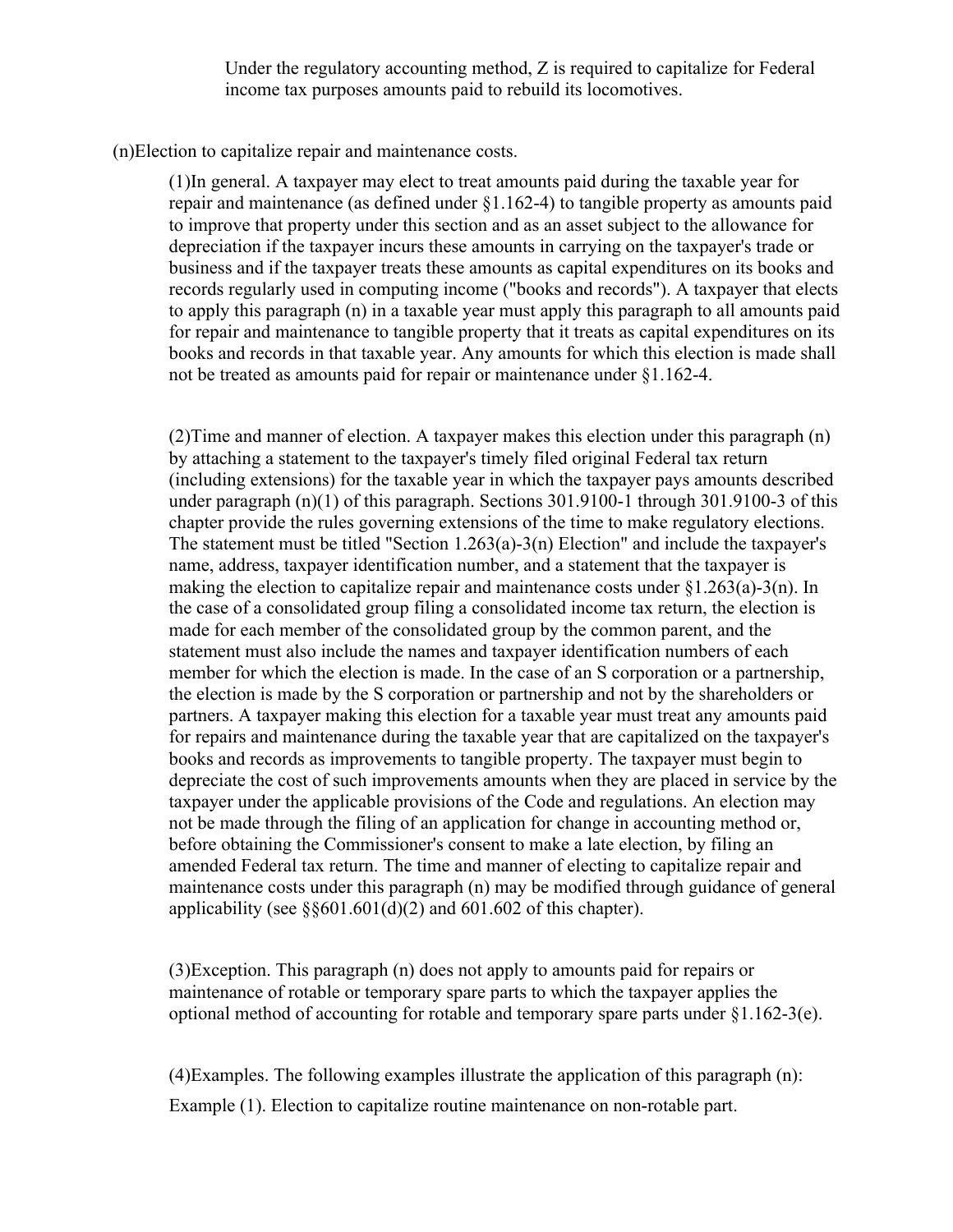(i) Q is a towboat operator that owns a fleet of towboats that it uses in its trade or business. Each towboat is equipped with two diesel-powered engines. Assume that each towboat, including its engines, is the unit of property and that a towboat has a class life of 18 years. Assume the towboat engines are not rotable spare parts under §1.162-3(c)(2). In Year 1, Q acquired a new towboat, including its two engines, and placed the towboat into service. In Year 4, Q pays amounts to perform scheduled maintenance on both engines in the towboat. Assume that none of the exceptions set out in paragraph (i)(3) of this section apply to the scheduled maintenance costs and that the scheduled maintenance on Q's towboat is within the routine maintenance safe harbor under paragraph  $(i)(1)(ii)$  of this section. Accordingly, the amounts paid for the scheduled maintenance to its towboat engines in Year 4 are deemed not to improve the towboat and are not required to be capitalized under paragraph (d) of this section.

(ii) On its books and records, Q treats amounts paid for scheduled maintenance on its towboat engines as capital expenditures. For administrative convenience, Q decides to account for these costs in the same way for Federal income tax purposes. Under paragraph (n) of this section, in Year 4, Q may elect to capitalize the amounts paid for the scheduled maintenance on its towboat engines. If Q elects to capitalize such amounts, Q must capitalize all amounts paid for repair and maintenance to tangible property that Q treats as capital expenditures on its books and records in Year 4.

Example (2). No election to capitalize routine maintenance. Assume the same facts as Example 1, except in Year 8, Q pays amounts to perform scheduled maintenance for a second time on the towboat engines. On its books and records, Q treats the amounts paid for this scheduled maintenance as capital expenditures. However, in Year 8, Q decides not to make the election to capitalize the amounts paid for scheduled maintenance under paragraph (n) of this section. Because Q does not make the election under paragraph (n) for Year 8, Q may apply the routine maintenance safe harbor under paragraph (i)(1)(ii) of this section to the amounts paid in Year 8, and not treat these amounts as capital expenditures. Because the election is made for each taxable year, there is no effect on the scheduled maintenance costs capitalized by Q on its Federal tax return for Year 4.

Example (3). Election to capitalize replacement of building component.

(i) R owns an office building that it uses to provide services to customers. The building contains a HVAC system that incorporates ten roof-mounted units that provide heating and air conditioning for different parts of the building. In Year 1, R pays an amount to replace 2 of the 10 units to address climate control problems in various offices throughout the office building. Assume that the replacement of the two units does not constitute an improvement to the HVAC system, and, accordingly, to the building unit of property under paragraph (d) of this section, and that R may deduct these amounts as repairs and maintenance under §1.162-4.

(ii) On its books and records, R treats amounts paid for the two HVAC components as capital expenditures. R determines that it would prefer to account for these amounts in the same way for Federal income tax purposes. Under this paragraph (n), in Year 1, R may elect to capitalize the amounts paid for the new HVAC components. If R elects to capitalize such amounts, R must capitalize all amounts paid for repair and maintenance to tangible property that R treats as capital expenditures on its books and records in Year 1.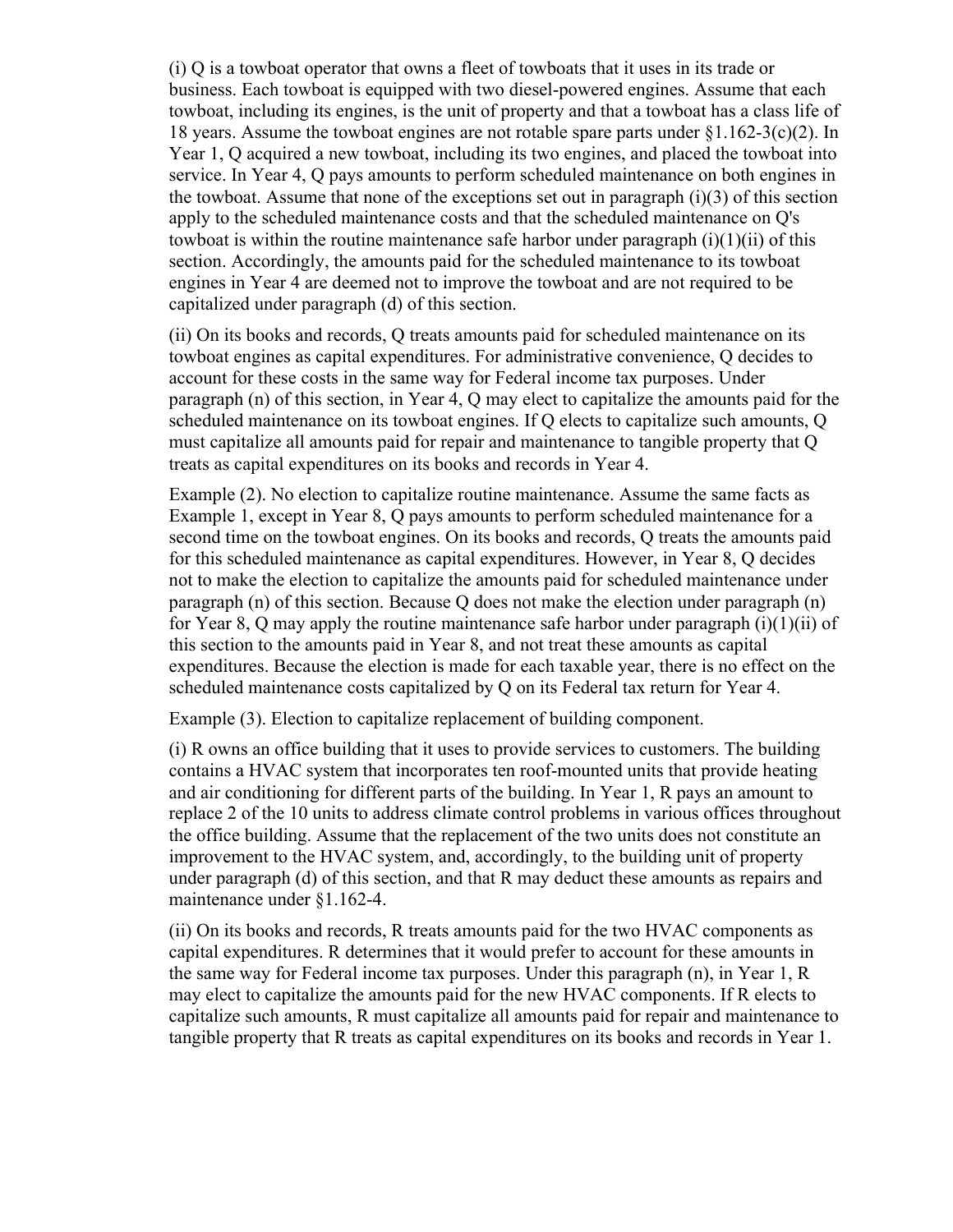(o)Treatment of capital expenditures. Amounts required to be capitalized under this section are capital expenditures and must be taken into account through a charge to capital account or basis, or in the case of property that is inventory in the hands of a taxpayer, through inclusion in inventory costs.

(p)Recovery of capitalized amounts. Amounts that are capitalized under this section are recovered through depreciation, cost of goods sold, or by an adjustment to basis at the time the property is placed in service, sold, used, or otherwise disposed of by the taxpayer. Cost recovery is determined by the applicable Code and regulation provisions relating to the use, sale, or disposition of property.

(q)Accounting method changes. Except as otherwise provided in this section, a change to comply with this section is a change in method of accounting to which the provisions of sections 446 and 481 and the accompanying regulations apply. A taxpayer seeking to change to a method of accounting permitted in this section must secure the consent of the Commissioner in accordance with  $§1.446-1(e)$  and follow the administrative procedures issued under  $§1.446-1(e)(3)(ii)$  for obtaining the Commissioner's consent to change its accounting method.

# (r)Effective/applicability date.

(1)In general. Except for paragraphs (h), (m), and (n) of this section, this section applies to taxable years beginning on or after January 1, 2014. Paragraphs (h), (m), and (n) of this section apply to amounts paid in taxable years beginning on or after January 1, 2014. Except as provided in paragraphs  $(r)(2)$  and  $(r)(3)$  of this section, §1.263(a)-3 as contained in 26 CFR part 1 edition revised as of April 1, 2011, applies to taxable years beginning before January 1, 2014.

# (2)Early application of this section.

 $(i)$  In general. Except for paragraphs  $(h)$ ,  $(m)$ , and  $(n)$  of this section, a taxpayer may choose to apply this section to taxable years beginning on or after January 1, 2012. A taxpayer may choose to apply paragraphs (h), (m), and (n) of this section to amounts paid in taxable years beginning on or after January 1, 2012.

(ii) Transition rule for certain elections on 2012 or 2013 returns. If under paragraph (r)(2)(i) of this section, a taxpayer chooses to make the election to apply the safe harbor for small taxpayers under paragraph (h) of this section or the election to capitalize repair and maintenance costs under paragraph (n) of this section for amounts paid in its taxable year beginning on or after January 1, 2012, and ending on or before September 19, 2013 (applicable taxable year), and the taxpayer did not make the election specified in paragraph (h)(6) or paragraph (n)(2) of this section on its timely filed original Federal tax return for the applicable taxable year, the taxpayer must make the election specified in paragraph  $(h)(6)$  or paragraph  $(n)(2)$  of this section for the applicable taxable year by filing an amended Federal tax return (including the required statements) for the applicable taxable year on or before 180 days from the due date including